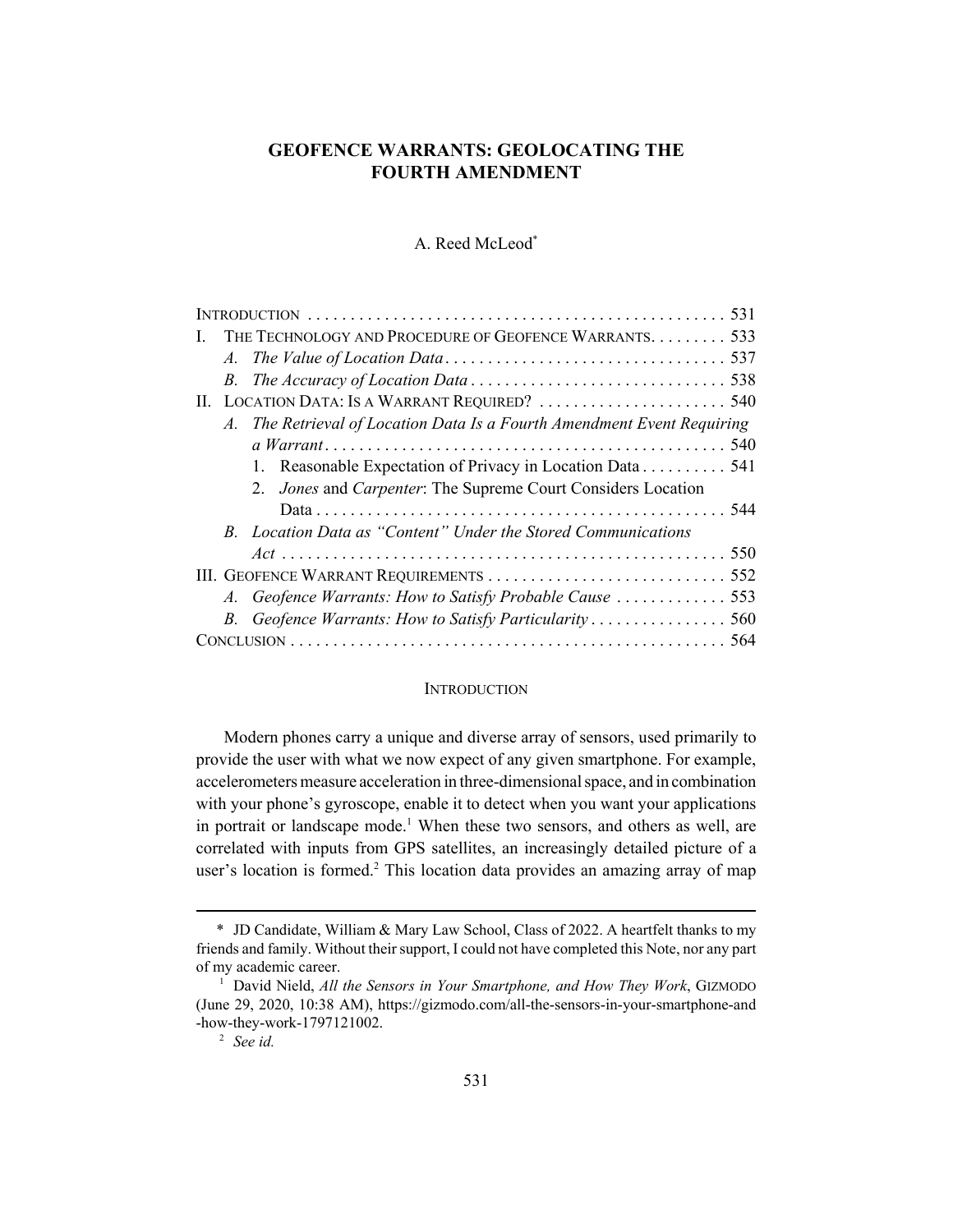services and has, to some extent, trained consumers to depend on these services for travel to unfamiliar destinations.<sup>3</sup>

Such services come at a cost, minor to most: providing user location data to a company for its own use. Often, this has no individual consequence. Most companies use the location data to turn a profit. For example, Google uses such data to better individualize and target advertisement.<sup>4</sup> Increasingly, however, this location data is being requested by the government in the form a "geofence" warrant. When a geofence warrant is served on Google, this warrant queries *every* user in Google's database of location data, called the SensorVault.<sup>5</sup> Very few known investigative tools have the scope, in both space and time, to affect every Google user who has, at one time or another, enabled Location History on their Android device or Google account.<sup>6</sup>

This Note begins by focusing on the technology and procedure of geofence warrants in Part I. Because an understanding of both the technology and procedure is ultimately required to make any headway in later legal analysis, this step is necessary. The heart of the legal analysis is undertaken in Parts II and III.

In Part II, this Note argues that law enforcement requests for location data require a warrant: either because of the expectation of privacy in location data proposed by cases such as *Carpenter v. United States<sup>7</sup>* or because some courts have found that *Carpenter*'s holding must mean location data should be treated as content, which triggers a statutory warrant requirement under the Stored Communications Act.<sup>8</sup>

In Part III, having established a warrant is necessary, this Note further argues geofence warrants can satisfy the probable cause and particularity requirements of the Fourth Amendment. For probable cause, the government must narrowly tailor the warrant to objective, established facts, avoiding the incidental capture of other users as much as possible. For particularity, in a similar sense, the government must use *ex ante* limitations on the warrant that restrict the capture of data to only those individual users for whom probable cause has been established, permitting as little officer discretion in the execution of the warrant as possible. Courts view the Fourth

<sup>3</sup> *See* Nathaniel Sobel, *Do Geofence Warrants Violate the Fourth Amendment?*, LAWFARE (Feb. 24, 2020, 1:03 PM), https://www.lawfareblog.com/do-geofence-warrants-violate-fourth -amendment [https://perma.cc/3AHB-6B3T].

<sup>4</sup> *Privacy & Terms: How Google Uses Location Information*, GOOGLE, https://policies .google.com/technologies/location-data?hl=en-US [https://perma.cc/7NVK-LK6M] (last visited Dec. 13, 2021).

<sup>5</sup> Jennifer Valentino-DeVries*, Tracking Phones, Google Is a Dragnet for the Police*, N.Y. TIMES (Apr. 13, 2019), https://www.nytimes.com/interactive/2019/04/13/us/google-location -tracking-police.html [https://perma.cc/WSG3-ZFNA].

<sup>6</sup> *See* Jennifer Lynch, *Google's Sensorvault Can Tell Police Where You've Been*, ELEC. FRONTIER FOUND. (Apr. 18, 2019), https://www.eff.org/deeplinks/2019/04/googles-sensor vault-can-tell-police-where-youve-been [https://perma.cc/9TR2-2PBF].

 $7$  138 S. Ct. 2206 (2018).

 $8$  18 U.S.C. §§ 2701–2713.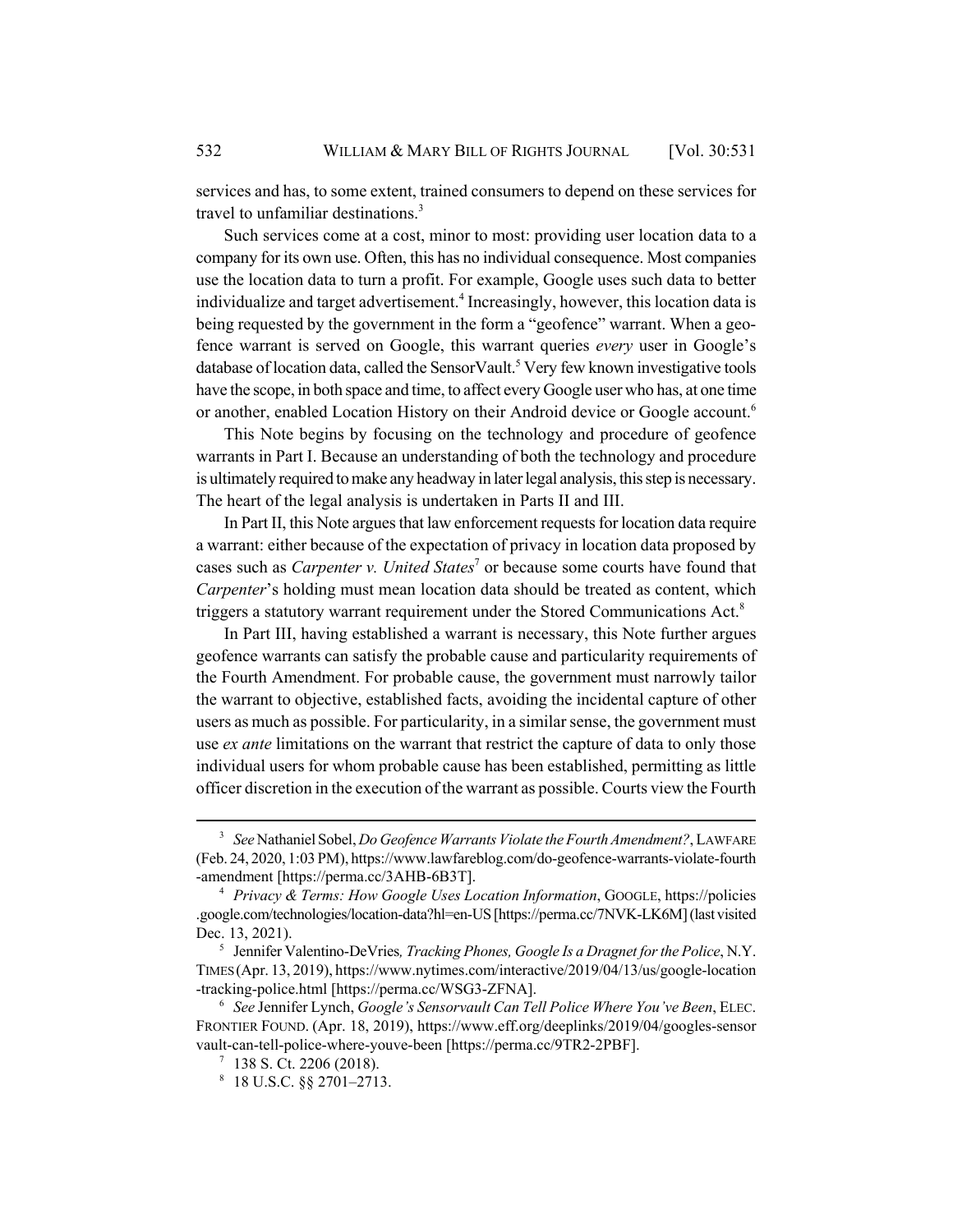Amendment through the lens of what is reasonable: a narrow geofence warrant is better, all things considered. To effectively tackle these complex Fourth Amendment issues, this Note begins with technology and procedure of a geofence warrant itself.

#### I. THE TECHNOLOGY AND PROCEDURE OF GEOFENCE WARRANTS

On a Monday afternoon in May 2019, surveillance footage captured images of a man holding a cell phone up to his ear outside the Call Federal Credit Union in Midlothian, Virginia.<sup>9</sup> Moments later, police alleged that same individual entered the bank and robbed it of  $$195,000$  in cash, fleeing the scene with the money.<sup>10</sup> After weeks passed with no leads, law enforcement applied for a search warrant.<sup>11</sup> In the probable cause affidavit, law enforcement proposed that, as a result of the observed cell phone use outside the credit union, and because many cell phones use the Android operating system, evidence of the bank robbery might well be on Google's servers.<sup>12</sup> The evidence specifically sought was the unknown suspect's location data, which could show his movements directly before, during, and after the robbery.<sup>13</sup>

The search warrant briefly described above is the topic of this Note and is known as a "geofence" warrant. Their structure is usually common: a suspect is observed with a cell phone or assumed to have one on his or her person because of their ubiquity in daily life.<sup>14</sup> Two premises are assumed from there. First, many phones either run Android's operating system or interface with a Google Account and Google's servers when accessed by a non-Android phone.<sup>15</sup> Second, many users enable Google location services when setting up a Google Account.<sup>16</sup> With those premises in hand,

<sup>15</sup> *See id.*

<sup>16</sup> *See id.*

<sup>9</sup> Deanna Paul, *Alleged Bank Robber Accuses Police of Illegally Using Google Location Data to Catch Him*, WASH.POST (Nov. 22, 2019), https://www.washingtonpost.com/technol ogy/2019/11/21/bank-robber-accuses-police-illegally-using-google-location-data-catch-him/ [https://perma.cc/QA85-VZ6W].

 $^{10}$  *Id.* 

<sup>&</sup>lt;sup>11</sup> *See* Affidavit for Search Warrant at 1, United States v. Chatrie, No. 3:19-cr-130 (E.D. Va. Sept. 17, 2019), https://www.nacdl.org/getattachment/fc0182fd-fe6c-452f-b31f-d7a63acc 135a/edva-geofence-warrant.pdf [https://perma.cc/ZMU4-8QGD].

<sup>&</sup>lt;sup>12</sup> *Id.* at Attachment III, 4–5.

<sup>&</sup>lt;sup>13</sup> *Id.* at Attachment II, 2–3.

<sup>&</sup>lt;sup>14</sup> *See, e.g.*, Application for Search Warrant at Attachment III, In the Matter of Accounts associated devices that were inside the following geographical area: NW Corner 35.7840570°, -78.644821°, NE Corner 35.784018°, -78.643561°, SE Corner 35.782758°, -78.643574°, SW Corner 35.782797°, -78.644853° during the following time frame: 1930 hours Eastern and 2200 hours Eastern, on 3/16/2017, data maintained on computer servers controlled by Google, Inc. (N.C. Dist. Ct. for Dist. of Wake Cnty. May 5, 2017) [hereinafter Raleigh Devices Geofence Warrant], https://www.documentcloud.org/documents/4388574-20170505-arson-warrant.html #document/p3/a410682 [https://perma.cc/B5JC-DH5V] (assuming that an unknown suspect has a cell phone without any corroborating evidence to indicate that fact).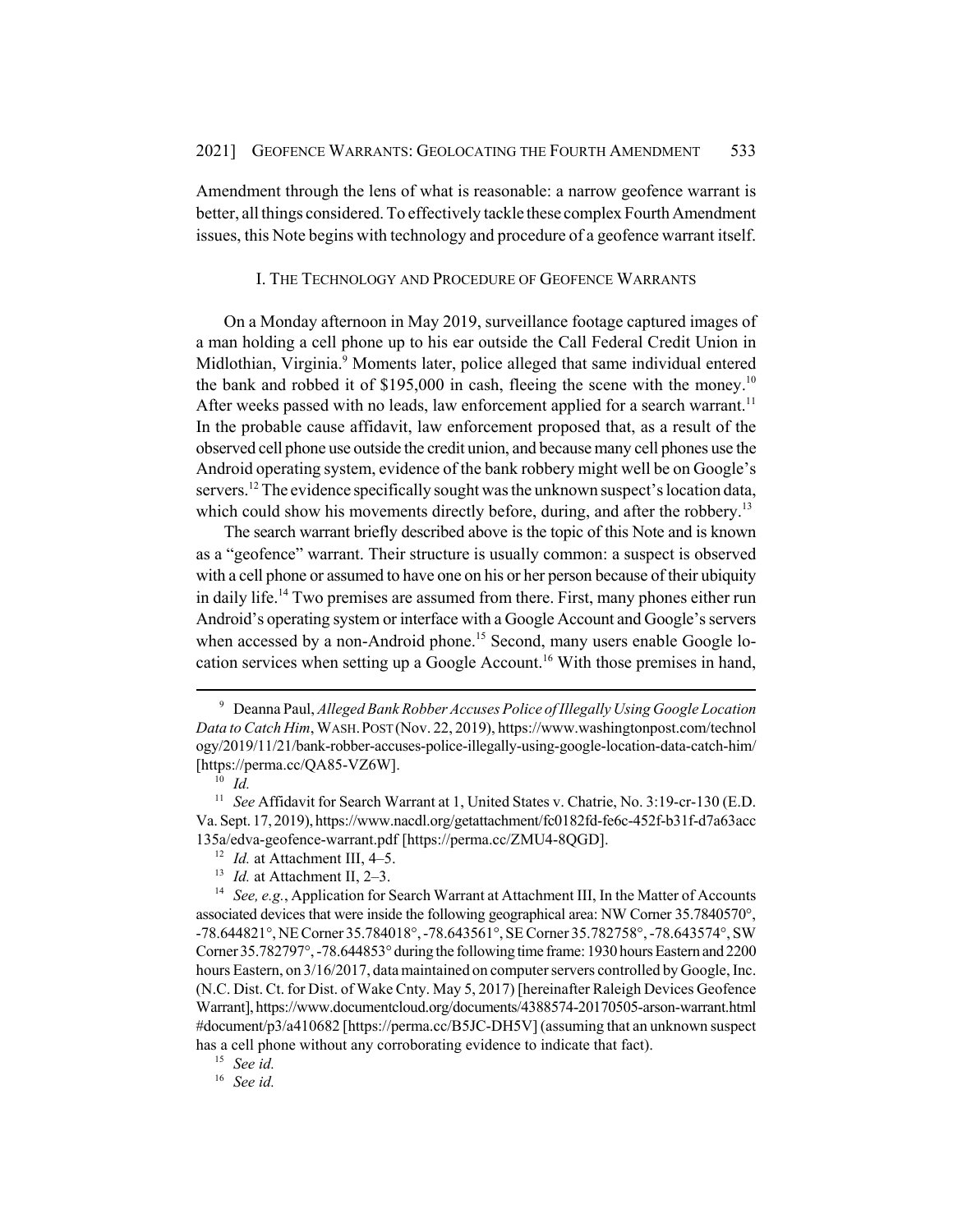Google's SensorVault—the database that holds the location data of all Google users may very well hold evidence of the specific crime at hand. This final fact explains much, because the SensorVault likely holds billions of records of relatively mundane activity, among which could well be evidence of any given crime.

A perhaps more descriptive name for a geofence warrant is a reverse location history search warrant.<sup>17</sup> This is because the search focuses on a given location (and time) to find an unknown suspect or witness to a crime.<sup>18</sup> The bank robbery case is illustrative. In that case, law enforcement's warrant application proposed that Google conduct a SensorVault search query where the geographic boundaries of the search would be limited to a 150-meter circle centered on the Credit Union.<sup>19</sup> The query would be further limited by time: the hour-long span during which the robbery occurred.<sup>20</sup> Google's production returns would include anonymized location data of any user within the boundaries.<sup>21</sup> Individuals included in these production returns are subject to discovery only because of geographic and time constraints. As such, innocent individuals with no direct relation to the crime can be and often are included in the anonymized device IDs.<sup>22</sup>

Commonly, and sometimes referred to as "step one" of the procedure, the device IDs returned to law enforcement are subject to analysis: executing officers will sift through the anonymized data for patterns that suggest which of the anonymized accounts are persons of interest to the crime and which ones are not.<sup>23</sup> In the bank robbery example, nineteen device IDs were returned within the given boundaries.<sup>24</sup> Surveillance footage showed that there was only one visible suspect during the robbery.25 Unclear as to which device ID was the suspect's phone, law enforcement refined their interest in the location data to nine of the nineteen device IDs.<sup>26</sup>

Beyond this point, some geofence warrants rely on the initial authority of the warrant for more data in a second round, refined by the data of step one. This can

<sup>17</sup> Paul, *supra* note 9.

<sup>18</sup> Raleigh Devices Geofence Warrant, *supra* note 14, at Attachment II (establishing two metrics—(1) geographic space and (2) recorded time—to restrict the SensorVault search query).

<sup>19</sup> *See* Affidavit for Search Warrant, *supra* note 11, Attachment II at 3.

<sup>20</sup> *Id.* at 2.

<sup>21</sup> *Id.*

<sup>&</sup>lt;sup>22</sup> *See* Brief Amicus Curiae of Google LLC in Support of Neither Party Concerning Defendant's Motion to Suppress Evidence From a "Geofence" General Warrant at 12–14, United States v. Chatrie, No. 3:19-cr-130 (E.D. Va. Dec. 23, 2019) [hereinafter Google Amicus Brief].

<sup>23</sup> *See* Valentino-DeVries, *supra* note 5.

<sup>24</sup> Frank Green, *Defense Challenges Use of Google Location Data from Everyone in Vicinity of Hull Street Road Bank Robbery*, RICHMOND TIMES-DISPATCH (Jan. 23, 2020), https://richmond.com/news/local/crime/defense-challenges-use-of-google-location-data-from -everyone-in-vicinity-of-hull-street-road/article\_9e4f9ca6-d092-5f07-b932-b111553a114d .html [https://perma.cc/DU4H-PUL6].

<sup>25</sup> *See* Sobel, *supra* note 3.

<sup>26</sup> *See* Green, *supra* note 24.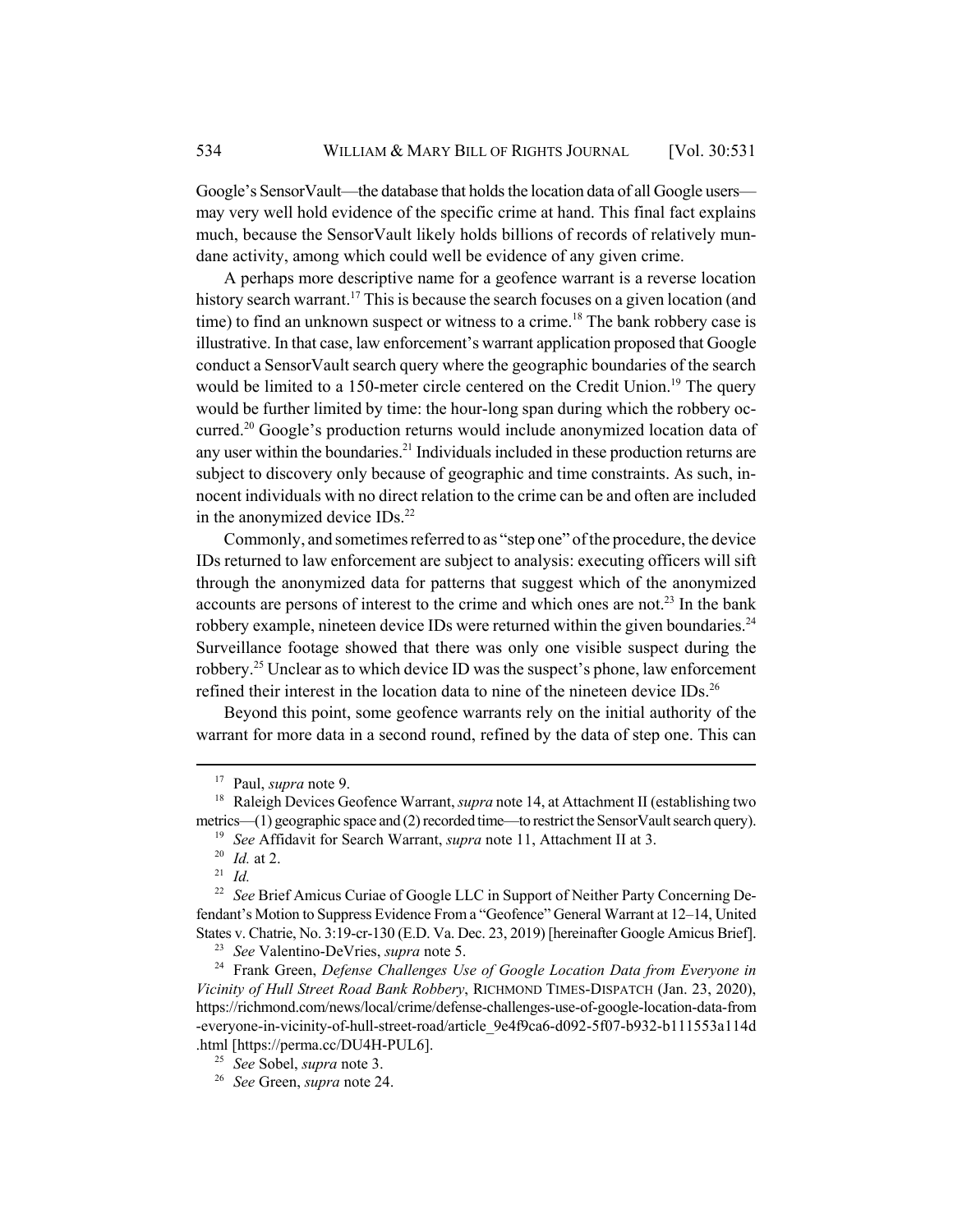be referred to as "step two" of the procedure: law enforcement obtains further information on these refined device IDs beyond the initial space and time constraints.<sup>27</sup> As the company usually subjected to such legal procedures, Google explained that "law enforcement can compel Google to provide additional contextual location coordinates beyond the time and geographic scope of the original request.<sup>328</sup> While this is usually limited by a time constraint listed in the original warrant,<sup>29</sup> it is not usually limited by any space or geographic constraint. As a result, the refined device ID's location data in this step can be traced as far as it may have traveled based on this original time constraint.30

Using the anonymized data from step one, and step two if so conducted, law enforcement officers interpret and analyze the returns to try to determine which is from a suspect, witness, or unhelpful bystander. This can be referred to as "step three." Following this, law enforcement often attempts to obtain further legal process to deanonymize the returns. In some examples, law enforcement relies on the original search warrant to "compel Google to provide account-identifying information for the anonymized device numbers that [law enforcement] determines are relevant to the investigation."31 In most cases, Google will provide accompanying information related to the Google account more generally, called subscriber information, which can include a name and a linked Gmail account.<sup>32</sup> Returning to the bank robbery as an example, law enforcement compelled Google to provide non-anonymized information on three persons.<sup>33</sup>

Armed with basic information on these suspects, and correlating this data with eyewitness evidence,<sup>34</sup> law enforcement arrived at the home of Okello Chatrie, the alleged perpetrator. Prosecutors obtained an indictment against Chatrie for the bank robbery.35 In *United States v. Chatrie*, now before the U.S. District Court of the

<sup>30</sup> *See* Valentino-DeVries, *supra* note 5 (visualizing the scope of the location information provided at this stage of the process).

<sup>31</sup> *See* Google Amicus Brief, *supra* note 22, at 14.

<sup>27</sup> Google Amicus Brief, *supra* note 22, at 13–14.

<sup>28</sup> *Id.*

<sup>29</sup> *See* Affidavit of Scott Kibbey, In the Matter of the Search of Information Regarding Accounts Associated with Certain Location and Date Information, Maintained on Computer Servers Controlled by Google, Inc. at 9, United States v. Guevara-Gonzales, No. 1:18-mj-00 169-ML (W.D. Tex. Mar. 14, 2018), ECF No. 9-1; *see also* Raleigh Devices Geofence Warrant, *supra* note 14, Attachment I ¶ 3 (describing that after an initial review of anonymized device IDs, "Google, Inc. shall produce 'contextual data points with points of travel outside of the geographic area'" for a further thirty minutes before and after the original search parameters).

<sup>32</sup> *See id.*

 $33$  Sobel, *supra* note 3.<br> $34$  See id

See id.

<sup>35</sup> U.S. Attorney's Office, E.D. Va., Press Release, *Man Indicted for Armed Robbery of Credit Union*, U.S. Dep't of Just. (Sept. 18, 2019), https://www.justice.gov/usao-edva/pr/man -indicted-armed-robbery-credit-union [https://perma.cc/6CZR-W3Q5].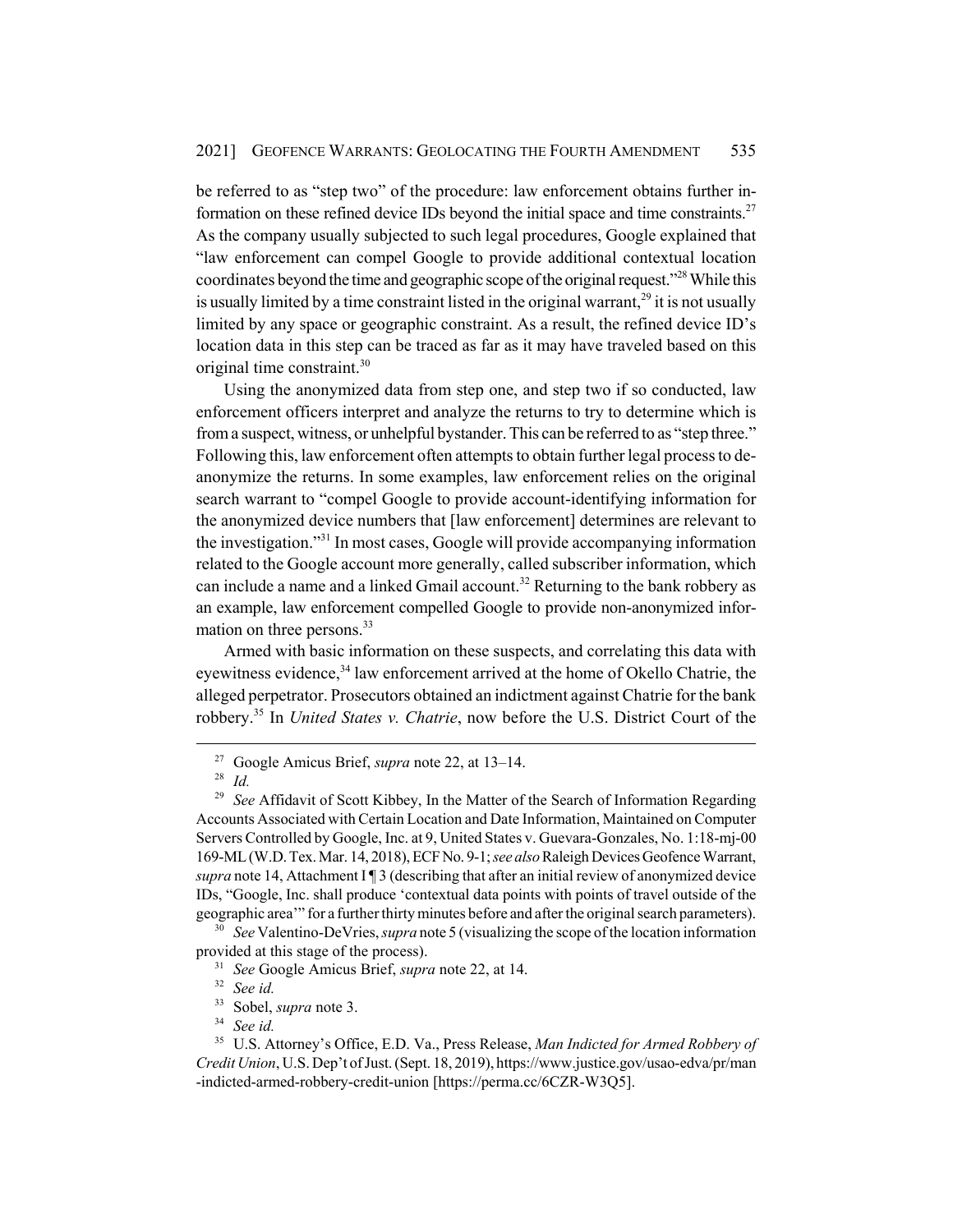Eastern District of Virginia, the defendant has filed a motion to suppress the evidence obtained through the geofence warrant, claiming the warrant is an "unlawful and unconstitutional general warrant . . . both overbroad and lack[ing] the particularity required by the Fourth Amendment."36 The case remains in preliminary litigation and a ruling on whether to suppress the evidence is outstanding.<sup>37</sup>

It will be useful to summarize the procedure for clarity's sake. A geofence warrant typically proceeds as follows: After a crime occurs at location *x*, using Google maps, law enforcement overlays a circle centered on a coordinate at location *x* or uses a set of coordinates to form a simple polygon that encompasses location *x*. 38 In addition, they choose a time frame within which the suspect or suspects were likely to be present at location *x*. 39 Using these geographic and temporal parameters, or multiples of them, law enforcement applies for a warrant that would compel Google to run a search query for all possible Google users that could have been present within the parameters.<sup>40</sup> The anonymized device IDs given by Google show the location data of users who were in the constraints. In some instances, the police will use this data to refine their search, either seeking further legal process or relying on the authority of the initial warrant. Sometimes, when relying on the initial warrant, law enforcement will compel information about these users in increasing levels of detail *beyond* the initial constraints, relying on other constraints in the initial warrant.<sup>41</sup> Finally, in some cases, the police will compel the subscriber information of those device IDs narrowed down throughout this process.

It seems unmistakable that this investigative tool holds great potential for solving complex crimes that would otherwise never be solved. For this, and other reasons, the use of these geofence warrants is becoming more and more common.<sup>42</sup> Google estimates that the company has seen a "1,500% increase in the number of geofence requests [] received in 2018 compared to 2017; and to date, the rate has increased over 500% from 2018 to 2019."43

Examples of geofence warrants like the one described above emphasize that trial courts will face unique and novel questions that implicate our complicated relationship with technology, monopolized markets, and the ubiquity of smartphone use. To address this, this Part continues in two short subparts. First, although user privacy has become

<sup>&</sup>lt;sup>36</sup> Defendant Okello Chatrie's Motion to Suppress Evidence Obtained from a "Geofence" General Warrant at 1, United States v. Chatrie, No. 3:19-cr-00130-MHL (E.D. Va. Oct. 29, 2019), ECF No. 29.

<sup>37</sup> United States v. Chatrie (3:19-cr-00130), COURTLISTENER, https://www.courtlistener .com/docket/16215471/united-states-v-chatrie/ [https://perma.cc/27BT-RA62] (last visited Dec. 13, 2021).

<sup>38</sup> *See* Lynch, *supra* note 6.

<sup>39</sup> *Id.*

<sup>40</sup> *Id.*

<sup>41</sup> *Id.*

<sup>42</sup> Google Amicus Brief, *supra* note 22, at 2.

<sup>43</sup> *Id.* at 3.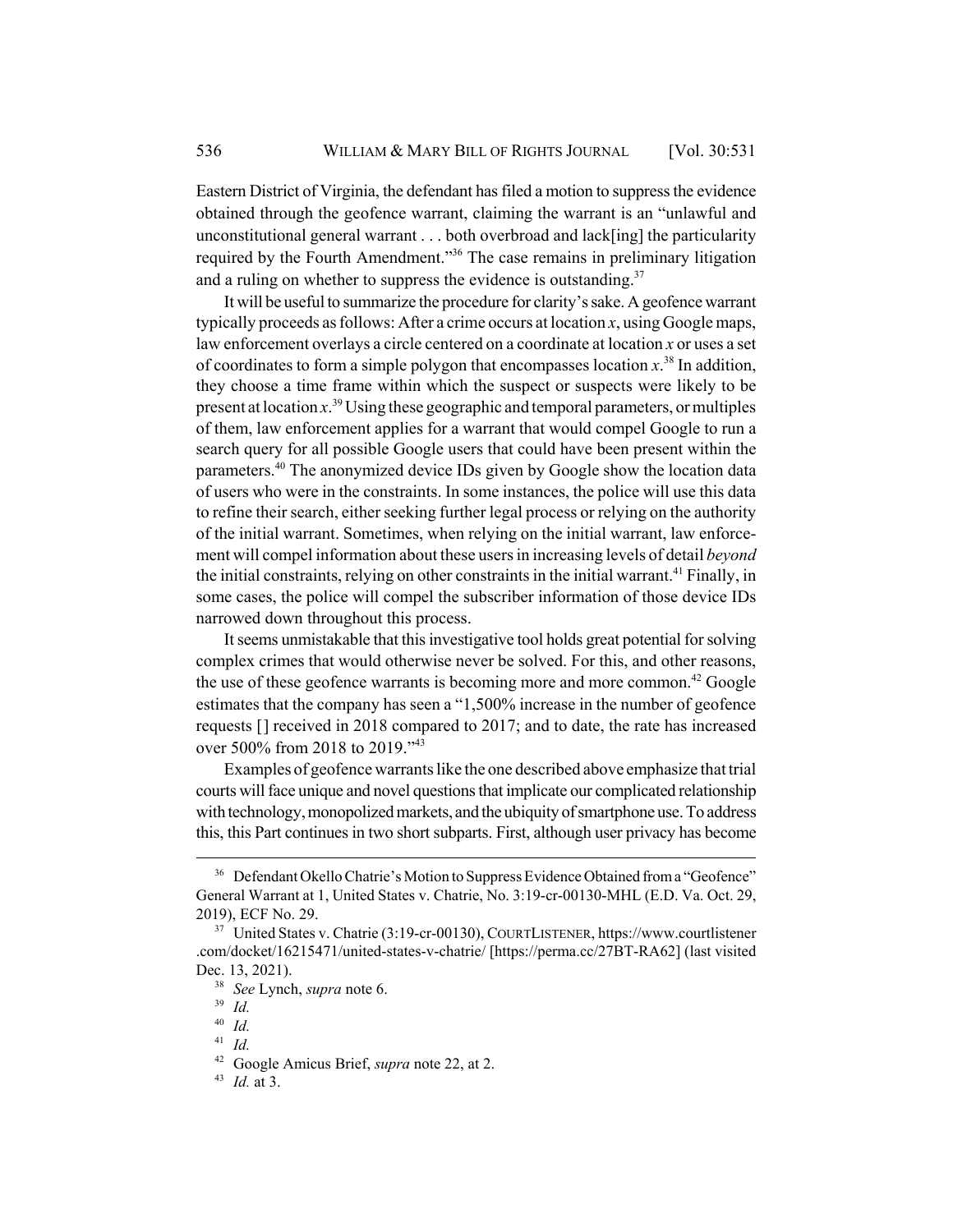a hot button issue, location data is so valuable that data companies have an incentive to encourage users to provide very precise movement patterns. This profit motive outweighs privacy concerns and ensures that geofence warrants will be an issue for the immediate future. Second, the average user (and legal practitioner) is likely unaware of the accuracy of modern location tracking. This accuracy influences the analysis of whether society is prepared to recognize an expectation of privacy in location data and whether location data can be construed as substantive content in and of itself.

### *A. The Value of Location Data*

Here, two main points are stressed. First, the location data retained in Google's SensorVault implicates a vast number of Americans: potentially anyone with a Google account that enabled Location History at one time in the past.<sup>44</sup> Second, because of the profit model of advertising, this location data is more valuable than most realize. These two premises emphasize many other aspects of the issues described throughout, namely that this investigative tool is powerful, can affect millions of Americans, and is likely to remain relevant for some time.

Google began its rise to data supremacy in the online search business. While not without competitors in online searches, Google is currently peerless in terms of market share and profit.<sup>45</sup> It is projected that Google will have earned \$39.58 billion through U.S. advertising in 2020 alone.<sup>46</sup> Such profits are driven by innovation, particularly by algorithmically tailoring advertising to consumers' preferences, which can and does use location data provided by user accounts which have enabled Google's Location History feature.<sup>47</sup>

The specific way that Google tracks location is described further below.<sup>48</sup> Setting aside the precise technological means, to enable the full functionality of an Android phone, or if using certain apps on an iOS phone, a user must set up a Google account. Google then prompts the user to enable Location History services. For most Android users, this is one prompt among many, of which some percentage will enable such

<sup>&</sup>lt;sup>44</sup> Although it is very likely law enforcement requests geolocation information from other data companies, this discussion focuses on Google because their collection and retention of geolocation data has produced the most public scrutiny and analysis.

<sup>&</sup>lt;sup>45</sup> According to open-source statistics site Statista, as of June 2021, Google had a search engine market share of 87.76 percent. Joseph Johnson, *Global Market Share of Search Engines 2010*–*2020*, STATISTA (Oct. 14, 2020), https://www.statista.com/statistics/216573 /worldwide-market-share-of-search-engines/ [https://perma.cc/TX9D-JF9W].

<sup>46</sup> Lauren Feiner, *Google U.S. Ad Revenue Will Drop for the First Time This Year, eMarketer Says*, CNBC (June 22, 2020, 10:24 AM), https://www.cnbc.com/2020/06/22/google -ad-revenue-will-drop-this-year-emarketer-says.html [https://perma.cc/A3DP-95NC].

<sup>47</sup> Google has been in the location tracking business since at least 2009. *See* Ian Paul, *Google Latitude Service Lets You Track Your Friends: How It Works*, PCWORLD (Feb. 4, 2009, 7:42 AM), https://www.pcworld.com/article/158909/google\_latitude\_tracks.html [https:// perma.cc/B4MM-PHJ3].

<sup>48</sup> *See infra* Section I.B.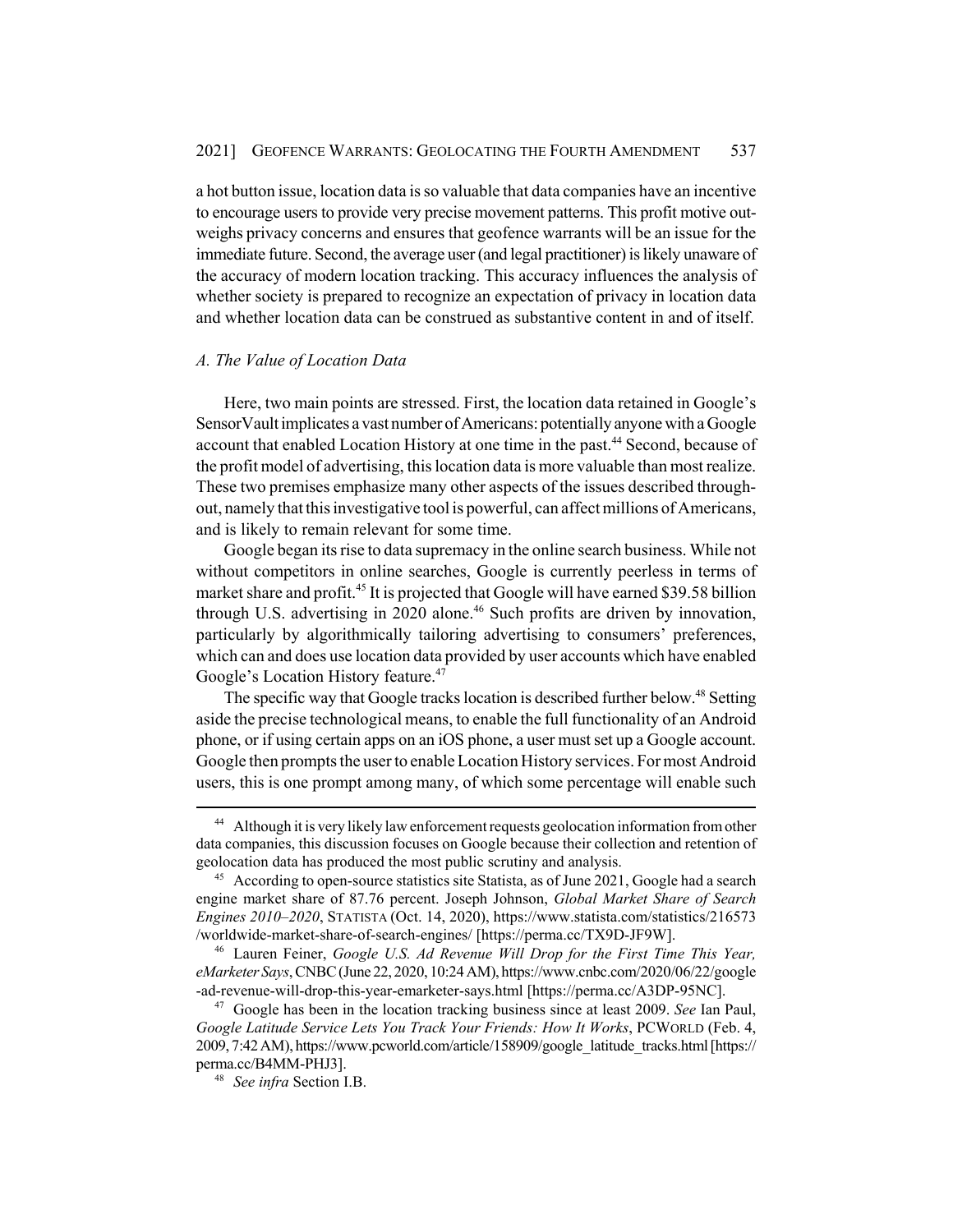services.<sup>49</sup> Just like searches, which are free, Google's Location History provides users with enhanced functionality for the free Google Maps application and others.<sup>50</sup> Just like searches,<sup>51</sup> Location History is attributable to a certain Google account, and optimizes the picture of that user overall.<sup>52</sup> Location data can sometimes be gleaned by other means, including applications on the Android OS which request it. These Location History users can provide better advertising revenue, which itself is a demonstrable means of enhancing profits.<sup>53</sup> The number of Android OS phone users utilizing Location History services is projected to reach 131 million in  $2021$ .<sup>54</sup>

The overall point made here is that Google, and companies like it, have a strong incentive to promote the use of location services. This will affect a large portion of the American population. It is clear that enough people do opt in to some form of location data sharing to make Google's SensorVault dataset an invaluable tool for tackling serious problems,<sup>55</sup> including the pursuit of unknown suspects.

### *B. The Accuracy of Location Data*

With a few simple affirmative responses, a user may transmit their location in return for increased functionality of their phone. Here, it is proposed that the accuracy in this data makes a difference in legal analysis. In short, the patterns revealed in location data represent something like a personal log of an individual's interactions with society.

A smartphone device<sup>56</sup> with a Google account, data services on, and Location History enabled will transmit the location of that device based on multiple different

<sup>52</sup> *See* GOOGLE, *supra* note 50 (noting that, if a user opts in and is reporting location in their device settings, "the precise location of your signed-in devices will be collected and stored, even when you're not actively using a Google product or service.").

<sup>53</sup> *See* Mike Brown, *How Google Maps Will Make Money on Your Restaurant Searches*, INVERSE (Apr. 28, 2017, 9:36 AM), https://www.inverse.com/article/30916-google-maps -makes-money [https://perma.cc/SV4R-ZNHG].

<sup>54</sup> S. O'Dea, *Android Smartphone Users in the United States 2014–2022*, STATISTA (Mar. 1, 2020), https://www.statista.com/statistics/232786/forecast-of-android-users-in-the-us/ [https:// perma.cc/7MAT-Q8KU].

<sup>55</sup> Tony Romm et al., *U.S. Government, Tech Industry Discussing Ways to Use Smartphone Location Data to Combat Coronavirus*, WASH.POST (Mar. 17, 2020, 9:15 PM), https://www .washingtonpost.com/technology/2020/03/17/white-house-location-data-coronavirus/ [https:// perma.cc/8KT7-E6F7].

 $49$  Precise statistics about the use of Google Location History are not publicly available.

<sup>50</sup> *See Privacy & Terms: How Google Uses Location Information*, GOOGLE, https://pol icies.google.com/technologies/location-data [https://perma.cc/H7GL-YSBU] (last visited Dec. 13, 2021).

<sup>51</sup> *See Privacy & Terms: Advertising*, GOOGLE,https://policies.google.com/technologies /ads?hl=en-US [https://perma.cc/4YLE-J6V9] (noting that advertising might be "based on your app activity or . . . web activity" connected to a Google account) (last visited Dec. 13, 2021).

<sup>&</sup>lt;sup>56</sup> This includes iOS phones that have installed a Google account and enabled Location History.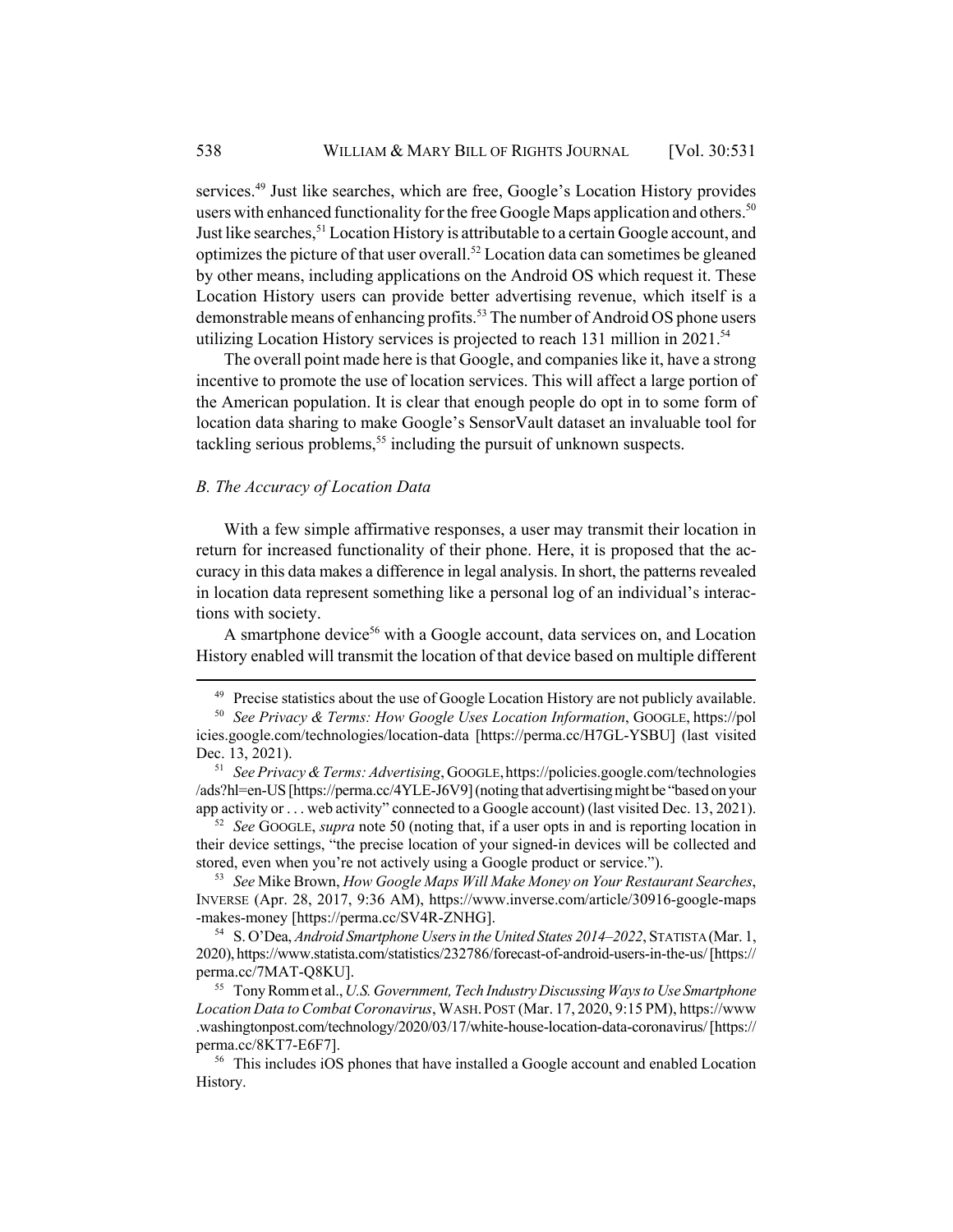inputs: "GPS and Bluetooth signals, Wi-Fi connections, [] cellular networks"<sup>57</sup> all provide a reading on the phone, as well as internal sensors like "accelerometer[s] and barometer sensors, . . . gyrometer and magnetometer sensors . . . ."58 Reporting indicates that this layering of multiple inputs provides location tracking of a device accurate "to within a few yards" and with a pattern that is updated "in some cases . . . more than 14,000 times a day."59 Thus, a geofence warrant, which relies on this location data, can precisely follow a user from the scene of a crime to their home and every place in between: be that a doctor's clinic, middle school, or place of worship.<sup>60</sup>

Everyday users and legal practitioners alike may not realize the accuracy and scope of the location data obtained by Google. In its *Amicus* Brief, Google had to actively differentiate Location History data from other types of cell phone data when discussing it in the context of geofence warrants.<sup>61</sup> Thinking back to the bank robbery example, the *Chatrie* case, the parties there made comparisons between Google Location History data to recent precedent on cell phone location data.<sup>62</sup> But representatives for Google clarified Location History data as unique. This location data is predicated on opting in and is "considerably more precise than other kinds of location data" considered by the Supreme Court and other courts.<sup>63</sup>

The accuracy of this data, when combined with an option to opt into the service, has led representatives of Google to characterize the data as more akin to a journal, or personal log, of the individual's public movements.<sup>64</sup> This admission is meaningful because it recognizes and elevates the decision made by the user in accepting location services. Only after user action is there a log of personalized location data drawn from the sensors described above.<sup>65</sup> Further, and regardless of a user's volition,

<sup>59</sup> Jennifer Valentino-DeVries et al., *Your Apps Know Where You Were Last Night, and They're Not Keeping It Secret*, N.Y.TIMES (Dec. 10, 2018), https://www.nytimes.com/inter active/2018/12/10/business/location-data-privacy-apps.html (demonstrating the accuracy of the technology in the context of apps which use the same methods of location tracking).

<sup>60</sup> *Id.* (documenting that similar forms of location data tracking showed patterns of movement within a pregnancy clinic, children's schoolyard, and megachurch). Geofence warrants raise other important constitutional questions, chief among them First Amendment concerns. Those questions are beyond the scope of this Note, which focuses on the Fourth Amendment issues.

<sup>62</sup> Explained in greater detail *infra* at Part II.

<sup>64</sup> *Id.* at 6.

<sup>57</sup> *See* Google Amicus Brief, *supra* note 22, at 7. Although Google emphasizes the many steps a user must make to configure a device to send precise data to the Google Sensorvault, location-reporting settings default to the highest accuracy possible.

<sup>&</sup>lt;sup>58</sup> Letter from Susan Molinari, Vice President, Google, to Senators Richard Blumenthal & Edward Markey (Jan. 12, 2018), https://www.blumenthal.senate.gov/imo/media/doc/05.11.2018 %20-%20FTC%20-%20Google%20Location%20History.pdf [https://perma.cc/HHK9-3VH6].

<sup>61</sup> Google Amicus Brief, *supra* note 22, at 8–10.

<sup>63</sup> Google Amicus Brief, *supra* note 22, at 9–10.

<sup>65</sup> *See* Letter from Senators Richard Blumenthal & Edward J. Markey to Joseph Simmons, FTC Chairperson (May 11, 2018), https://www.blumenthal.senate.gov/imo/media/doc/05.11 .2018%20-%20FTC%20-%20Google%20Location%20History.pdf [https://perma.cc/HHK9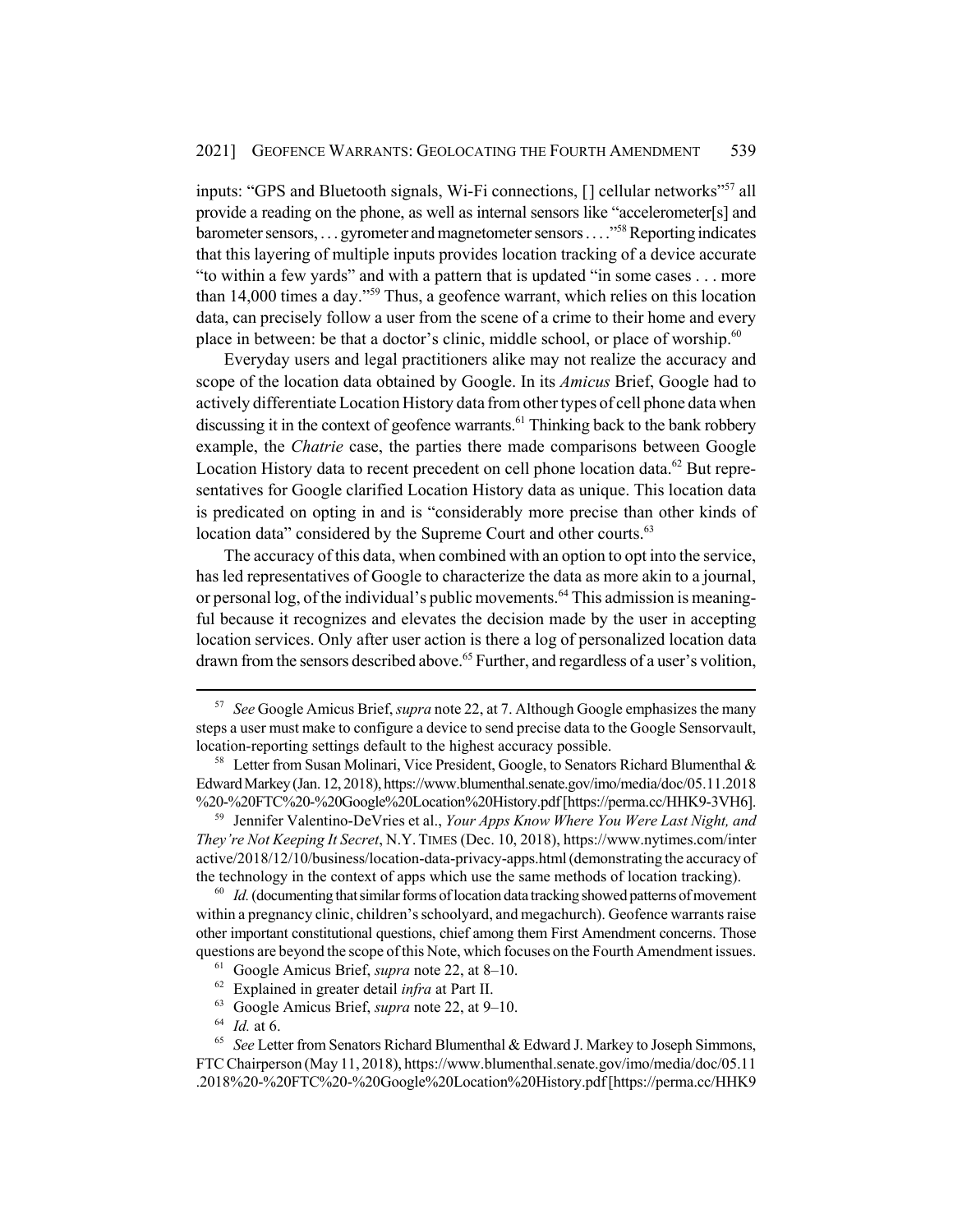the accuracy of this data can unto itself be reflective of habits, patterns, and perhaps even personality characteristics.<sup>66</sup> This data is openly comparable to other forms of personal logging, such as diaries, itineraries, or schedules, suggesting a strong privacy interest for that data. Relying on these ideas, Part II examines whether a reasonable expectation of privacy should exist in location data.

## II. LOCATION DATA: IS A WARRANT REQUIRED?

## *A. The Retrieval of Location Data Is a Fourth Amendment Event Requiring a Warrant*

The text of the Fourth Amendment provides that:

The right of the people to be secure in their persons, houses, papers, and effects, against unreasonable searches and seizures, shall not be violated, and no Warrants shall issue, but upon probable cause, supported by Oath or affirmation, and particularly describing the place to be searched, and the persons or things to be seized.<sup>67</sup>

Historical analysis of this period strongly suggests that authors of the Fourth Amendment structured its language, at least in part, to respond to and prevent general warrants.68 These types of warrants typically left a great deal of discretion to the officer who held the warrant, leading to the usual problems with a subjective application of authority, such as arbitrary and oppressive enforcement.<sup>69</sup> In response, the authors of the amendment included what is known as the warrant clause—the second part of the amendment—which includes the requirements of probable cause, the swearing by oath or affirmation to the facts supporting the warrant, and the particularity requirement.<sup>70</sup>

<sup>-3</sup>VH6] ("Once a user allows Location History in one application, they enter into the expansive and continuous collection of location data . . . .").

<sup>66</sup> Clemens Stachl et al., *Predicting Personality from Patterns of Behavior Collected with Smartphones*, 117 PROCEEDINGS OF THE NAT'L ACAD. OF SCI. 17680–17681, https://www .pnas.org/content/pnas/117/30/17680.full.pdf [https://perma.cc/9P63-C8XT].

<sup>67</sup> U.S. CONST. amend. IV.

<sup>68</sup> *See* Thomas Y. Davies, *Recovering the Original Fourth Amendment*, 98 MICH.L.REV. 547, 625, 655–65 (1999); *see also* Thomas K. Clancy, *The Framers' Intent: John Adams, His Era, and the Fourth Amendment*, 86 IND.L.J. 979, 1044–51 (2011) (noting that proposals of a right against unreasonable searches and seizures by "Madison, Adams, and [] previous state constitutional provisions all condemned general warrants.").

<sup>69</sup> *See* Samantha Trepel, *Digital Searches, General Warrants, and the Case for the Courts*, 10 YALE J.L. & TECH. 120, 123 (2007).

 $70$  An analysis of two of these requirements—probable cause and particularity—is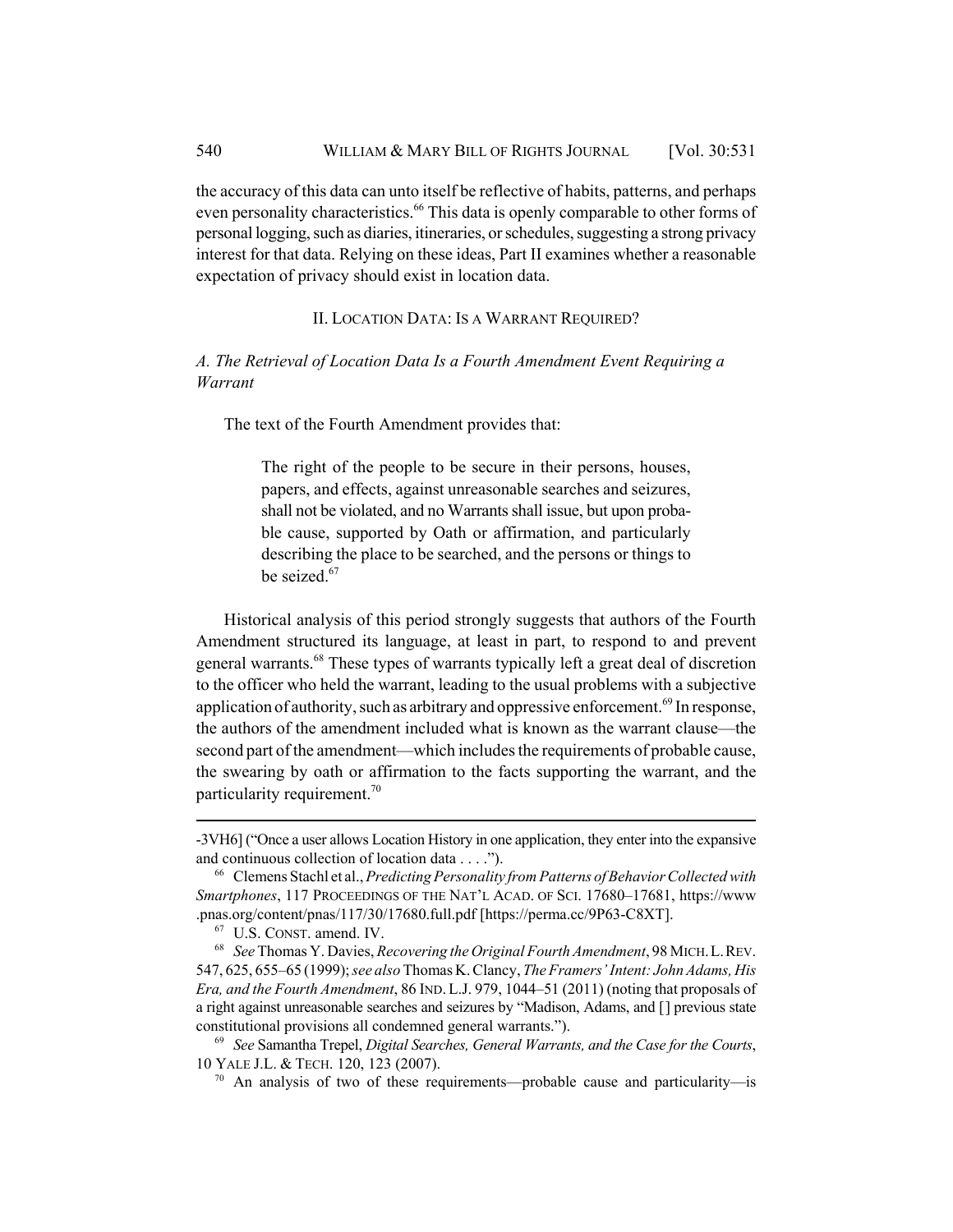As the Supreme Court has noted, it is "perfectly clear that the evil the Amendment was designed to prevent was broader than the abuse of a general warrant. Unreasonable searches or seizures conducted without any warrant at all are condemned by the plain language of the first clause of the Amendment."71 As such, a legal request that does not qualify as a search or seizure does not require a warrant at all.

This Note attempts to answer the threshold question as to whether this legal request for Location History information is a search, seizure, or subject to a statutory requirement necessitating a warrant. The ultimate conclusion here is that recent precedent suggests a reasonable expectation of privacy in location data.

### 1. Reasonable Expectation of Privacy in Location Data

As stated, it is presumptively unreasonable to conduct a search or seizure of data without a warrant.<sup>72</sup> As such, and in practical terms, the Note is here inquiring whether, because the request for that data is *not* a search or seizure, the government could request location data from a company like Google with legal process short of a warrant, such as a subpoena.

It is a possible oversimplification, but in most early claims of violations of the Fourth Amendment, the defendant usually focused on some sort of physical trespass, which itself constituted a "search."<sup>73</sup> As a result, for most of the Court's history, the physicality of searches meant that the rights protected by the Fourth Amendment were usually defined as tangible property rights.<sup>74</sup> Recently, members of the Court championed this idea as still valid: a trespass against a traditionally protected area for the purpose of retrieving evidence is a search.<sup>75</sup>

Technology introduced new issues. Over time, the government could capture the intangible aspects of life in the telephone wires and receivers that carry our private conversations. These were initially not given Fourth Amendment protection.<sup>76</sup> An emphasis on tangible property rights remained the sole theoretical basis for the Fourth Amendment until the seminal case of *Katz v. United States*. 77 In that case, the

<sup>72</sup> *Id.*

undertaken in Part III, after first answering the question of whether a warrant is initially required. *Infra* Part III.

<sup>71</sup> Payton v. New York, 445 U.S. 573, 585 (1980).

<sup>73</sup> *See* Clancy, *supra* note 68, at 1058.

<sup>74</sup> *See* Morgan Cloud, *The Fourth Amendment During the* Lochner *Era: Privacy, Property, and Liberty in Constitutional Theory*, 48 STAN. L. REV. 555, 562, 578–79 (1996).

<sup>&</sup>lt;sup>75</sup> United States v. Jones, 565 U.S. 400, 404 (2012) (holding that the physical occupation of private property, a car, is a search within the meaning of the Fourth Amendment when it was adopted). *Jones* was concerned with a government GPS tracking device adhered to a car. *Id.* at 402. *Jones* is discussed below, at length, in Section II.A.2.

<sup>76</sup> Olmstead v. United States, 277 U.S. 438 (1928), *overruled by* Katz v. United States, 389 U.S. 347 (1967).

<sup>77</sup> Katz v. United States, 389 U.S. 347 (1967).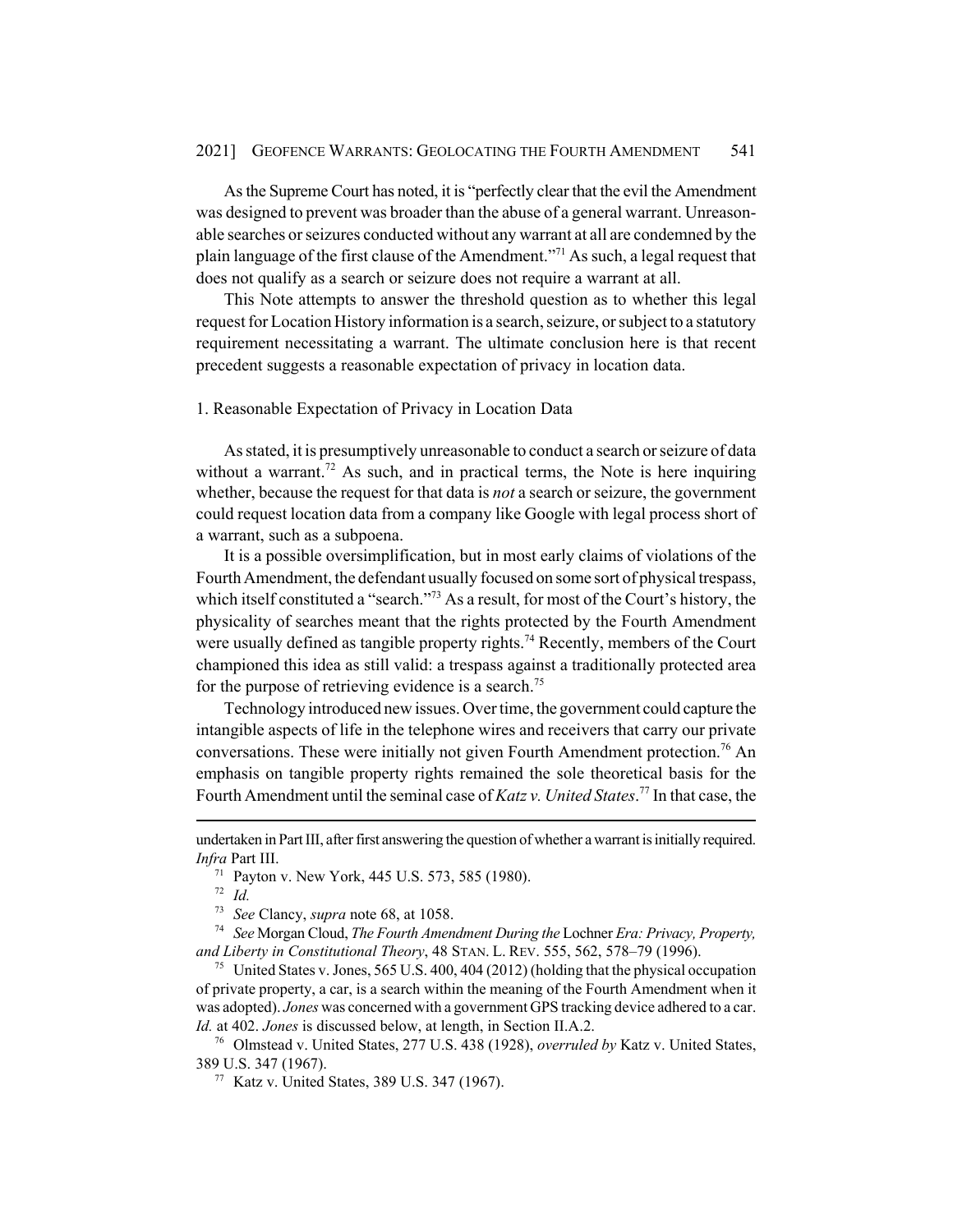court expanded the definition of a search to include governmental intrusions that invaded a reasonable expectation of privacy.<sup>78</sup>

In *Katz*, the Court considered a government listening device placed outside a private telephone booth, a booth in which the government suspected Katz was conducting illegal gambling activity over the telephone.<sup>79</sup> Emphasizing that the Fourth Amendment protected the privacy interests of a citizen, the majority extended Fourth Amendment protection to the intangible privacy interest Katz held in his private conversation, stating that "the Fourth Amendment protects people—and not simply 'areas'—against unreasonable searches and seizures . . . ."80 The majority opinion sketched out the idea of a right to privacy against unreasonable searches and seizures, but without a formal test for establishing when a person could invoke this right. It is Justice Harlan's concurrence in *Katz* that provides the test and establishes when a search has been conducted against intangible privacy interests. Because the other opinions lacked a clear standard, Harlan's formulation has proved influential since the decision. The test is as follows: A person has a reasonable expectation of privacy in their communications where that person subjectively expected such privacy and where society would recognize that expectation as an objectively reasonable one.<sup>81</sup>

This appears straightforward enough, but almost immediately, the *Katz* reasonable expectation of privacy test was subject to caveats which complicate the analysis. For geofence warrants, one exception is especially relevant: "what a person knowingly exposes to the public . . . is not a subject of Fourth Amendment protection."<sup>82</sup>

Because location data is held as a record by another party, an analysis as to whether accessing location data in a search implicates a doctrine known as the thirdparty doctrine. The third-party doctrine was first sketched out in the context of cases involving simple business records in the late  $1970s$ .<sup>83</sup> In sum, the Court has described the third-party doctrine as where a person assumes a "risk, in revealing his affairs to another, that the information will be conveyed by that person to the Government."<sup>84</sup> The third-party doctrine "stems from a particular conception of privacy that views Fourth Amendment privacy as constituting a form of total secrecy."85 This doctrine assumes that when the information is provided to a third party, the secrecy

<sup>83</sup> *See, e.g.*, United States v. Miller, 425 U.S. 435, 443 (1976) (no reasonable expectation of privacy in financial records provided from a bank to the government); *see also* Smith v. Maryland, 442 U.S. 735, 743 (1979) (no reasonable expectation of privacy in dialed numbers provided from a phone company to the government).

<sup>85</sup> Daniel J. Solove, *Digital Dossiers and the Dissipation of Fourth Amendment Privacy*, 75 S. CAL. L. REV. 1083, 1136 (2002).

<sup>78</sup> *See id.*

<sup>79</sup> *Id.* at 347, 349.

<sup>80</sup> *Id.* at 353.

<sup>&</sup>lt;sup>81</sup> *Id.* at 361 (Harlan, J., concurring).

<sup>82</sup> *Id.* at 351.

<sup>84</sup> *Miller*, 425 U.S. at 443.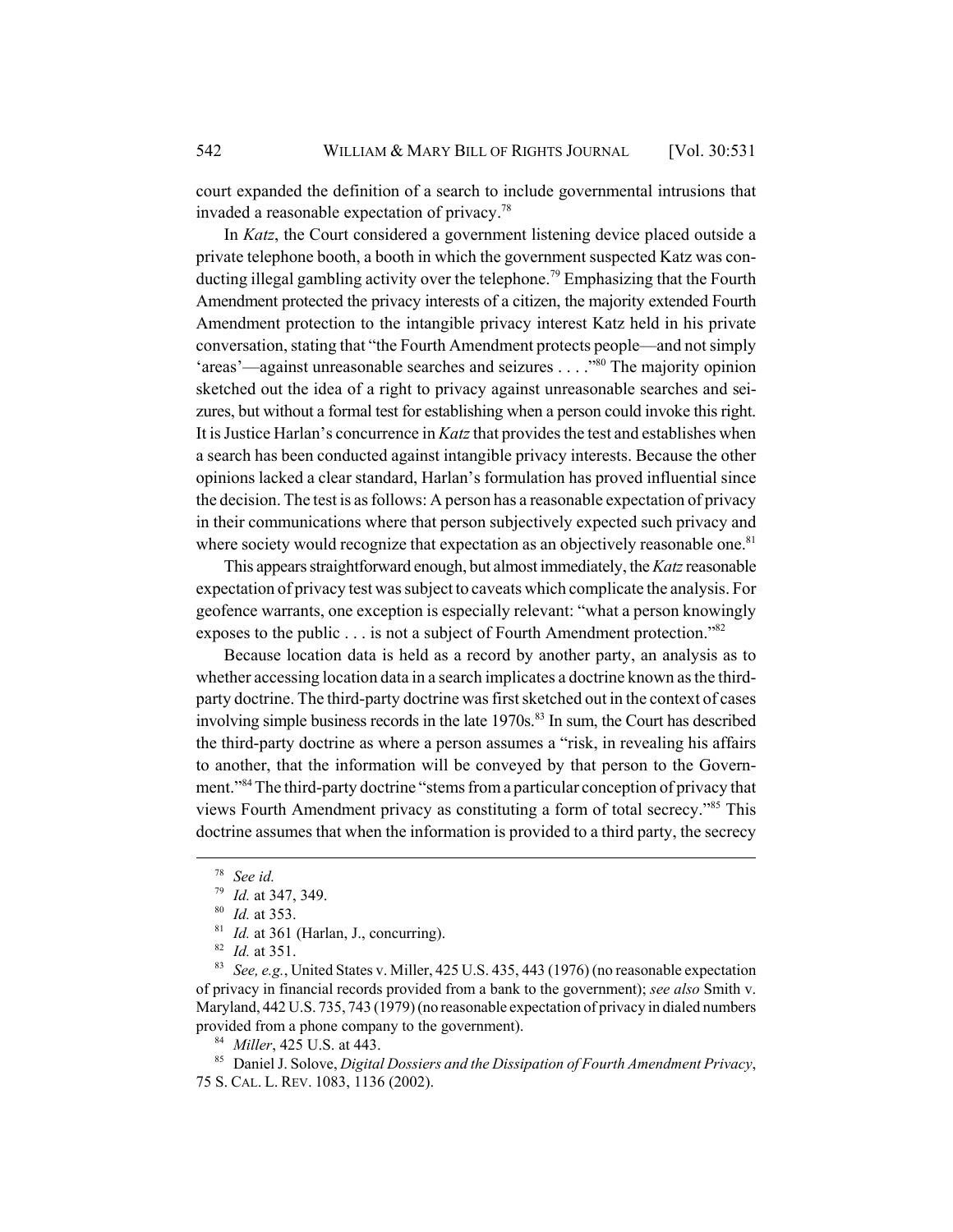barrier is broken and no reasonable expectation of privacy can attach. This is an important point. If a court finds this doctrine present for the data subject to an intrusion, no warrant need be issued for the data.

Some scholars have argued that this doctrine is both rational and serves laudable goals.86 Rather than waiving a reasonable expectation of privacy, it makes more sense to say that "[t]hird-party disclosure eliminates privacy because the target voluntary consents to [a] disclosure  $\ldots$ " of ostensibly private information.<sup>87</sup> Further, the third-party doctrine serves important goals. It permits observation of those crimes that would completely take place by agents of the true criminal, be they coconspirators or an unwitting business; and, it provides clarity to law enforcement in an unclear area of law, emphasizing which private data will definitely require a warrant.<sup>88</sup>

In response to these rational aims, however, consider a Google user's consent to Location History (or most forms of consent to high-tech data collection for that matter). Users either opt in with less than explicit notice given to them, or even with good notice, without a full realization of the potential consequences to their privacy if they opt in.<sup>89</sup> Second, users may understand the notice they have been given, but misunderstand the accuracy of the movement patterns as expressed in the location data collected by tech companies.<sup>90</sup> Where a user cannot properly understand the full ramifications of the initial acceptance of data collection, consent is a fiction that does not really represent true acceptance.<sup>91</sup> Justice Sotomayor generally agrees with this point, stating that the third-party doctrine is "ill suited to the digital age, in which people reveal a great deal of information about themselves to third parties in the course of carrying out mundane tasks."<sup>92</sup>

Determining whether the third-party doctrine applies to location data is premature without first considering two cases on point: *Jones* and *Carpenter*. To some extent, both cases incorporate a discussion of the third-party doctrine and of reasonable expectations of privacy in location data. So, with the understanding developed above, this Note continues by discussing these cases to determine whether a search occurs in requesting location data.

<sup>90</sup> *See supra* Section I.B.

<sup>86</sup> *See* Orin S. Kerr, *The Case for the Third-Party Doctrine*, 107 MICH. L.REV. 561, 588 (2009).

<sup>87</sup> *Id.*

<sup>88</sup> *Id.* at 575–76, 581–82.

<sup>89</sup> *See Every Step You Take: How Deceptive Design Lets Google Track Users 24/7*, NORWEGIAN CONSUMER COUNCIL (FORBRUKERRÅDET) 26–28, 36–37 (2018), https://fil.for brukerradet.no/wp-content/uploads/2018/11/27-11-18-every-step-you-take.pdf [https://perma .cc/9E36-T7EG].

<sup>91</sup> *See* Daniel J. Solove, *Introduction: Privacy Self-Management and the Consent Dilemma*, 126 HARV. L. REV. 1880, 1885–88, 1894 (2013).

<sup>&</sup>lt;sup>92</sup> *See* United States v. Jones, 565 U.S. 400, 417 (2012) (Sotomayor, J., concurring).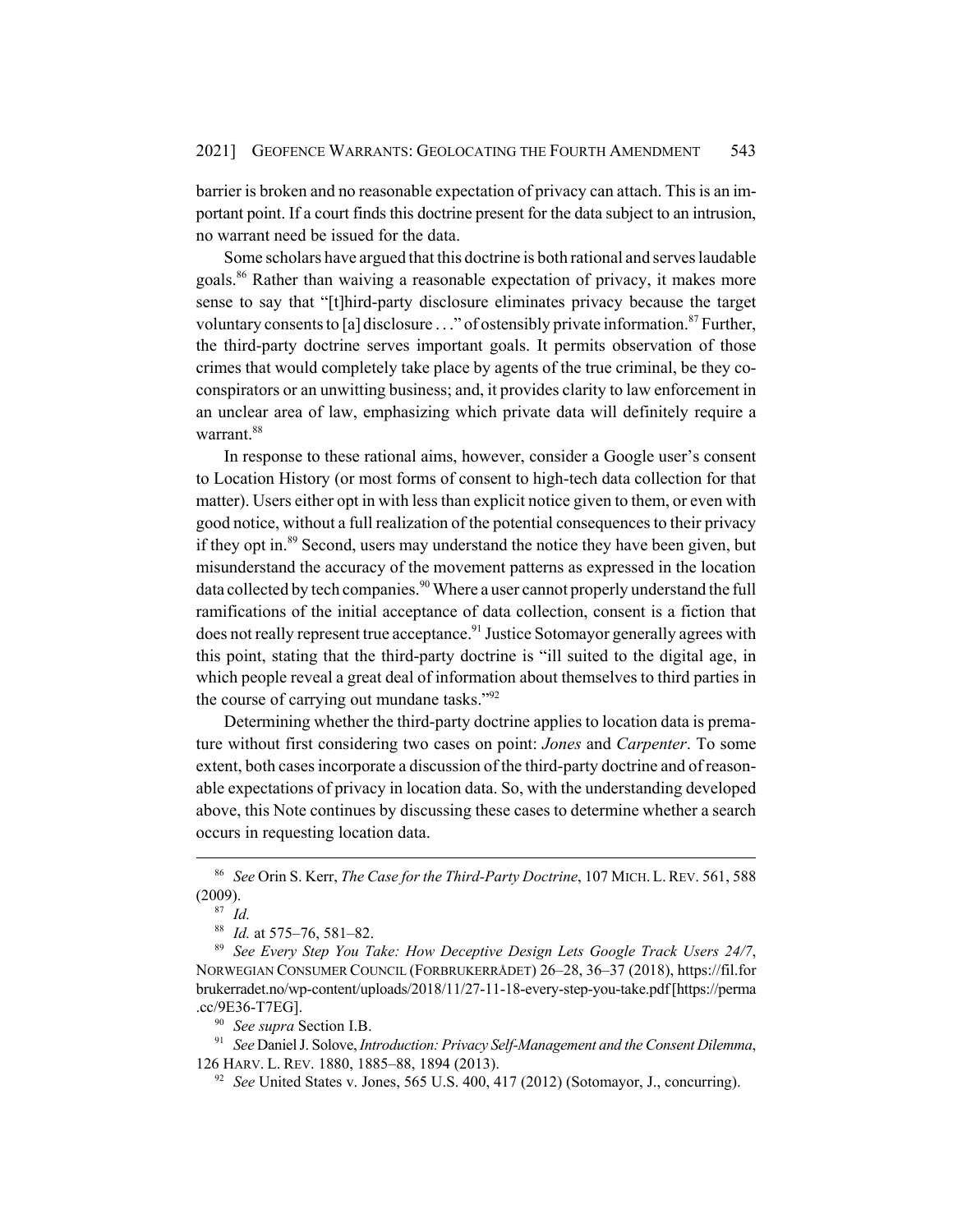#### 2. *Jones* and *Carpenter*: The Supreme Court Considers Location Data

As explained directly above, when determining whether government requests for location data invade a reasonable expectation of privacy, and thus constitute a Fourth Amendment search, the storage of location data with a third party will implicate the third-party doctrine. In terms of clarifying this analysis, the good news is that the Supreme Court has two recent cases, *Jones* and *Carpenter*, explaining the Court's thinking on location data and the third-party doctrine.<sup>93</sup> The bad news for these cases is that only *Jones'*s concurrences are truly elucidating to broader location data issues and *Carpenter* explicitly claims it is decided on narrow grounds.<sup>94</sup> Said another way, both cases are very applicable to questions regarding geofence warrants, but the breadth of their reach is very unclear. Still, this Note argues that both cases suggest a person has a reasonable expectation of privacy in their location data, and thus the Fourth Amendment presumes a warrant is required for location data.

In *Jones*, at issue was the government's use of a GPS device on a vehicle, placed in violation of the warrant that permitted its use by being installed in Maryland rather than in the District of Columbia.<sup>95</sup> The government tracked the defendant's vehicle for twenty-eight days via a GPS device placed on the vehicle by the police department, and the defendant attempted to suppress the evidence obtained from it.<sup>96</sup> In holding that the "installation of a GPS device . . . to monitor the vehicle's movements" was a search, the Court relied on the government's physical trespass of the car, rather than the *Katz* expectation of privacy test.<sup>97</sup> This reestablished the continued validity of a "search" being indicated by a physical trespass on private property.<sup>98</sup> Beyond this holding, it is the concurring opinions in *Jones*, by Justices Sotomayor and Alito, which offer further explanation of the unique issues attending location data, a reasonable expectation in privacy, and the third-party doctrine.<sup>99</sup>

Justice Sotomayor's concern is with a person's reasonable expectation of privacy in the intimate details of life revealed by location data. Her concurrence notes the unique aspects of location monitoring, which, even in the short term, "generates a precise, comprehensive record of a person's public movements that reflects a wealth of detail about her familial, political, professional, religious, and sexual associations."100 Whether by a GPS device or by smartphone location data, the precision of

<sup>93</sup> *See id.* at 404, 409–10; Carpenter v. United States, 138 S. Ct. 2206, 2217 (2018).

<sup>94</sup> *See Jones*, 565 U.S. at 414–16 (Sotomayor, J., concurring); *see also Jones*, 565 U.S. at 424–25, 430 (Alito, J., concurring); *see also Carpenter*, 138 S. Ct. at 2220.

<sup>95</sup> *See Jones*, 565 U.S. at 402–03.

<sup>96</sup> *Id.* at 403.

<sup>97</sup> *Id.* at 404, 406–07.

<sup>98</sup> *Id.* at 404–05.

<sup>99</sup> *See id.* at 414–16 (Sotomayor, J., concurring) (warning that the majority's test will provide little guidance in "cases of electronic or other novel modes of surveillance"); *id.* at 424–25, 430 (Alito, J., concurring).

<sup>&</sup>lt;sup>100</sup> *Id.* at 415 (Sotomayor, J., concurring).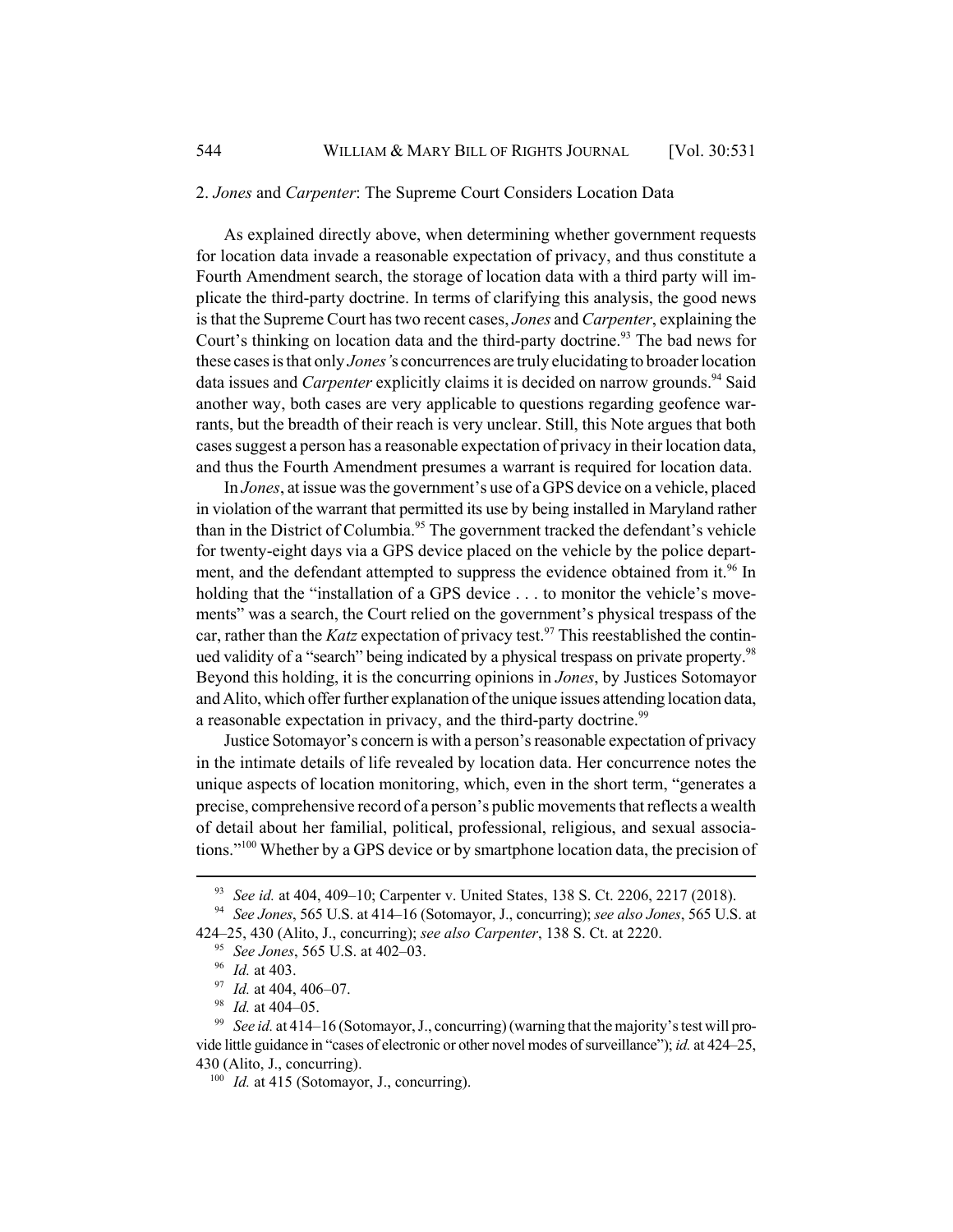location monitoring catalogues the habits and characteristics of an individual.<sup>101</sup> As Justice Sotomayor suggests, such a catalogue of location data may infringe an objective reasonable expectation of privacy.<sup>102</sup>

Justice Sotomayor's concurrence clarifies that any single public activity is not the problem, it is "whether people reasonably expect that their movements will be recorded and *aggregated* in a manner that enables the government to ascertain, more or less at will, their political and religious beliefs, sexual habits, and so on."103 The term aggregation implies that it is the comprehensive picture provided by location tracking and its accuracy in showing patterns of movement that matter: two things that geofence warrants do exceptionally well. Location data has become a retrospective, unerring, and complete surveillance that outmatches other forms of surveillance in scope and complexity. $104$ 

The depth of these issues led Justice Sotomayor to suggest it "may be necessary to reconsider the premise" behind the third-party doctrine.<sup>105</sup> Calling the doctrine "ill suited to the digital age," her concurrence stresses that data is relayed to third parties in mundane, casual circumstances and thus she "would not assume that all information voluntarily disclosed to some member of the public for a limited purpose is, for that reason alone, disentitled to Fourth Amendment protection."106

Justice Alito also filed a concurrence that the government's actions amounted to a search, but largely because of the reasonable expectation of privacy a person has against the *long-term* tracking of their movements.<sup>107</sup> His concurrence focuses on what he considers the actual important issue, namely "the use of a GPS for the purpose of long-term tracking" and disagrees with the majority opinion that a minor trespass is what triggers Fourth Amendment protection.<sup>108</sup> Although Alito critiques the majority's opinion on multiple points, the most relevant here is his concern that electronic surveillance can "make long-term monitoring relatively easy and cheap."109 Given that this ability is a novel, high-tech problem without a current legislative fix, applying "existing Fourth Amendment doctrine" is the best that can be done as a stopgap.<sup>110</sup> For Alito, short-term monitoring in public areas does not infringe a reasonable expectation of privacy. A focus on short-term public monitoring contrasts with geofence warrants, which can easily enter private areas, into the confines of the home, showing a pattern of movement from room to room.

<sup>101</sup> *See supra* Section I.B.

<sup>102</sup> *See Jones*, 565 U.S. at 417 (Sotomayor, J., concurring).

<sup>&</sup>lt;sup>103</sup> *Id.* at 416 (Sotomayor, J., concurring) (emphasis added).

<sup>104</sup> *Id.* at 415–16 (noting that GPS monitoring is cheap, easily stored, and can be mined for years).

<sup>105</sup> *Id.* at 417.

<sup>106</sup> *Id.* at 417–18.

<sup>107</sup> *See id.* at 420–21, 424–25, 429–30 (Alito, J., concurring).

<sup>&</sup>lt;sup>108</sup> *Id.* at 424–25 (emphasis omitted).

<sup>109</sup> *Jones*, 565 U.S. at 429 (Alito, J., concurring).

<sup>110</sup> *Id.* at 430.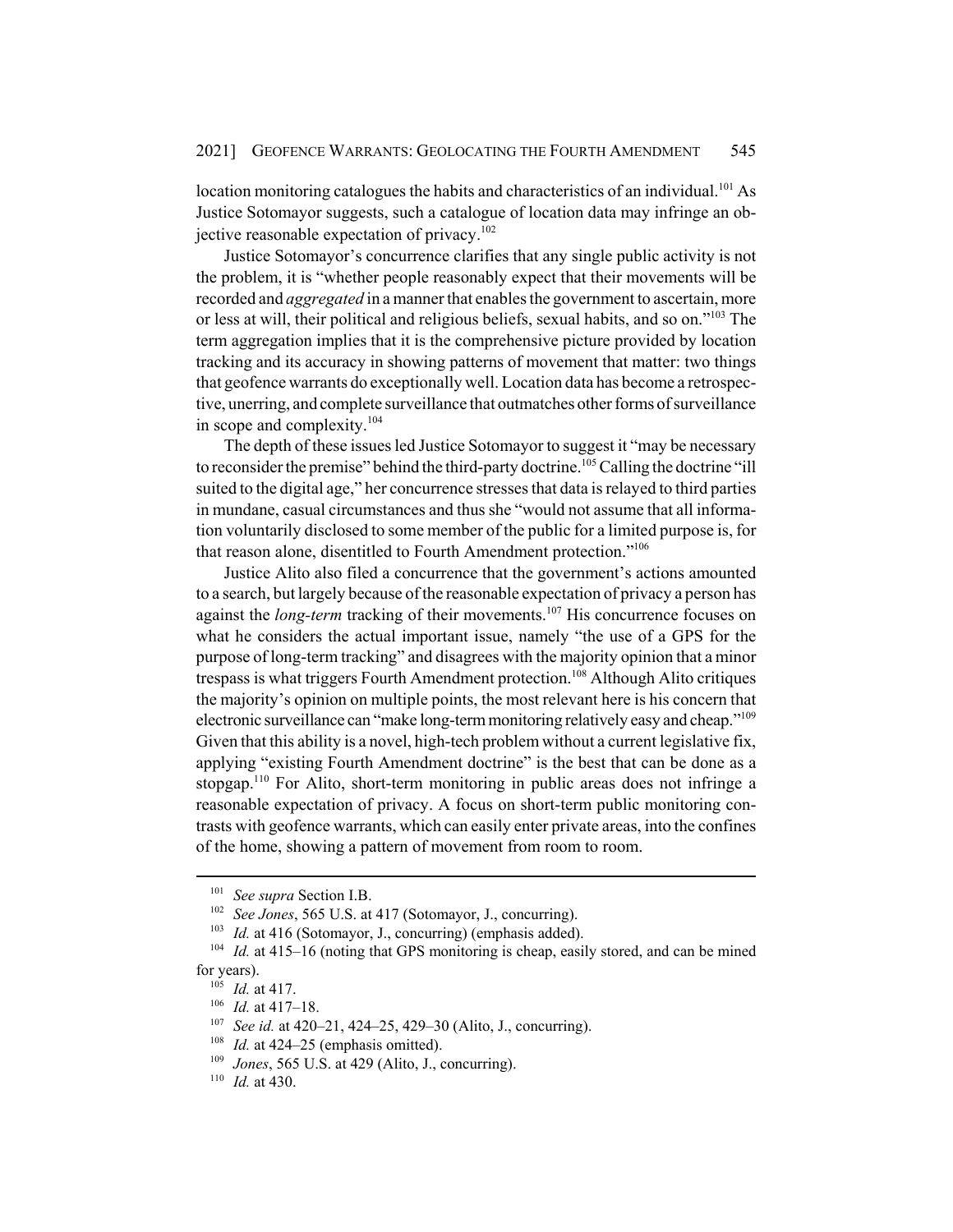Both Justices Sotomayor and Alito's concurrences utilize the *Katz* reasonable expectation of privacy test.<sup>111</sup> Justice Sotomayor focuses on the aggregation of data, which can show a comprehensive picture of an individual, emphasizing what is seen in the data rather than the length of location tracking.<sup>112</sup> She likewise questions the continued validity of the third-party doctrine, where users can agree to giving over vast amounts of data with one click. Alito, on the other hand, avoids any concerns with the third-party doctrine. Instead, to determine whether a reasonable expectation of privacy existed, Justice Alito focuses strongly on the length of public location tracking as a trigger to when a search occurs, with long-term public monitoring being more likely to be a search.<sup>113</sup> Justice Alito does not get specific as to what constitutes short-term versus long-term; at the very least, the GPS monitoring in *Jones* twenty-eight days—satisfied 'long term.'<sup>114</sup>

Both concurrences apply squarely to the data of a geofence warrant. Both concurrences concern themselves with the relative ease with which law enforcement can obtain a complete surveillance of an individual,<sup>115</sup> which is a design feature of the location data in geofence warrants. Geofence warrant location data can be extremely detailed, offering a comprehensive picture of a person's activities for long periods of time. But neither concurrence says how much is too much, either in an aggregate picture of an individual or in the length of time that they have been tracked. Thus, it seems that these concerns must be approached on an ad hoc basis, both for courts and law enforcement. Less location data observed (both in a length of time sense and in a private area sense) will generally favor the government that a search has not occurred, and greater amounts of location data observed will generally favor a defendant's argument that a search occurred and a warrant was required.

The Court considered location data again in *Carpenter v. United States*, reemphasizing many of the points raised in *Jones*. In *Carpenter*, wireless carrier providers handed over location data to the government by means of a court order rather than a search warrant.<sup>116</sup> The data implicated one of the defendants, Carpenter, in a series of robberies. $117$ 

The location data consisted of a time-stamped record of the phone's location, known as cell-site location information, or CSLI, automatically generated for the provider's business purposes.<sup>118</sup> The court orders sought four months' worth of CSLI which provided "12,898 location points cataloging Carpenter's movements" during

<sup>111</sup> *See id.* at 414, 416 (Sotomayor, J., concurring); *id.* at 419, 422–23 (Alito, J., concurring).

<sup>&</sup>lt;sup>112</sup> *See id.* at 416 (Sotomayor, J., concurring).

<sup>&</sup>lt;sup>113</sup> *Id.* at 430 (Alito, J., concurring).

<sup>114</sup> *Id.*

<sup>115</sup> *See* Jones, 565 U.S. at 415–16 (Sotomayor, J., concurring); *see also id.* at 428–29 (Alito, J., concurring).

<sup>116</sup> Carpenter v. United States, 138 S. Ct. 2206, 2212 (2018).

<sup>117</sup> *Id.* at 2212–13.

<sup>118</sup> *See id.* at 2211–12.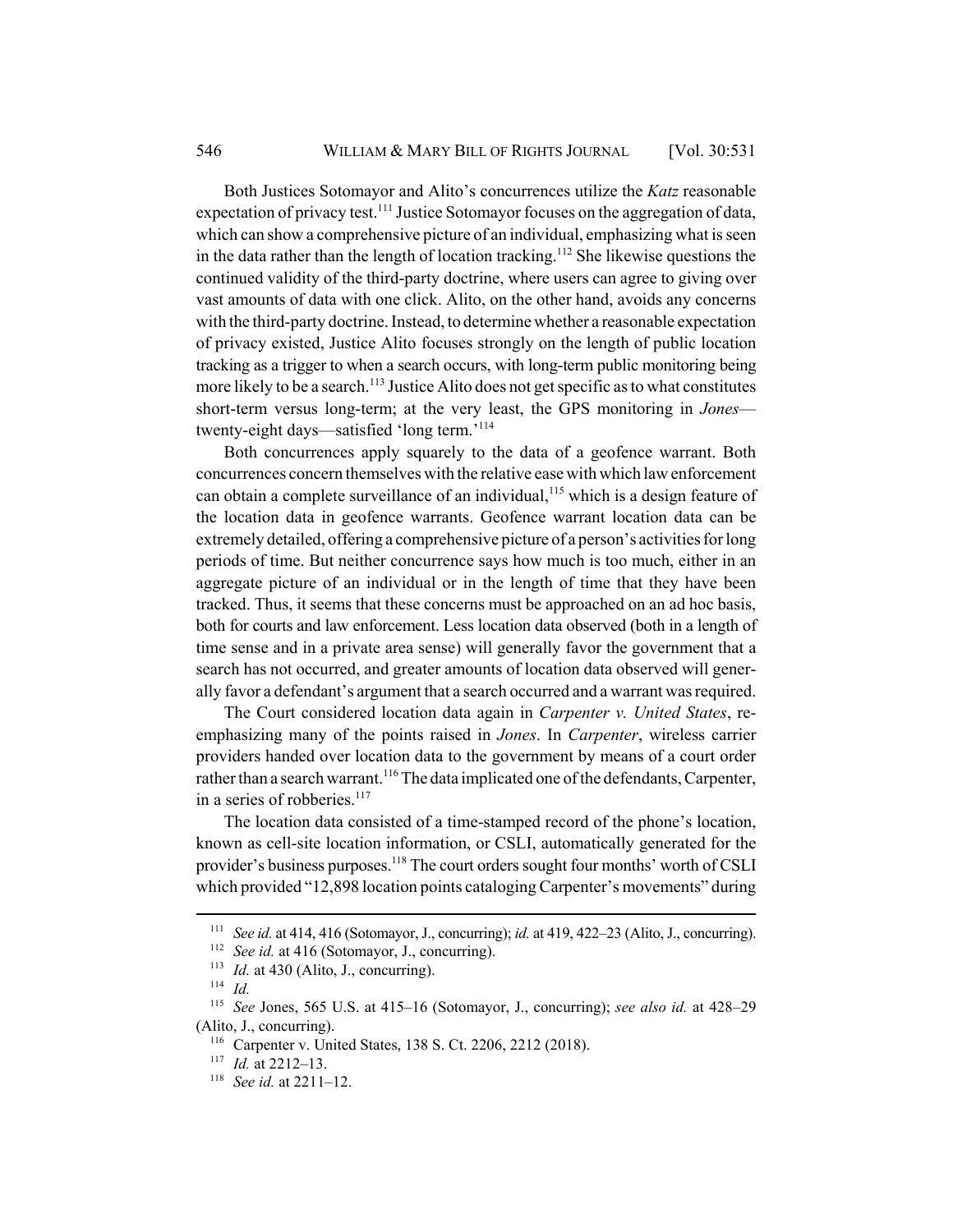the string of robberies.<sup>119</sup> Carpenter argued that the seizure of the CSLI without a warrant violated the Fourth Amendment.<sup>120</sup> On appeal to the Sixth Circuit, the court there concluded that the detailed location information provided to the government was mere routing information provided to a third party; and as such, the third-party doctrine saw such routing information as a business record, to which a user had no reasonable expectation of privacy.<sup>121</sup>

In reviewing the Sixth Circuit's decision, the Court relied on *Jones* and distinguished the third-party doctrine. In essence, the majority holding, written by Chief Justice Roberts, fused some elements from both concurrences in *Jones*. 122 Chief Justice Roberts stressed that "[m]apping a cell phone's location over the course of 127 days provide[d] an all-encompassing record of the holder's whereabouts" which revealed "not only his particular movements, but through them his 'familial, political, professional, religious, and sexual associations."<sup>123</sup> Here, crucially, both the length of time and the patterns it demonstrated to the government would violate a reasonable expectation of privacy, triggering a search.

The Court determined that a phone's "exhaustive chronicle of location information"124 is distinguishable from that early line of cases that established the third-party doctrine.125 In distinguishing location data from other business records invoked by the third-party doctrine, the Court recognized that cell phones have become "almost a 'feature of human anatomy' . . . track[ing] nearly exactly the movements of its owner."<sup>126</sup> Further, tracking by CSLI occurs before the government even knows which suspect they intend to seek out. For CSLI, the data is transmitted to the phone provider whenever the phone is on and provides a faithful record of the activities of that individual, far before the government even knows they need it. $^{127}$  And CSLI implicates a vast number of individuals, as the Court noted, "location information is continually logged for all of the 400 million devices in the United States  $\dots$ ."<sup>128</sup> Therefore, relying on *Jones* and distinguishing earlier cases of the third-party doctrine, the Court held that a user "maintains a legitimate expectation of privacy in the record

<sup>123</sup> *Id.* (quoting United States v. Jones, 565 U.S. 400, 415 (2012) (Sotomayor, J., concurring)).

<sup>119</sup> *Id.* at 2212.

<sup>120</sup> *Id.*

<sup>121</sup> United States v. Carpenter, 819 F.3d 880, 886–87 (6th Cir. 2016), *rev'd*, 138 S. Ct. 2206 (2018).

<sup>&</sup>lt;sup>122</sup> *See Carpenter*, 138 S. Ct. at 2217 (highlighting both the "127 days" of location tracking and how it revealed "an intimate window into a person's life" and citing Justice Sotomayor's concurrence in *Jones*).

<sup>124</sup> *Id.* at 2210.

<sup>&</sup>lt;sup>125</sup> *Id.* at 2217 ("[W]hen *Smith* was decided in 1979, few could have imagined ... a phone go[ing] wherever its owner goes, conveying . . . a detailed and comprehensive record of the person's movements.").

<sup>126</sup> *Id.* at 2218.

<sup>127</sup> *See id.* at 2211, 2218.

<sup>128</sup> *Id.* at 2218.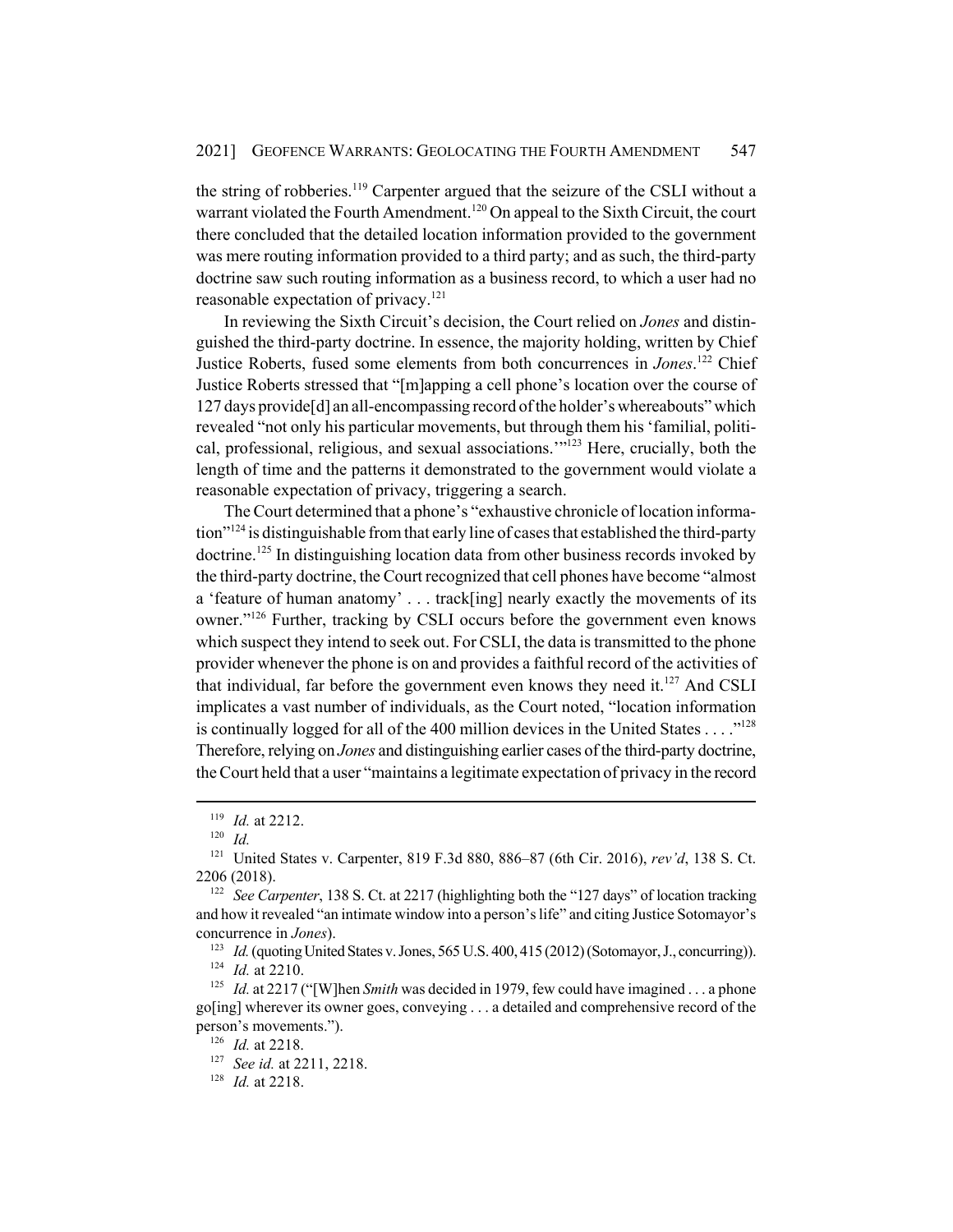of his physical movements as captured through CSLI"129 and to retrieve at least seven days of CSLI records from a wireless carrier, the government needs a warrant.<sup>130</sup>

The parallels between CSLI and the location data of a geofence warrant show why a party should normally have the same reasonable expectation of privacy in both, but primarily because CSLI and geofence location data both reflect twin concerns of *Jones* emphasized in *Carpenter*: a long-term picture of expressive public movements. As for parallels, CSLI is transmitted just by merit of having a connection to a cell tower, and the location data in a geofence warrant is transmitted once a user has opted in to Google's location services. For the latter, the phone's precise movement is logged so long as location and data are enabled, which can provide an extremely detailed picture of movement over time.<sup>131</sup> And while Google has begun to take steps to automatically delete location data, that near perfect record is stored by default for eighteen months on Google servers.<sup>132</sup> Further, just like CSLI, the movement patterns accumulated by a company like Google implicate a significant portion of the population. Precise numbers are unknown because much of the functionality of Google location services is proprietary, but at least one billion individuals globally use Google Maps every month.<sup>133</sup>

Chief Justice Roberts stressed *Carpenter* as a narrow holding,<sup>134</sup> but the location data in a geofence warrant can provide the same "intimate window into a person's life" for the same long periods of time that concerned the Court in that case. For example, in writing for the majority, Chief Justice Roberts casts the constant recordkeeping of CSLI data as "tireless and absolute surveillance"<sup>135</sup> and phone companies as witnesses "ever alert, and their memory [] nearly infallible."136 The opinion characterizes long-term location tracking as "a detailed chronicle of a person's physical presence compiled every day, every moment, over several years."<sup>137</sup> The location

<sup>133</sup> Ethan Russell, 9 Things to Know About Google's Maps Data: Beyond the Map, GOOGLE CLOUD BLOG (Sept. 30, 2019), https://cloud.google.com/blog/products/maps-platform/9 -things-know-about-googles-maps-data-beyond-map [https://perma.cc/8Y5Z-6D4F]. Assumedly, only some subset of those one billion are American citizens, but this still implicates a large portion of the U.S. population.

<sup>134</sup> *Carpenter*, 138 S. Ct. at 2220 (2018) ("Our decision today is a narrow one. . . . We do not . . . address other business records that might incidentally reveal location information."). It is important to note that the movement patterns obtained by companies like Google are not obtained "incidentally."

<sup>135</sup> *Id.* at 2218.

<sup>129</sup> *Id.* at 2217.

<sup>130</sup> *See id.* at 2206, 2217 n.3.

<sup>131</sup> *See supra* Section I.B.

<sup>&</sup>lt;sup>132</sup> Jessica Bursztynsky, *Google Just Announced It Will Automatically Delete Your Location History by Default*, CNBC (June 24, 2020, 12:00 PM), https://www.cnbc.com/2020 /06/24/google-will-automatically-delete-location-history-by-default.html [https://perma.cc /K6BD-HSW2].

<sup>136</sup> *Id.* at 2219.

<sup>137</sup> *See id.* at 2220.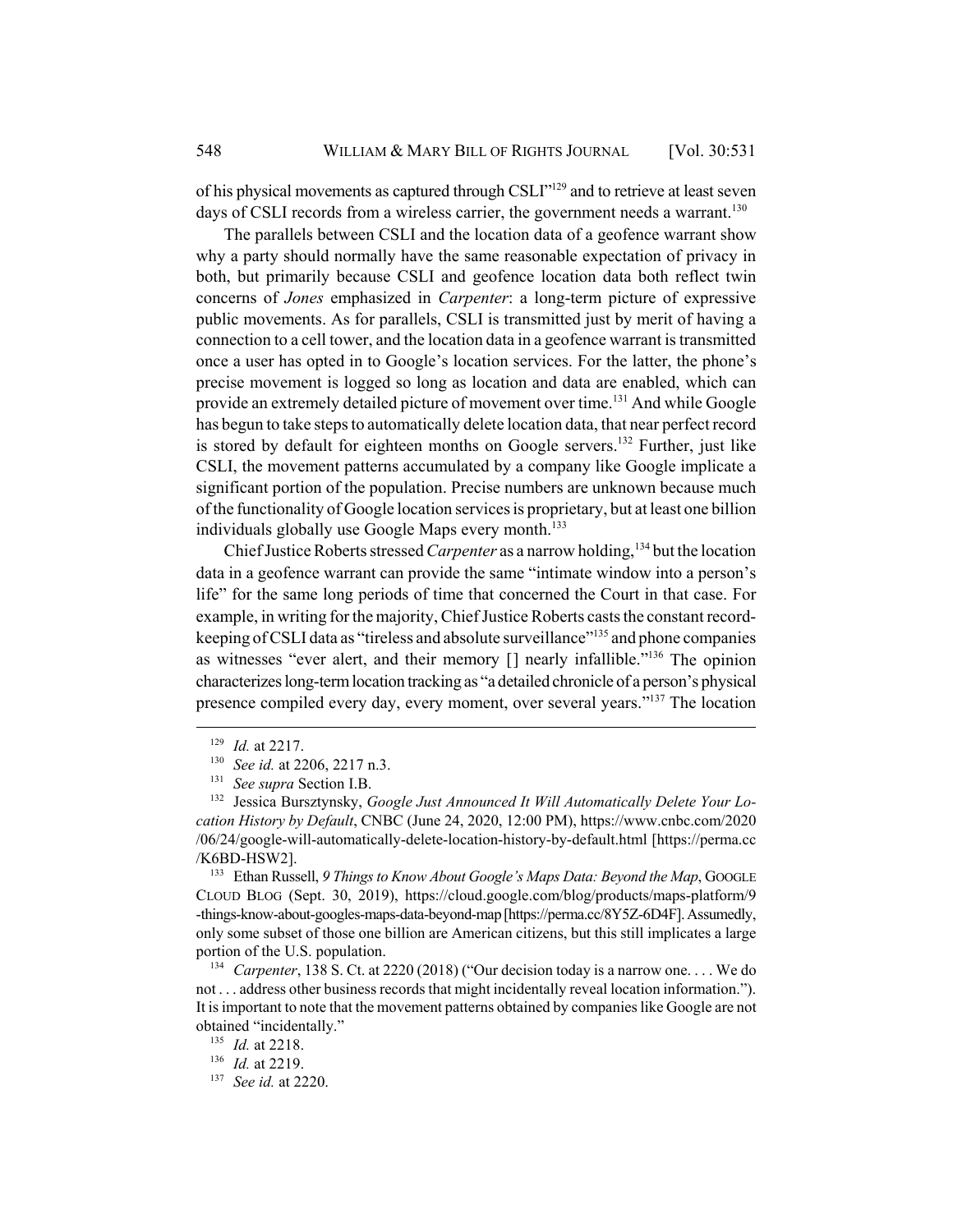data in a geofence warrant shares these concerns, irrespective of how Google Location History is initially obtained by consent or for how long it is retained.

The words tireless, absolute, ever alert, or infallible are not chosen idly to describe CSLI data. They are chosen to emphasize that society would likely find the details in CSLI data too invasive, harming an objective privacy interest.<sup>138</sup> Geofence location data is more invasive because of its increased accuracy and easy, cheap capacity to be retroactively searched.

A question remains as to how the concepts of time and accuracy overlap. Chief Justice Roberts' opinion indicates that the length of time that a person is tracked is worrisome: the Court here arbitrarily chooses seven days as too long,<sup>139</sup> which suggests that a longer time is worse, all things equal. Justice Alito stressed this view in *Jones*, which seems to make sense because it necessarily means that a greater overall picture of the user is obtained.<sup>140</sup> But at what point does the accuracy of the tracking surpass the length of time as the measure of objective reasonableness? What accurate form of location data could be too invasive for *any* period of time? For example, consider that location data can easily follow an individual into areas nominally considered some of the most private and intimate, areas that the Court has previously afforded an impressive amount of protection.<sup>141</sup> Even a geofence warrant that limits itself to a single day could follow a person from the interior of their home, among the rooms of their dwelling, to the location of a crime, then to a place of worship, then perhaps to a new home, such as that of a relative or friend, and among the rooms of that second dwelling. This form of tracking should likely constitute a search, for it invades so many places previously given so much Fourth Amendment protection.

For the reasons described in the concurrences in *Jones* and the majority in *Carpenter*, it seems definitive that long-term monitoring of location data would implicate a reasonable expectation of privacy, triggering the conduct as a search and requiring a warrant. At the very least, per *Carpenter*, *long-term* is any capture beyond seven days. Beyond that, what constitutes *long-term* versus *short-term* is unclear, and the permissible capture of location data for a short period of time might be inversely correlated with how detailed the location data is: where the accuracy of location data is very high, the permissible window of short-term capture of location

<sup>138</sup> *See id.* at 2217.

<sup>&</sup>lt;sup>139</sup> The majority's holding stated it is "sufficient for our purposes today to hold that accessing seven days of CSLI constitutes a . . . search." *Id.* at 2217, n.3. But the expressive language highlighting the danger of location tracking considered all the government's actions, which included an order for location data spanning 127 days. *Id.* at 2217.

<sup>&</sup>lt;sup>140</sup> The majority opinion in *Carpenter* did not suggest that a certain distance traveled by the suspect suddenly triggered greater privacy, but that the overall record formed an "intimate window into a person's life." *Id.* at 2217. Nonetheless, location data records are formed based on length of capture anyway, with a greater distance of travel likely occurring dependent on the time requested.

<sup>141</sup> *See* Kyllo v. United States, 533 U.S. 27, 38–41 (2001) (through the wall infrared thermal surveillance of home without a warrant found to be unconstitutional).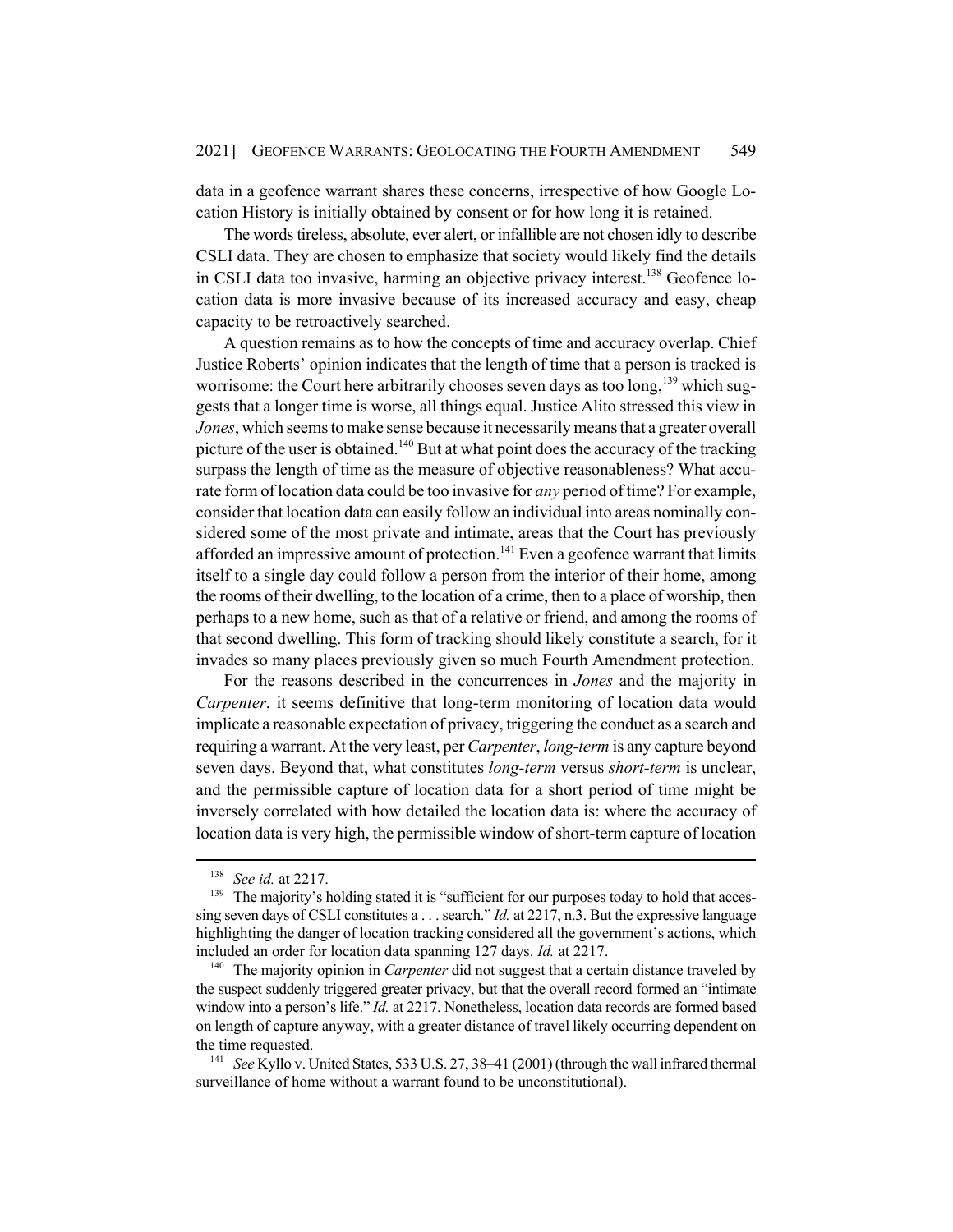data is very narrow. Further, location data may be determined to be so invasive within intimate areas that any amount of capture without a warrant is unreasonable.

## *B. Location Data as "Content" Under the Stored Communications Act*

Independent of the analysis raised by the principle of *Katz* and the analysis in *Jones* and *Carpenter*, a statutory framework is implicated here. The Stored Communications Act (SCA), passed in 1986, regulates, among other things, the conduct of government actors in requesting or compelling network service providers to disclose stored communications.<sup>142</sup> In the statutory text, the SCA draws a distinction between different services provided, $143$  a distinction that is now mostly eclipsed by an interpretation of the SCA's distinction between content and non-content information.144 In very simple terms, the focus is often whether a government actor seeks the contents of an electronic communication, held by an electronic communications service. If so, the SCA requires the government obtain a warrant.<sup>145</sup> Reflecting that focus, if the location data within a geofence warrant is interpreted by a court as content data, a warrant is required. This is true independent of the analysis of location data invoked by *Katz*, *Jones*, and *Carpenter*.

Notably, Google, as *amici* in *United States v. Chatrie*, takes the position that location data is content and does require a warrant under the SCA.<sup>146</sup> The SCA defines content as a part of an electronic communication which concerns "the substance, purport, or meaning of that communication. $147$  Applying this definition

<sup>144</sup> *See, e.g.*, United States v. Warshak, 631 F.3d 266, 288 (6th Cir. 2010) ("[T]o the extent that the SCA purports to permit the government to obtain [the contents of] emails warrantlessly, the SCA is unconstitutional.").

<sup>145</sup> United States v. Graham, 824 F.3d 421, 437 (4th Cir. 2016) (en banc), *abrogated by Carpenter*, 138 S. Ct. 2206.

<sup>146</sup> Google Amicus Brief, *supra* note 22, at 16 ("Google [Location History] information is subject to the SCA's warrant requirement because that information qualifies as 'contents' of 'electronic communications.'").

<sup>142</sup> 18 U.S.C. § 2703; *see also* Melissa Medina, Note, *The Stored Communications Act: An Old Statute for Modern Times*, 63 AM. U.L.REV. 267, 277 (2013). The SCA shows its age in colorful ways, reserving a whole section for a private right of action against the wrongful disclosure of video tape rental or sale records. 18 U.S.C. § 2710.

 $143$  The SCA distinguishes between an electronic communications system (ECS) and a remote computing service (RCS) in a manner reflecting the electronic landscape of 1986, unhelpful to modern ISP practices, where ISPs often perform both tasks. An ECS means a provision "to users thereof the ability to send or receive wire or electronic communications." 18 U.S.C. § 2510(15). An RCS is the "provision to the public of computer storage or processing services by means of an electronic communications system." 18 U.S.C. § 2711(2).

<sup>&</sup>lt;sup>147</sup> 18 U.S.C. § 2510(8). "Electronic communication" itself has a very broad definition, including in part "any transfer of signs, signals, writing, images, sounds, data, or intelligence of any nature transmitted in whole or in part by a wire."  $\S$  2510(12). This does not include a "tracking device" defined as "an electronic or mechanical device which permits the tracking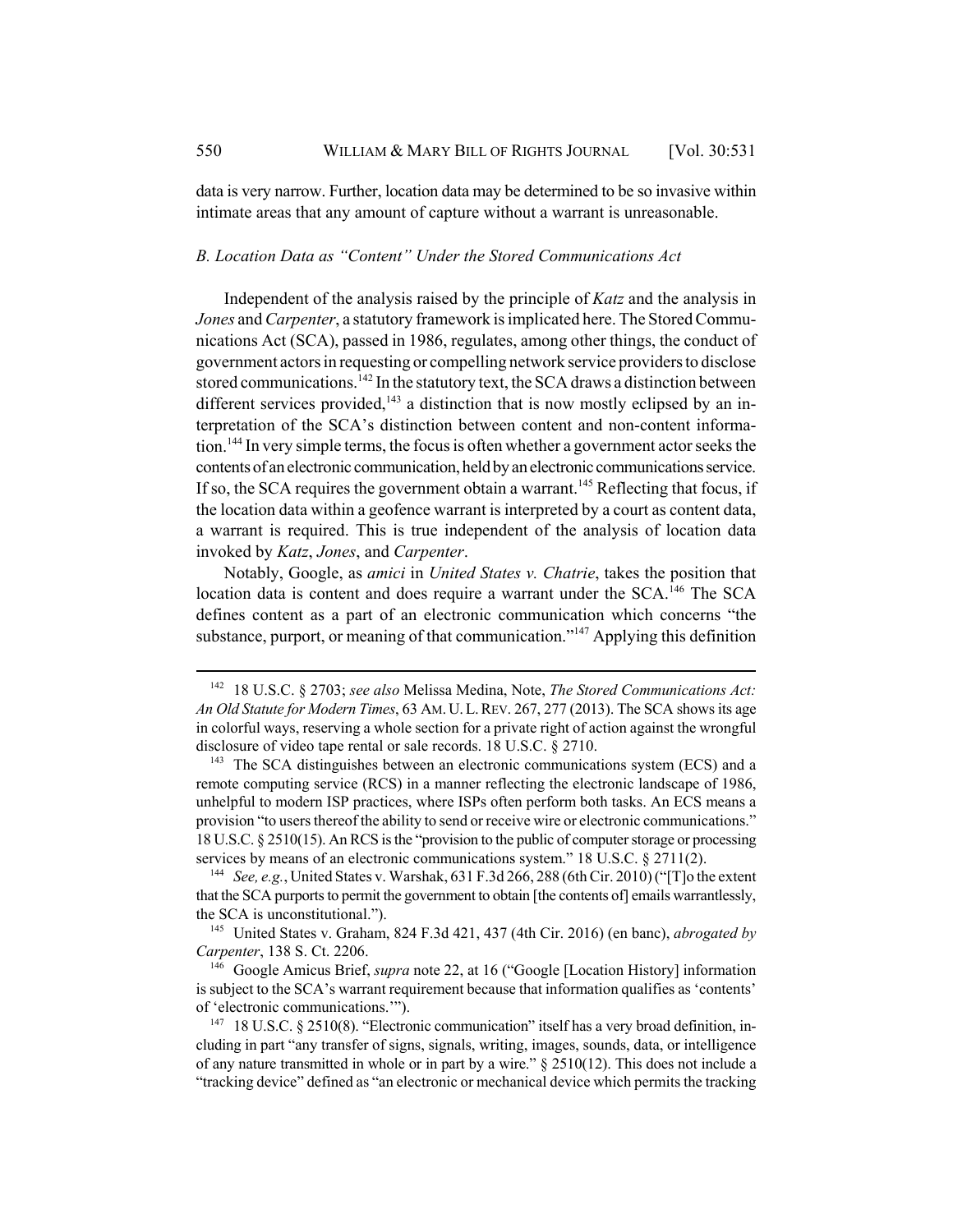to the location data as used by Google users, Google argues that "[t]he user's location itself is the 'substance' and 'meaning' of the data the user transfers to Google."<sup>148</sup> Because it is a recording of movements, chosen by the user to be logged, "capable of being reviewed, edited, and deleted by the user[,]" it is content more akin to a journal or itinerary.149 Of course, it is in Google's interest to interpret it this way, given it is their resources that are subject to query and search, and a different interpretation could leave them subject to an even greater number of legal requests short of warrants.

Google could have a point, irrespective of their interests. The analysis of whether location data is content is relative to how it is used, and an analogy in these types of questions of content versus non-content is compelling:

> [T]he line between content and non-content information is inherently relative. If A sends a letter to B, asking him to deliver a package to C at a particular address, the contents of that letter are contents from A to B but mere non-content addressing information with respect to the delivery of the package to  $C<sup>150</sup>$

Location data often can be incidental to the transmission of the information itself, as in *Carpenter* where CSLI data was captured merely "by dint of its operation,"<sup>151</sup> or as more akin to header information that gets it from one place to another.

For geofence warrants, there is no incidental capture or mere addressing information. A user opts into this service to use for their own purposes. In this instance, Location History data is sent to Google's servers not as an incidental metric or as header/addressing information helping it to be routed correctly, but instead to be logged for purposes unto itself. Google, as *amici*, stresses this point that the location data is, itself, substantive as conveyed,<sup>152</sup> implying that Google is to utilize the data as is not only for targeted advertising but also as a service for the consumer, for example, as a recorded log or journal of movement patterns in the Google Maps service.

Prior to *Carpenter*, some courts had concluded that location data, in the form of CSLI, was not content under the SCA and could be obtained by an order under Section 2703(d) of the SCA, which does not require probable cause.<sup>153</sup> Now, without

of the movement of a person or object." § 3117(b). It is very unclear whether this "tracking device" definition, unaltered since 1986, is strictly limited to devices whose singular purpose is to track location or instead to devices that track location and also do other things.

<sup>148</sup> Google Amicus Brief, *supra* note 22, at 16.

<sup>149</sup> *Id.*

<sup>&</sup>lt;sup>150</sup> 2 WAYNE LAFAVE ET AL., CRIMINAL PROCEDURE  $\S$  4.4(d), at 461–62 (3d ed. 2007); *see also In re* Google Inc. Cookie Placement Consumer Priv. Litig., 806 F.3d 125, 136–37 (3d Cir. 2015) (employing this analogy in its analysis).

<sup>151</sup> *See* Carpenter v. United States, 138 S. Ct. 2206, 2210 (2018).

<sup>152</sup> Google Amicus Brief, *supra* note 22, at 17.

<sup>153</sup> *See, e.g.*, *In re* Application of U.S. for an Order Directing a Provider of Elec. Commc'n Serv. to Disclose Records to the Gov't, 620 F.3d 304 (3d Cir. 2010).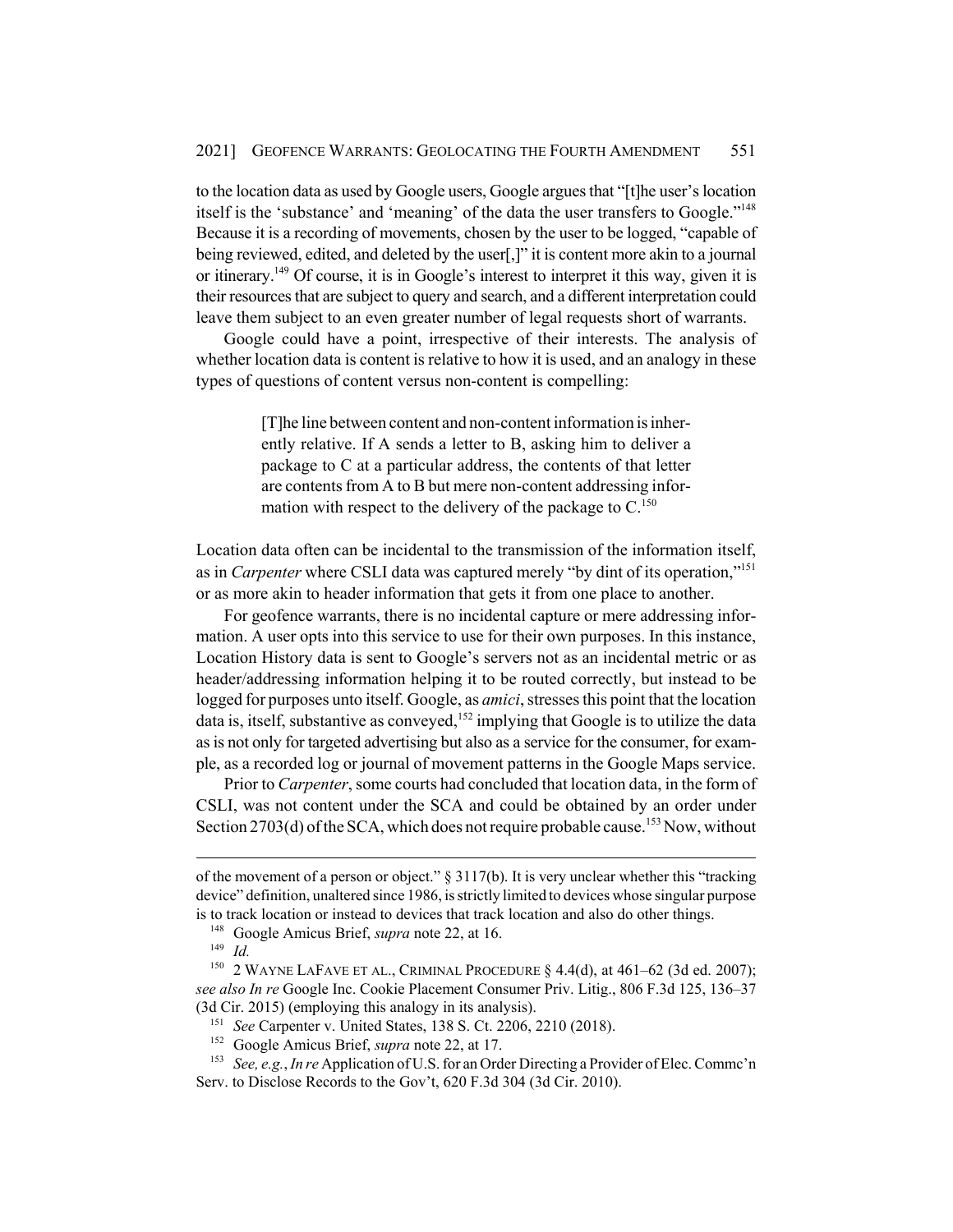directly ruling on whether location data is now considered content, those same courts are compelled by *Carpenter*'s holding to the opposite conclusion: a Section 2703(d) order cannot be used to obtain CSLI location data because it requires less than probable cause.154 This about face, brought on by *Carpenter*, suggests that Google's *amici* brief may be compelling, but not for the reasons it suggests. Google suggests that because a user can catalogue expressive activity as a substantive record held by a third party, anything like that should be designated as a content record.<sup>155</sup> So, because location data is such an expressive, substantive record, it is content too. Perhaps it is simpler than that; *Carpenter*'s holding renders location data subject to a reasonable expectation of privacy and holding otherwise under the SCA's terms would simply create an incongruity that the courts cannot permit. So, regardless of the actual answer as to whether location data is or is not content, some courts have rejected the government's mere use of an SCA court order to obtain location data,  $156$ and so the finding related to *Jones* and *Carpenter* likely controls.

#### III. GEOFENCE WARRANT REQUIREMENTS

Part II argued that a request for location data from a third party constitutes a search and thus requires a warrant. Assuming that point for the sake of further analysis, Part III continues to identify and grapple with the primary issues that arise with a geofence warrant, focusing on the probable cause and particularity requirements. This analysis relies primarily on publicly available geofence search warrant applications and those very few district court cases which have analyzed these issues in geofence warrants.

Generally, the warrant framework is as follows: "searches conducted outside the judicial process, without prior approval by judge or magistrate, are *per se* unreasonable under the Fourth Amendment—subject only to a few  $\dots$  exceptions."<sup>157</sup> So, without a valid exception, a search requires a warrant issued by a "neutral and detached magistrate" who independently verifies that the warrant satisfies Fourth Amendment requirements.158 The first primary requirement for the issuing magistrate is to determine that the warrant is supported by probable cause,  $159$  a task the Supreme Court has labeled a "practical, common-sense decision whether, given all the circumstances set forth in the affidavit . . . , there is a fair probability that contraband or evidence

<sup>154</sup> *See, e.g.*, United States v. Goldstein, 914 F.3d 200 (3d Cir. 2019).

<sup>155</sup> Google Amicus Brief, *supra* note 22, at 6–9.

<sup>156</sup> *See, e.g.*, *id.*

<sup>&</sup>lt;sup>157</sup> Katz v. United States, 389 U.S. 347, 357 (1967). The many exceptions to the warrant requirement are not directly addressed in this Note, which instead focuses on the requirements of probable cause and particularity.

<sup>158</sup> Johnson v. United States, 333 U.S. 10, 14 (1948).

<sup>&</sup>lt;sup>159</sup> U.S. CONST. amend. IV ("[A]nd no Warrants shall issue, but upon probable cause . . . ."). The application for a search warrant must be sworn out by oath or affirmation. *Id.*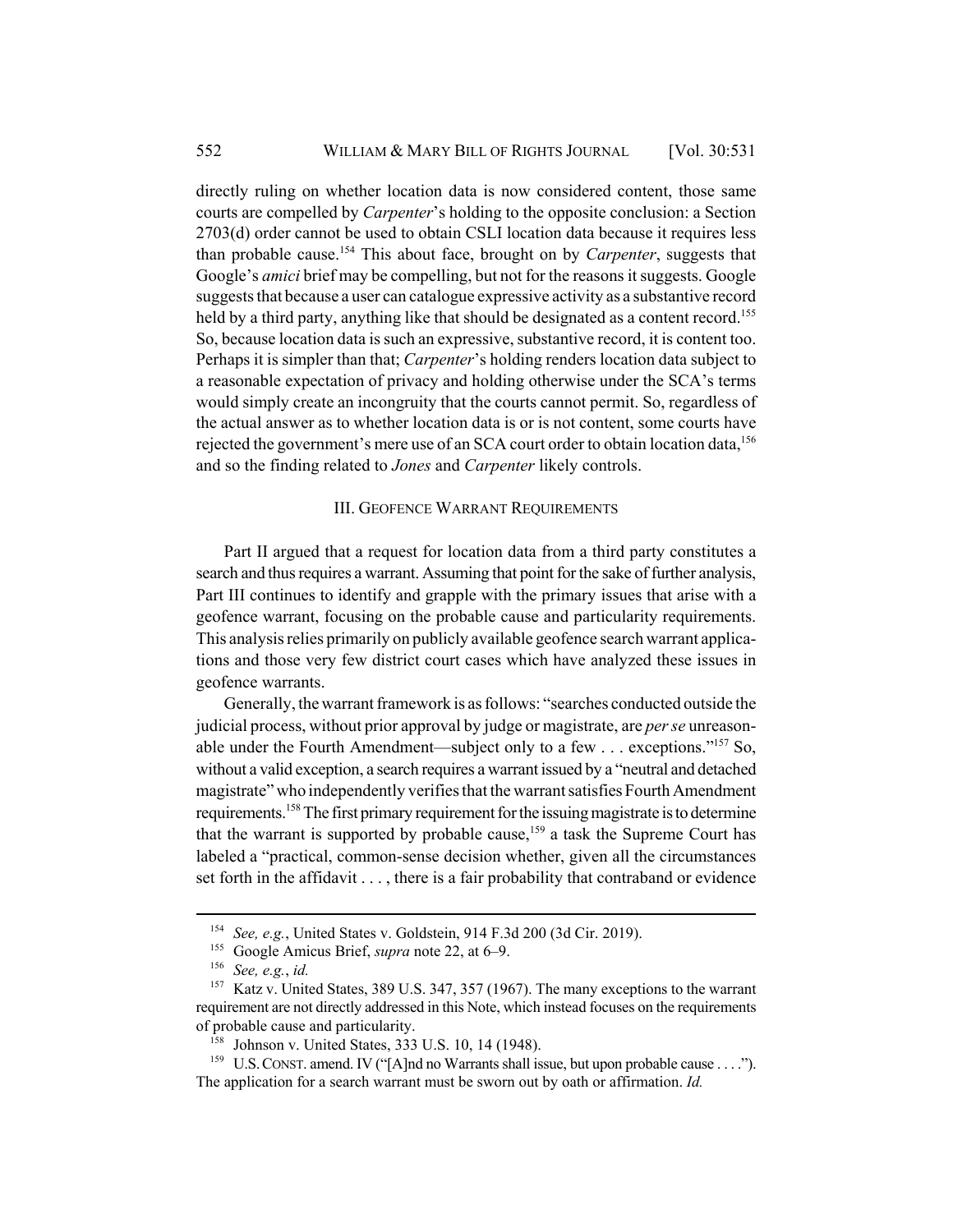of a crime will be found in a particular place."160 Another primary requirement is that the warrant "particularly describ[e]" the place, person, or thing subject to search or seizure,<sup>161</sup> which "makes general searches under [a warrant] impossible[,] . . . [leaving] nothing] to the discretion of the officer executing the warrant."<sup>162</sup> This particularity requirement fulfills the "objective . . . that those searches deemed necessary should be as limited as possible."163

In focusing on what satisfies probable cause and particularity, a court aims toward what is *reasonable* in those regards. If we keep that in mind, the conclusions of Part III are relatively straightforward. For probable cause, it is more reasonable to assume that evidence of a crime will be found in location data where the police have established a narrow and objectively limited warrant: a warrant with a high probability of capturing the data of those for whom probable cause has been established. Therefore, warrants that are overbroad and capture the location data of many uninvolved individuals suffer from probable cause issues. For particularity, discretion is limited where the police draw multiple *ex ante* geofence targets, restricting the search to the initial terms of the warrant, rather than permitting any *ex post* sorting procedure of the warrant returns thus reasonably avoiding the hated general warrants of the past. Geofence warrants adhering to these ideas are more likely to be constitutionally valid than those that do not.

### *A. Geofence Warrants: How to Satisfy Probable Cause*

In general, probable cause "does not demand the certainty . . . associate[d] with formal trials."164 It is a "flexible, common-sense standard" expecting a reasonable belief that contraband or evidence of a crime will be found in the person, place, or thing searched or seized.<sup>165</sup> "[I]t does not demand any showing that such a belief be correct or more likely true than false."166 What it does demand is "some quantum of individualized suspicion" that suggests the person being searched is unlike those not subject to a search.<sup>167</sup> With such a flexible standard, however, a great amount of deference is afforded to law enforcement and magistrate judges making probable cause determinations.<sup>168</sup> Practically speaking, probable cause is established by facts

<sup>&</sup>lt;sup>160</sup> Illinois v. Gates, 462 U.S. 213, 238 (1983).

<sup>&</sup>lt;sup>161</sup> U.S. CONST. amend. IV.

<sup>162</sup> Stanford v. Texas, 379 U.S. 476, 485 (1965) (quoting Marron v. United States, 275 U.S. 192, 196 (1927)).

<sup>&</sup>lt;sup>163</sup> Coolidge v. New Hampshire, 403 U.S. 443, 467 (1971).

<sup>164</sup> *Gates*, 462 U.S. at 246.

<sup>&</sup>lt;sup>165</sup> Texas v. Brown, 460 U.S. 730, 742 (1983).

<sup>166</sup> *Id.*

<sup>167</sup> United States v. Martinez-Fuerte, 428 U.S. 543, 560 (1976); *see also* Carpenter v. United States, 138 S. Ct. 2206, 2221 (2018) (quoting *Martinez-Fuerte*, 428 U.S. at 560).

<sup>168</sup> *See* United States v. Leon, 468 U.S. 897, 914 (1984) ("Reasonable minds frequently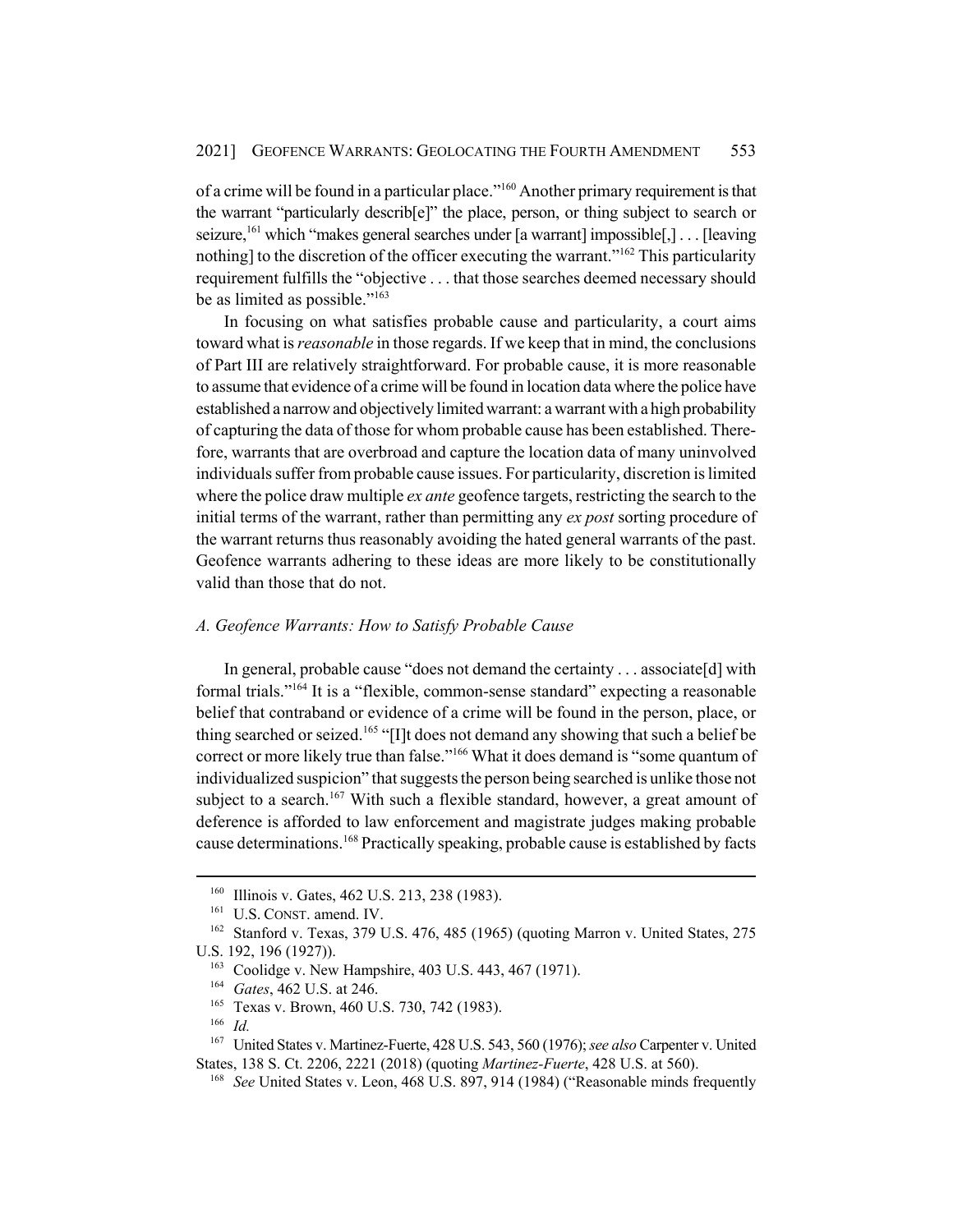established before the warrant is filed, and those facts are derived from, among other things, observation, independent sources, or previously seized evidence.<sup>169</sup> As it pertains to geofence warrants, probable cause requires that evidence of the offense under investigation will be found on the servers of the company from whom geolocation data is requested. Police can potentially rely on the practical methods outlined above to establish that relation. For example, some available probable cause affidavits (filed in support of geofence search warrant applications) rely strongly on a form of observation, either from video surveillance<sup>170</sup> or from eyewitness observation,<sup>171</sup> to tie an unknown suspect to a crime.

In the most convincing probable cause affidavits, the established facts typically proceed as follows. They begin by identifying some set of facts that indicate the commission of a crime, an unknown suspect observed around the location of the crime, and, crucially, an observer that saw the unknown suspect use a cell phone near the location of the crime.<sup>172</sup> At this point, the warrant typically generalizes, with the affiant establishing their expertise and describing the general features of cell phones, the capability of some cell phones to pinpoint location, that Android devices usually have related Google accounts, that Google accounts with location services enabled may have that data stored on Google's servers, and that the observed phone could have such data.<sup>173</sup>

<sup>169</sup> *See* McDonald v. United States, 335 U.S. 451, 454–55 (1948) (observation); *see also Gates*, 462 U.S. at 237–38 (anonymous informant); United States v. Sharpe, 470 U.S. 675, 682–83 (1985) (lawful seizure).

<sup>170</sup> *See* Application for Search Warrant, *In re* accounts associated with the area near the location 35.785556°, -78.617145° between 6:00pm EST and 7:00pm EST on 11-07-2016, and Between 5:25pm EST and 6:25pm EST on 11-08-2016, Maintained on Computer Servers Controlled by Google, Inc. (N.C. Super. Ct. Mar. 8, 2017) [hereinafter March 8, 2017 Geofence Warrant], https://www.documentcloud.org/documents/4388571-20170308-homicide-warrant .html#document/p5/a410668 (relying on video surveillance footage of a suspect).

<sup>171</sup> Application for Search Warrant, *In re* Accounts associated with the area near the location 35.833966°, -78.609595° Between 3:00am EST and 4:00am EST, on 06-01-2015, Maintained on Computer Servers Controlled by Google, Inc. (N.C. Super. Ct. Mar. 7, 2017) [hereinafter March 7, 2017 Geofence Warrant], https://www.documentcloud.org/documents/4388570-20 170307-homicide-warrant.html#document/p6/a410393 (relying on an eyewitness account of a suspect).

<sup>172</sup> *See id.* at Attachment III ("One witness watched as the unknown suspect used the light from his cellular phone to either light a path to a vehicle or look for something on the ground."); *see also* March 8, 2017 Geofence Warrant, *supra* note 170, at Attachment III ("The subject has a CELLULAR DEVICE in his left hand that is positioned near his left ear.") (alteration in original).

<sup>173</sup> *See, e.g.*, March 7, 2017 Geofence Warrant, *supra* note 171, at Attachment III (offering these expert generalizations in turn).

may differ on the question whether a particular affidavit establishes probable cause, and we have thus concluded that the preference for warrants is most appropriately effectuated by according 'great deference' to a magistrate's determination.") (quoting Spinelli v. United States, 393 U.S. 410, 419 (1969)); *see also* Erica Goldberg, *Getting Beyond Intuition in the Probable Cause Inquiry*, 17 LEWIS & CLARK L. REV. 789, 800–03 (2013).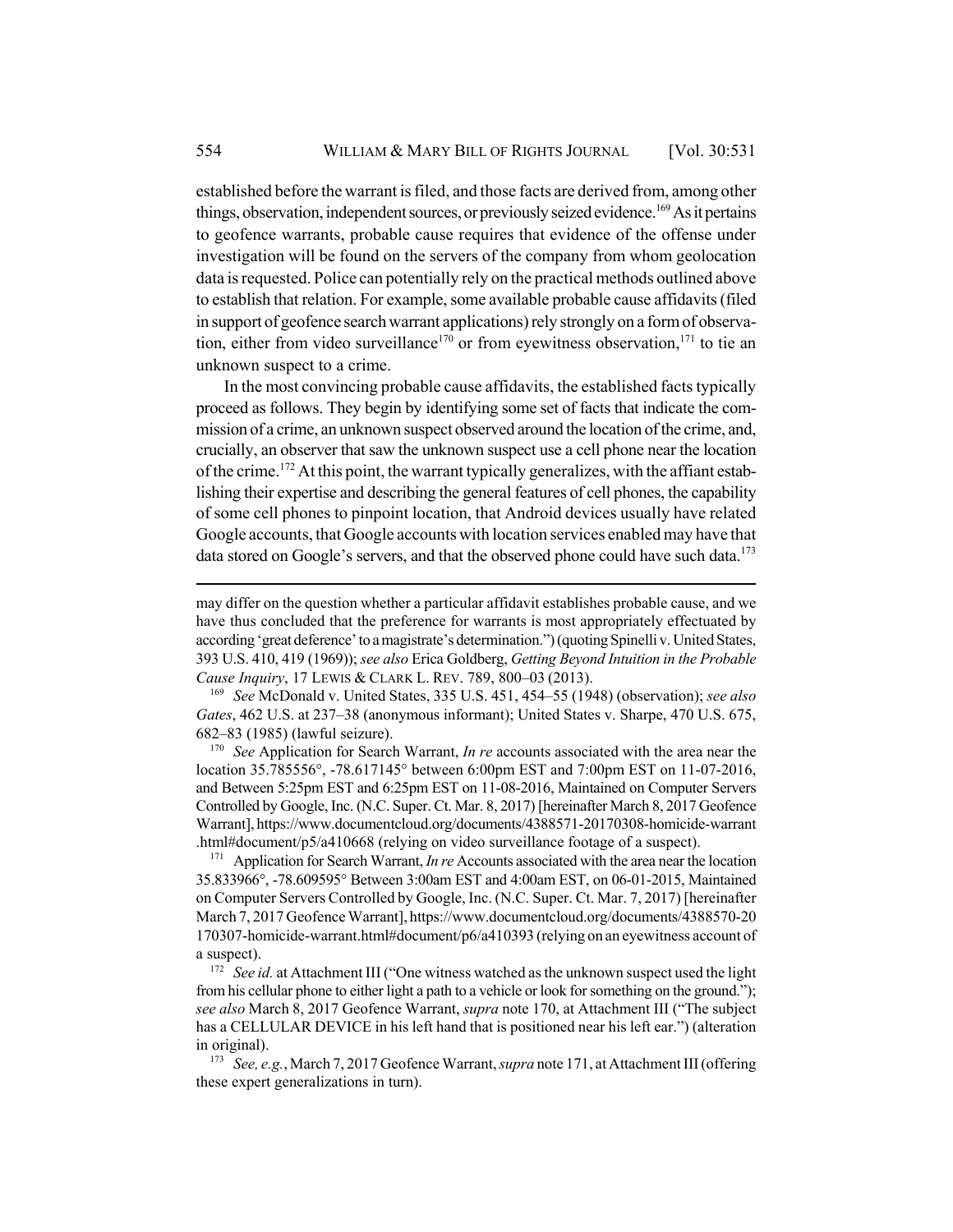There is a step-by-step logic present here: an unknown suspect committed a crime, an officer or witness observed a suspect with a cell phone near the commission of that crime, and, if it is an Android device, Google may have location data about that device and thus evidence of the crime. Given the deferential standard of probable cause, one could be excused for assuming probable cause on that logic alone, as there is a good probability evidence of the crime could be there. But one would miss what is really being asked in the query demanded of Google. The SensorVault query, focused on a geofence location, will search *all* Android devices with stored location history for the corresponding GPS coordinates.<sup>174</sup> Beyond this, all Android users (with Location History enabled) within those boundaries will be returned by the warrant, but the affidavit will have provided for only *one* of those users, the attendant facts linking his cell phone use to the crime and thus potential evidence of the crime to Google's servers. Probable cause may exist for that single suspect, but it is harder to say that probable cause exists for all the other users swept up into the warrant returns because no facts are established to state they are involved in the crime.

There are instances where the link between the crime and Google's servers is even more attenuated. Other affidavits omit the observation of the suspect's cell phone—or even the suspect altogether—that was present in the last example. These other affidavits provide facts that suggest the commission of a crime. But these affidavits lack observation, or any comparable circumstantial evidence, that suggest the specific, unknown suspect that may have committed the crime *had a cell phone* on them at or near the commission of the crime.<sup>175</sup> Instead, these affidavits skip the observation that existed in the last example and instead rely solely on the expert generalizations about cell phones, location data, Android, and Google.<sup>176</sup> In these instances, there is a complete lack of connection between the historical facts upon which the warrant is based and hypothetical evidence on Google's servers. It is instead assumed that because of the ubiquity of cell phone use and the widespread market share held by Android devices, there is a high probability of obtaining evidence of the crime.<sup>177</sup> Even if, for the sake of argument, it is assumed as true that there is a high probability the suspect has a cell phone, the original issue is also still present: there might not be probable cause for all the other users swept up into the returns.

Because this technology is still new, case law analyzing this probable cause issue for geofence warrants is sparse. Two district court opinions, both from the Seventh

<sup>174</sup> Google Amicus Brief, *supra* note 22, at 12–13 ("Google must search across *all* [Location History] journal entries to identify users with potentially responsive [Location History] data . . . .") (emphasis added).

<sup>175</sup> *See* Application for Search Warrant, No. 27-CR-CV-18-4 (Minn. Dist. Ct. Oct. 8, 2018), https://www.documentcloud.org/documents/5729046-Google-Reverse-Search-Warrant-Eden -Prairie-Home.html; Raleigh Devices Geofence Warrant, *supra* note 14.

<sup>176</sup> *See, e.g.*, Raleigh Devices Geofence Warrant, *supra* note 14, at Attachment III (describing a suspected arson and mentioning nothing about a suspect's cell phone use before then generalizing about cell phones and cell phone use).

<sup>177</sup> *See, e.g.*, *id.*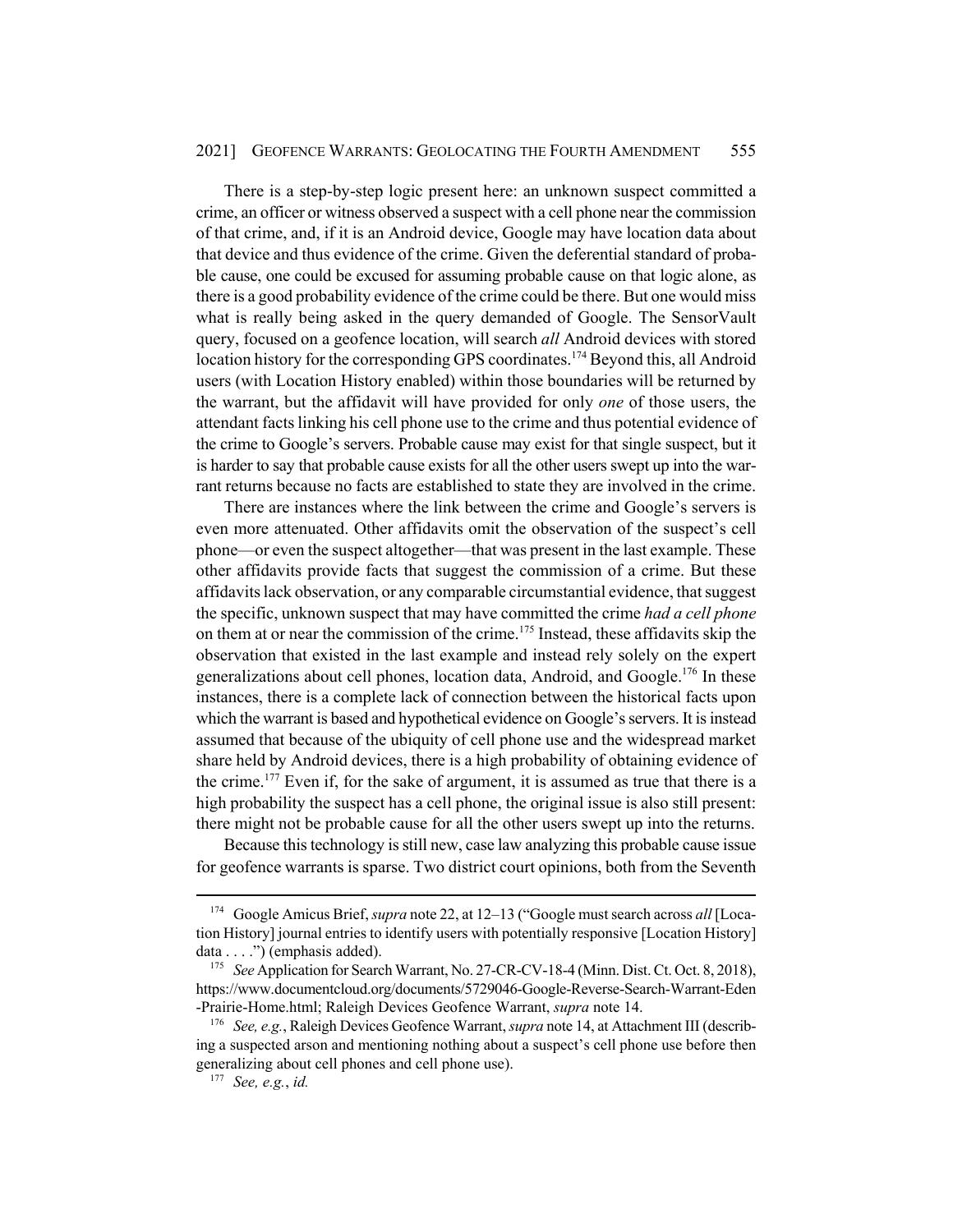Circuit, demonstrate rationales for either refuting a finding of probable cause or accepting a finding of probable cause.

In the first case, referred to here as the "pharmaceuticals case," the government sought a geofence warrant for an unknown suspect who received stolen pharmaceuticals within the area outlined by the affidavit.<sup>178</sup> After a point on warrant protocol,<sup>179</sup> the district court began by emphasizing the scope of the warrant: "a form of authority . . . disclos[ing] ... the identities of various persons whose Google-connected devices entered the geofences<sup>[1]</sup><sup>180</sup> While the court acknowledged the "fair probability" that the unknown suspect and evidence of the crime would be on Google's servers, "the proposed geofence warrant will [also] *include* the precise geographic location of persons as to whom no showing has been made as to their involvement in the offense or with the [u]nknown [suspect]."181 Instead, these persons and their data are involved with the warrant by their proximity alone, that is, just "because those users were found in the place to be searched."<sup>182</sup> Ultimately, the district court's probable cause analysis relied on U.S. Supreme Court precedent previously rejecting a similar argument.183 In that case, *Ybarra v. Illinois*, the Court concluded that an unrelated person's mere proximity to a suspect for whom probable cause has been established is insufficient on its own.<sup>184</sup> Instead, the Court noted that:

> Where the standard is probable cause, a search or seizure of a person must be supported by probable cause particularized with respect to that person. This requirement cannot be undercut or

<sup>182</sup> *Id.*

<sup>178</sup> Applicant for Search Warrant, *In re* Search of Info. Stored at Premises Controlled by Google, No. 20 M 297, 2020 U.S. Dist. LEXIS 165185 (N.D. Ill. July 8, 2020) [hereinafter *Google I*] (application initially denied on particularity grounds). The probable cause analysis was taken up again in *In re* the Search of: Info. Stored at Premises Controlled by Google, 481 F. Supp. 3d 730, 749–50 (N.D. Ill. 2020) [hereinafter *Google II*].

 $179$  In a point on protocol, the district court found no difference between two forms of geofence warrant proposed by the government. *Google II*, 481 F. Supp. 3d at 749. The first is retrieving anonymized returns that could then, on the authority of the same warrant, be compelled into a narrower set of non-anonymized returns. *Id.* The second is a warrant that would only provide anonymized returns. *Id.* For the second type, the government would then need to seek further court process to turn the anonymized returns into intelligible subscriber information. *Id.* Crucially, because *both* types "could be construed by Google to include *all* of the devices captured within the geofences[,]" they would render the same results in the anonymized first step between either type. *Id.* at 750. Thus, the second step—either by the authority of the initial warrant, or a follow-up subpoena—is identical in substance, if not form, because both are so easily obtained. *Id.* Concerned over the liberty interest already invoked in the first step, the court determined that both types must meet Fourth Amendment principles. *Id.*

<sup>180</sup> *Id.* at 750–51.

<sup>181</sup> *Id.* at 751.

<sup>183</sup> *See* Ybarra v. Illinois, 444 U.S. 85, 90–92 (1979) (holding that a valid warrant with good probable cause for a bar and bartender did not extend to a patron who was on the premises).

<sup>184</sup> *See id.* at 91.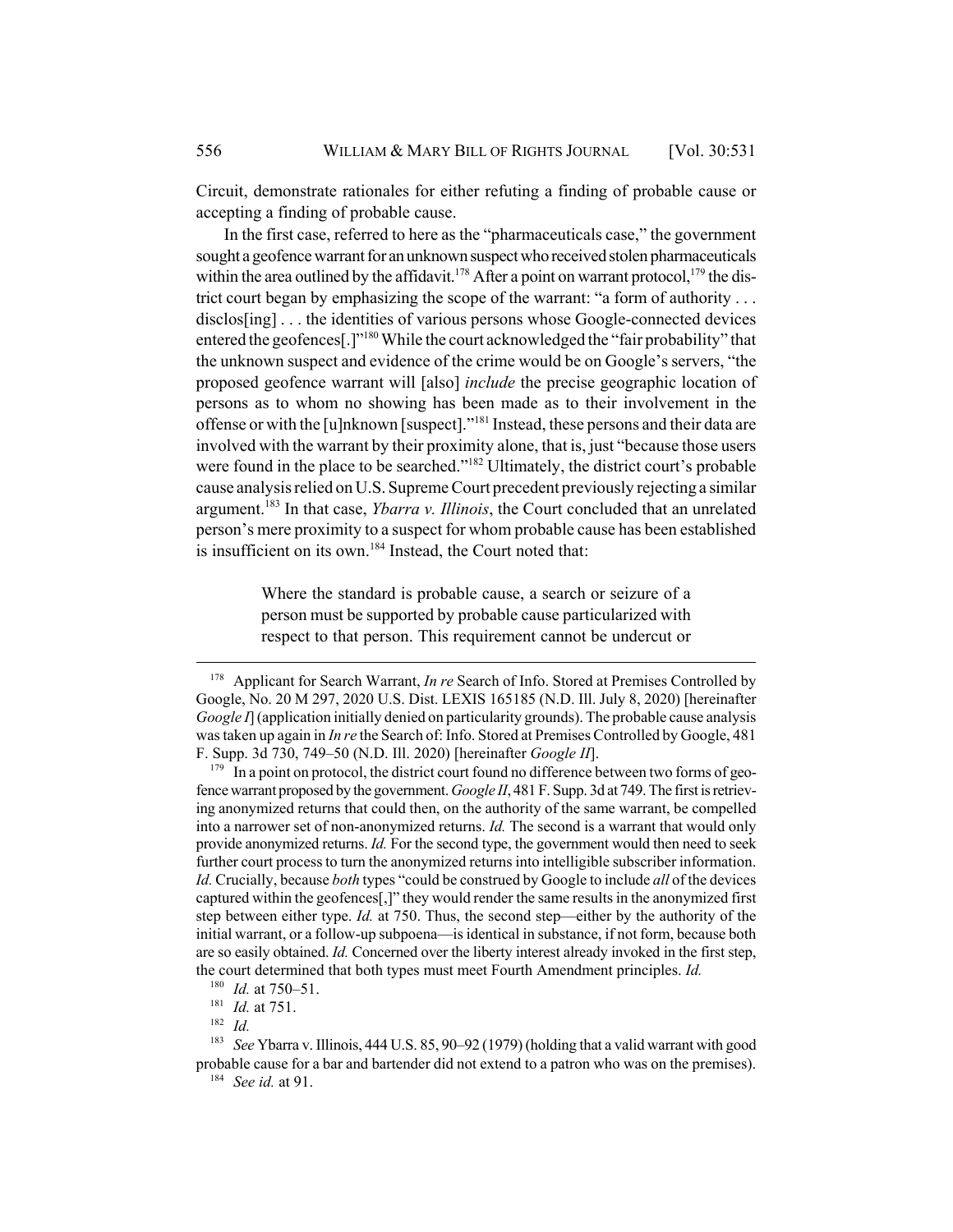avoided by simply pointing to the fact that coincidentally there exists probable cause to search or seize another or to search the premises where the person may happen to be.<sup>185</sup>

The district court found probable cause lacking for similar reasons, as a number of Google users would be included in the geofence warrant returns because they happened to be nearby.<sup>186</sup> Their sweep into the warrant was coincidental, purely based on spatial relation. If this reasoning regarding *Ybarra* is accepted, it could be applicable to geofence warrants in two categories: those broadly drawn by scale and duration (implicating many by geography and time) and urban geofence warrants (where the density of users is simply much higher). Most geofence warrants, but especially those that are broad or urban,  $187$  will sweep up into the warrant returns numerous bystanders who will have had no rational connection to the crime, even as witnesses. The main distinguishing feature between *Ybarra*'s facts and geofence warrants generally is the physicality of the search. In *Ybarra*, the police physically searched a person within the boundaries of the warrant.<sup>188</sup> Geofence warrants involve a person's things (data), held by a third party on a computer server, and analyzed after the fact to see whether the data is really related to a crime or not. It is unclear whether this distinction, tangible and present versus intangible and distant, would make a difference to a court.<sup>189</sup>

In the second case, referred to here as the "arson case," the government sought a geofence warrant which sought arson suspects over six target locations.<sup>190</sup> Unlike the pharmaceuticals case, where the geographic boundaries were in a dense, urban area, the target locations in this case were drawn over more sparse areas, both private and public, including commercial lots, which included company infrastructure, and a public street and alleyway.191

Further, unlike the pharmaceuticals case, here the district court found that probable cause was present.<sup>192</sup> To understand why, it is important to note that in both cases

<sup>188</sup> *See Ybarra*, 444 U.S. at 88–89 (discussing that Ybarra was twice patted down, and on the second, a cigarette pack containing heroin was removed from his pants pocket).

 $\frac{185}{186}$  *Id.* 

Google II, 481 F. Supp. 3d at 753 ("Because the proposed warrant here seeks information on persons based on nothing other than their close proximity . . . , the Court cannot conclude that there is probable cause to believe that the location and identifying information of any of these *other* persons contains evidence of the offense.").

<sup>&</sup>lt;sup>187</sup> See id. at 752 (noting that the geofence warrant returns would include any sidewalk passersby, retail customers in an adjoining business and parking lot, drivers on a nearby street, and persons in residential units).

<sup>&</sup>lt;sup>189</sup> It did not matter to the district court, who considered the distinction a simple analogy. *See Google II*, 481 F. Supp. 3d at 753.

<sup>&</sup>lt;sup>190</sup> *In re* Search Warrant Application for Geofence Location Data Stored at Google Concerning an Arson Investigation, 497 F. Supp. 3d 345, 351 (N.D. Ill. 2020). Some of the targets were identical in space but set at a different time. *Id.* at 352–53.

<sup>191</sup> *See id.* at 351–53.

<sup>192</sup> *Id.* at 354.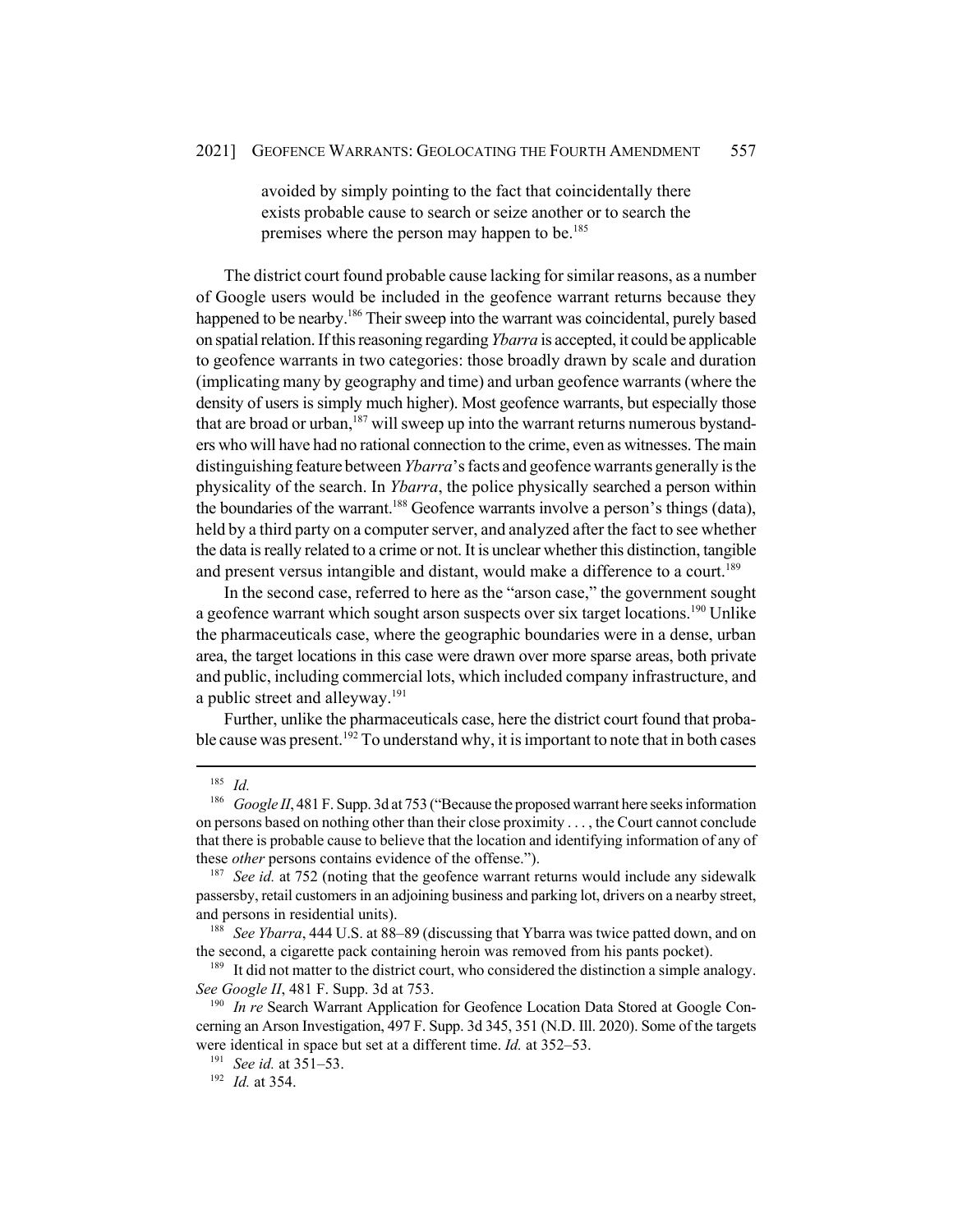no suspect was observed using a cell phone during the commission of the crime.<sup>193</sup> This is unlike those ideal affidavits outlined above where a witness or surveillance system observed that the suspect had a cell phone. Instead, the district court in the arson case relied on the affiant's training and experience and "several statements supporting probable cause that evidence of the crime would be located at Google."<sup>194</sup>

The affiant, an Alcohol, Tobacco, Firearms and Explosives agent, noted that based on his training and experience, it was common for co-conspirators to use cell phones to plan and commit certain crimes, especially when the same crime (like arson) occurs on separate dates.<sup>195</sup> Further, there is "a reasonable probability that a cell phone, regardless of its make, is interfacing in some manner with a Google application, service, or platform."196 And "anyone passing near or through the target locations . . . could be perpetrators or witnesses to the arsons."<sup>197</sup> The district court found probable cause, relying on circuit precedent establishing that the statements of experts can suffice to establish probable cause,<sup>198</sup> the ubiquity of cell phone use, the high likelihood of Google's overlap with most cell phones, and the common pattern of crimes like arson. These statements, even if accurate, are generalizations based the common aspects of a type of crime.

In addressing the argument that other Google users, neither suspect nor witness, could be included in the warrant returns by being present within the boundaries of the target location, the district court did not include its reasoning as part of its probable cause analysis.<sup>199</sup> The district court noted that the privacy concerns of uninvolved individuals are often indirectly impacted by a search, as when the search of a house involves occupants not suspected of a crime.<sup>200</sup> Or when an email account or cell phone, searched for evidence of a crime, reveals the intimate details of all those who messaged or interacted with the inbox or cell line.<sup>201</sup>

The district court focused on one point to avoid an issue with the other Google users implicated by a geofence warrant: "[t]he proper line of inquiry is not whether a search of location data could impact even one uninvolved person's privacy interest,

<sup>&</sup>lt;sup>193</sup> *See id.* at 355 ("I]t is important to note that there is no evidence in the affidavit that any of the suspects possessed cell phones or used cell phones in the commission of the offense."); *see also Google II*, 481 F. Supp. 3d at 732–33.

<sup>194</sup> *See In re* Search Warrant Application for Geofence Location Data Stored at Google Concerning an Arson Investigation, 497 F. Supp. 3d at 356.

<sup>195</sup> *Id.*

<sup>196</sup> *Id.*

<sup>197</sup> *Id.*

<sup>198</sup> *See id.* at 355–56.

<sup>&</sup>lt;sup>199</sup> *See In re* Search Warrant Application for Geofence Location Data Stored at Google Concerning an Arson Investigation, 497 F. Supp. 3d at 359, 361 (including it under the subheading "Additional Considerations").

<sup>&</sup>lt;sup>200</sup> *Id.* at 361 (noting that this indirect impact "is present in numerous other situations and is not unusual").

<sup>201</sup> *Id.*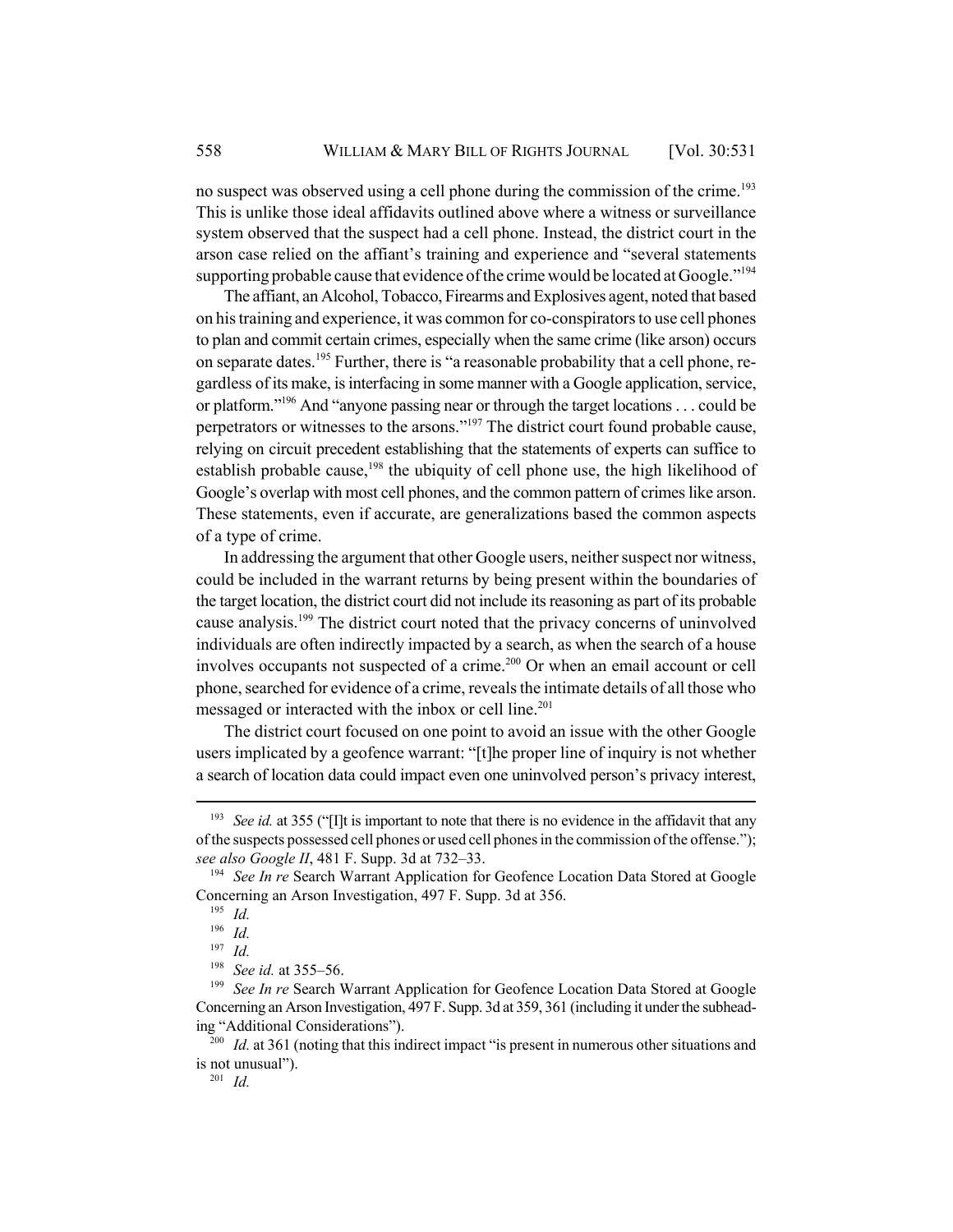but rather the reasonableness of the search, the probability of finding evidence at the location, and the particularity of the search request."<sup>202</sup> That probable cause is found for the unknown suspect is sufficient, so long as reasonableness and particularity are also found. In literal terms, a search on Google's servers has begun and ended when all users whose data matches given warrant parameters are reflected in the returns. Under the district court's reasoning, those other users whose data is incidentally searched simultaneously to the suspect's reflects common practice in warrants, and because common, an acceptable practice too.

The district court distinguishes *Ybarra* in a footnote, dispensing with the case, but perhaps also giving away what really makes the difference between the arson case and the pharmaceutical case.<sup>203</sup> It is noted that "the government is not expanding the scope of the warrant because it *explicitly* seeks location data for all individuals present in the geofence within the scope of the warrant."<sup>204</sup> So, everyone within the boundaries of the warrant can have their data searched, useful or otherwise, because the government explicitly targeted all of them and probable cause is satisfied for all of them.<sup>205</sup>

Because all of the individuals in one instance (the arson case) may be searched and they may not be searched in the other instance (the pharmaceutical case), the answer likely then turns on the *reasonableness* of the warrant application. In the pharmaceutical case, it seems unlikely that the claim could be made that because the government explicitly targeted an area and established probable cause as to a few individuals, all individuals there could be searched. The reason it is unlikely is because, in actuality, it would have potentially implicated the data of *hundreds* of individuals.<sup>206</sup> It is no stretch of the imagination to state that in a dense urban location, even a narrowly drawn geofence could implicate thousands of individuals if the time frame is sufficiently long. In the arson case, the target locations are lightly traveled, largely empty, commercial lots where suspicious fires have been set.<sup>207</sup> There are roadways and alleyways that the suspects may have used to travel either to or from the arson.<sup>208</sup> There are private buildings, but they are of mixed commercial use or garages.<sup>209</sup> Although public and private lands are involved, the implication in the district court's manner

<sup>206</sup> *See Google II*, 481 F. Supp. 3d at 752 (noting that the proposed government warrant would capture location information of a vast number of individuals in the urban location).

<sup>207</sup> See In re Search Warrant Application for Geofence Location Data Stored at Google Concerning an Arson Investigation, 497 F. Supp. 3d at 351–53.

<sup>208</sup> *Id.* at 352.

<sup>209</sup> *Id.*

<sup>202</sup> *Id.* at 362.

<sup>203</sup> *Id.* at 362 n.6.

<sup>204</sup> *Id.*

<sup>&</sup>lt;sup>205</sup> *See In re* Search Warrant Application for Geofence Location Data Stored at Google Concerning an Arson Investigation, 497 F. Supp. 3d at 362 n.6. In *Ybarra*, would the government have received their warrant to search everyone on the tavern's premises if they had simply known a crime had occurred and—relying on their expertise alone—generalized about surrounding individuals from there? *But cf.* 444 U.S. 85, 90–92 (1979).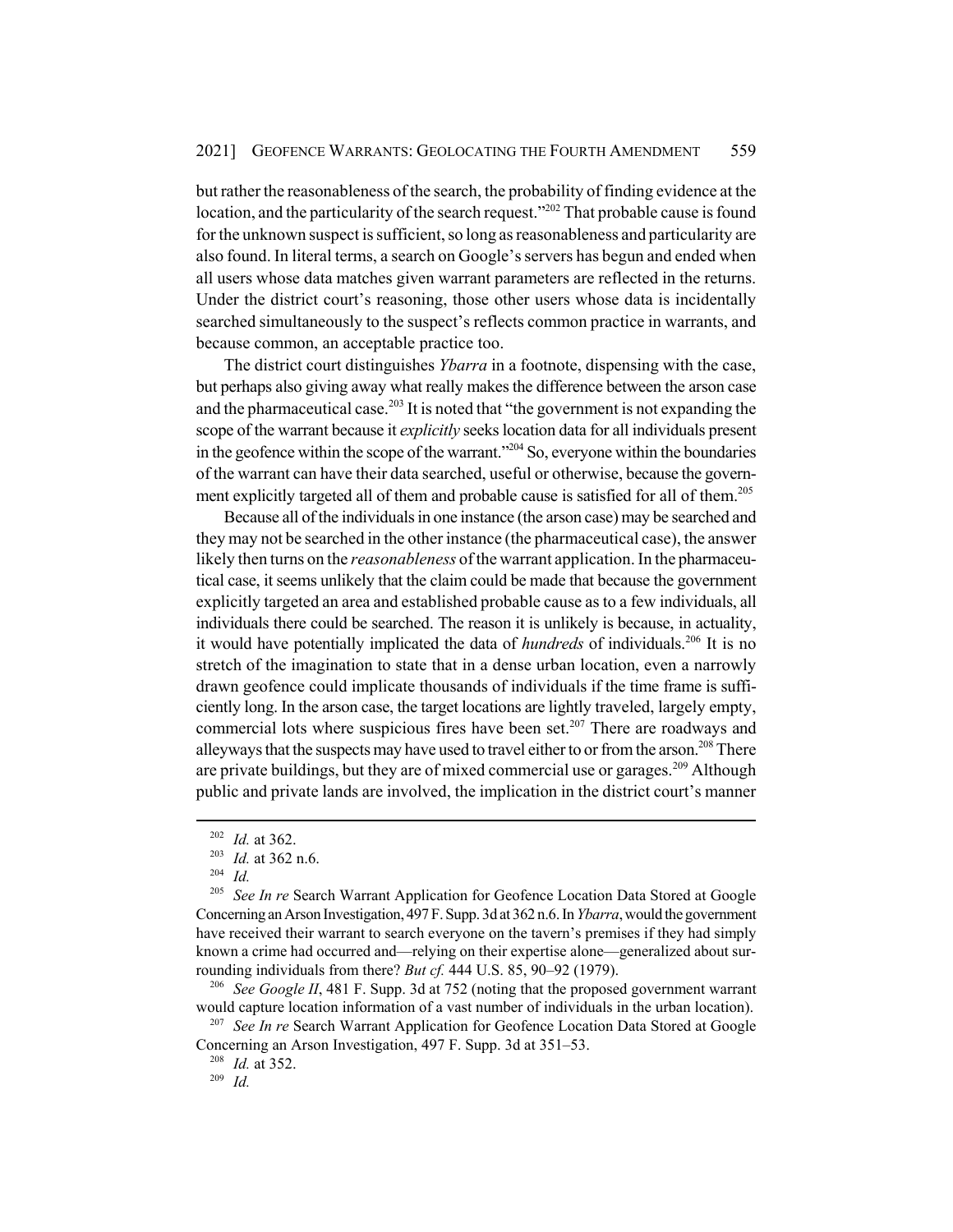of speaking is that *very few* uninvolved users will be present in these warrants.<sup>210</sup> Indeed, the district court in the arson case notes that "there is no way to exclude the possibility that at any given time" an uninvolved Google user—for whom probable cause could never be established—would not wander through the geofence boundaries.<sup>211</sup> But when that possibility of uninvolved Google users is a near certainty, especially if it is certain that there will be hundreds of them implicated in the warrant—as was true in the pharmaceutical case—then the "finding of probable cause" for all of them is much less reasonable.

It is much more rational, then, to evaluate these opposite conclusions as to what a court considers reasonable.<sup>212</sup> Courts will find it easier to establish probable cause where the likelihood of incidentally searching other Google users is low,<sup>213</sup> because it is reasonable to assume that most of the Google users chosen are suspects, coconspirators, or witnesses for which the government has supplied probable cause. So, geofence applications that focus on non-urban areas, or applications that are extremely tailored and narrowed by geographic and temporal scope will have a better chance of being accepted. Courts will struggle to grant a geofence warrant request where the likelihood of incidentally searching other Google users is high, because it is unreasonable to assume that probable cause extends to all of them.

#### *B. Geofence Warrants: How to Satisfy Particularity*

The text of the Fourth Amendment specifies that a warrant must "particularly describ[e] the place to be searched, and the persons or things to be seized."<sup>214</sup> As the Supreme Court has explained, "[t]he manifest purpose of this particularity requirement was to prevent general searches . . . the requirement ensures that the search will be carefully tailored to its justifications  $\dots$  ...  $\frac{1}{2}$  Courts generally require that, to satisfy the particularity requirement, the warrant include: (1) the specific crime for which probable cause has been established; (2) the place to be searched; and (3) how the items relate to the specified crime.<sup>216</sup> This is relatively simple in terms of a physical search, where the description objectively narrows police officers to search those places where the evidence of the crime would be, and to avoid those places

<sup>&</sup>lt;sup>210</sup> The district court's example of an uninvolved individual is a delivery truck driver entering the geofence location, but even then it is implied he could be a witness. *See id.* at 362.  $^{211}$  *Id.* 

<sup>212</sup> *See* Florida v. Jimeno, 500 U.S. 248, 250 (1991) ("The touchstone of the Fourth Amendment is reasonableness." (citing Katz v. United States, 389 U.S. 347, 360 (1967))).

<sup>213</sup> *See, e.g.*, *Google I*, 2020 U.S. Dist. LEXIS 165185, at \*14, n.8 (detailing with approval "a geofence warrant for an almost empty commercial parking lot where only one vehicle was located").

<sup>214</sup> U.S. CONST. amend. IV.

<sup>215</sup> Maryland v. Garrison, 480 U.S. 79, 84 (1987).

<sup>216</sup> *See, e.g.*, United States v. Galpin, 720 F.3d 436, 445–46 (2d Cir. 2013).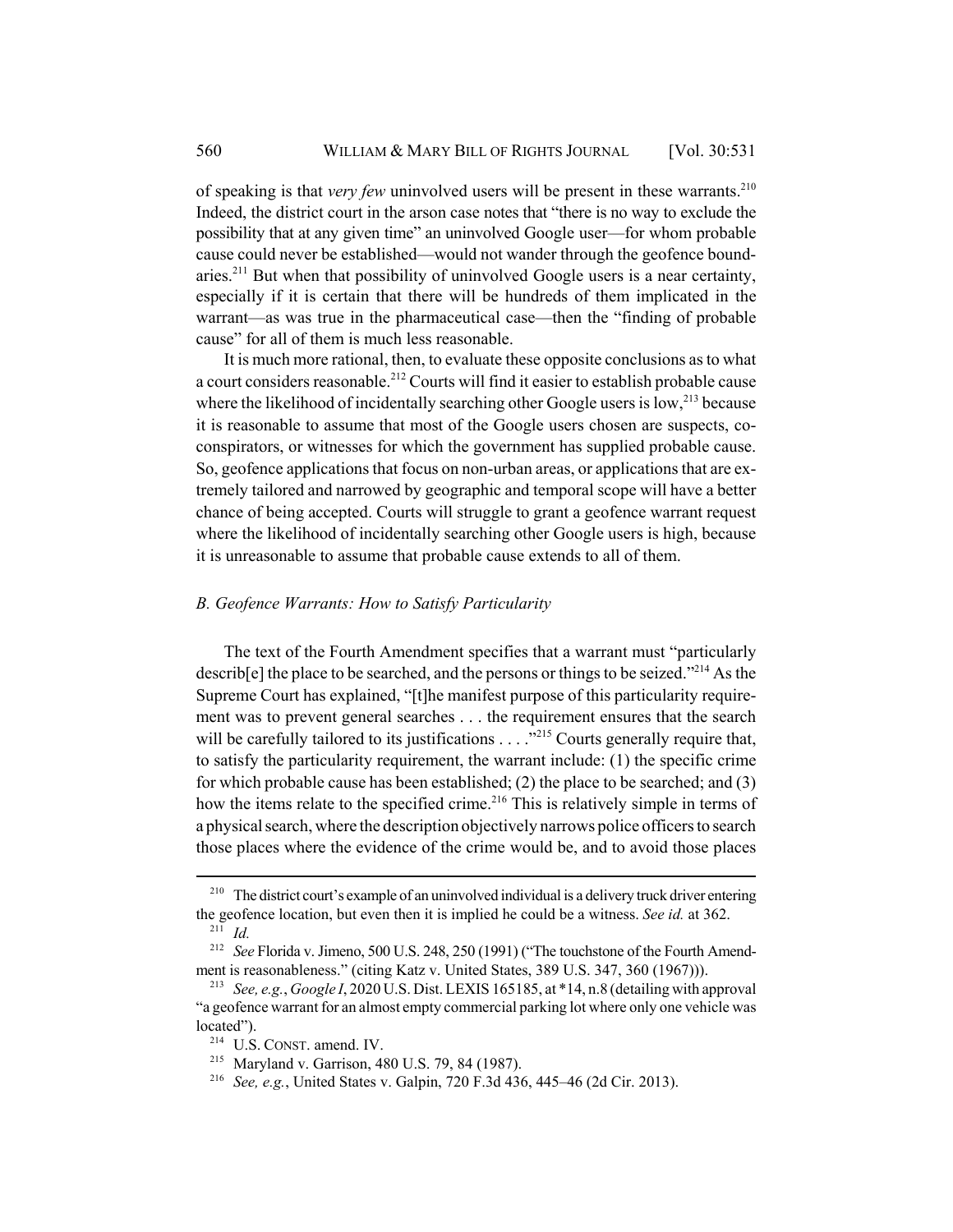where the evidence of the crime could not possibly be.<sup>217</sup> The most particular and satisfactory of warrants will leave nothing to the discretion of the person executing the warrant. $218$ 

It is easier said than done for courts to adapt the particularity requirement to digital contexts.219 Professor Adam Gershowitz has noted "[t]here are two fairly narrow categories of cases in which courts tend to find particularity violations in computer search warrants."220 A court will find a particularity violation where such a warrant does not properly "state on its face what crime the search is being conducted to find evidence of" and "when the search warrant contains overbroad, catchall language."<sup>221</sup> The best likelihood for a defendant to succeed on a particularity issue regarding a computer search warrant is to identify these issues, but such challenges are "rarely successful."222 So, a geofence warrant should, at a minimum: (1) describe the crime for which evidence is being sought; (2) describe where the data is being held; and (3) include specific language as to how the data relates to the crime.

When law enforcement is focusing on specific data intermingled among other data, rather than an object with a large storage capacity, the focus of the particularity requirement turns to "the content of the relevant files rather than on the storage devices which may happen to contain them."<sup>223</sup> As such, to avoid being overbroad, a warrant should describe and focus on the relevant files, if possible.<sup>224</sup> A specific way that courts have found data descriptions to be limited and focused is for officers to be clear about what they are seeking<sup>225</sup> and to restrict their search based on date

<sup>221</sup> *Id.* at 599–600 (reviewing examples of courts sustaining particularity challenges in the described instances).

<sup>224</sup> *See id.* (advising U.S. attorneys to "focus on the relevant files . . ." when the "computer" is merely a storage device for evidence . . . .").

<sup>217</sup> *See Garrison*, 480 U.S. at 85 (noting that where officers would have known one apartment was a suspect's and one was an unrelated individual's, the particularity requirement obligates the officers to exclude the unrelated individual's apartment from their search).

<sup>218</sup> *See* Stanford v. Texas, 379 U.S. 476, 485 (1965).

<sup>219</sup> *See generally* Paul M. Ervasti, *Is the Particularity Requirement of the Fourth Amendment Particular Enough for Digital Evidence?*, ARMY LAW. (Oct. 2015), at 6–10 (describing some of the general difficulties related to digital evidence and the particularity requirement).

<sup>220</sup> Adam M. Gershowitz, *The Post-*Riley *Search Warrant: Search Protocols and Particularity in Cell Phone Searches*, 69 VAND. L. REV. 585, 599 (2016).

<sup>222</sup> *See id.* at 600.

<sup>223</sup> *Cf.* H. MARSHALL JARRETT ET AL., COMPUTER CRIME AND INTELLECTUAL PROPERTY SECTION, CRIMINAL DIVISION, DEPARTMENT OF JUSTICE, SEARCHING AND SEIZING COMPUTERS AND OBTAINING ELECTRONIC EVIDENCE IN CRIMINAL INVESTIGATIONS 72 (2009), https://www .justice.gov/criminal/cybercrime/docs/ssmanual2009.pdf [https://perma.cc/JN5V-Y6U8] (citing United States v. Otero, 563 F.3d 1127, 1132 (10th Cir. 2009)).

<sup>225</sup> *See* United States v. Burgess, 576 F.3d 1078, 1092 (10th Cir. 2009), *cert. denied*, 130 S. Ct. 1028 (2009); *see also* United States v. Adjani, 452 F.3d 1140, 1148 (9th Cir. 2006) (commenting favorably that a "warrant provided the 'precise identity' and nature of the items to be seized"), *cert. denied*, 549 U.S. 1025 (2006).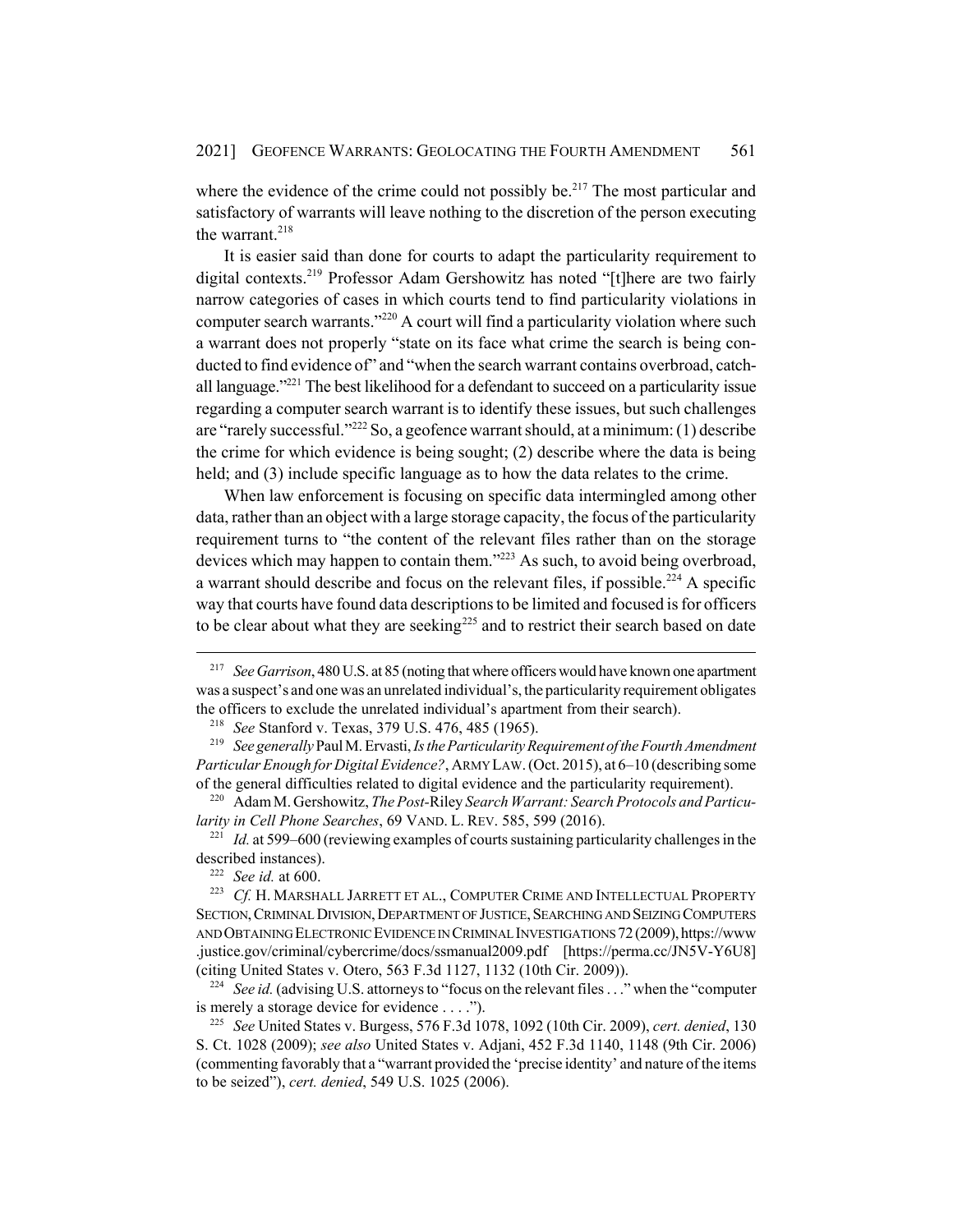or time.226 And, as was the case with probable cause, courts have found reason to be lenient. Some circuits have recognized that "'over-seizing' is an accepted reality in electronic searching because '[t]here is no way to be sure exactly what an electronic file contains without somehow examining its contents.'"<sup>227</sup>

In the few geofence warrant cases that have analyzed the issue of particularity, the warrant applications have failed the requirement if the discretion of the executing official is too broad.<sup>228</sup> As mentioned, it can be unconstitutional to permit the executing officer discretion in how the search will be conducted.<sup>229</sup>

Geofence warrant procedure often does permit a sort of impermissible discretion when officers are given anonymized returns from Google.<sup>230</sup> The reader will recall that, in either the case of a "multi-step" warrant or a warrant that then must be followed up with further legal process, Google produces anonymized device IDs in the warrant returns which the officers often sift through, picking and choosing which data can be attributed to suspect, witness, or non-witness.<sup>231</sup> Although the data is anonymized, the privacy of the data is not at issue; it is the fact that officers are sifting through the data at all. Particularity demands a specificity that, while not exactitude, leaves as little as possible for the officers conducting the search to decide to do.<sup>232</sup> Particularity has been found lacking in those instances where a geofence warrant simply provides "the executing officer unbridled discretion as to what device IDs" will be followed up on.<sup>233</sup> And, because many geofence warrants seem to rely on this procedure, many are likely unparticular in this regard, lacking the restrictions on police action necessary to satisfy the Fourth Amendment.

A court may come to a different result with the same warrant procedure but with different facts. But it is likely not the procedure of sorting that is suddenly permissible, but instead the low likelihood of actual discretion. For example, in the arson case, the district court found reasons to be lenient: the warrant was limited in time

<sup>226</sup> *See, e.g.*, United States v. Kow, 58 F.3d 423, 427 (9th Cir. 1995).

<sup>&</sup>lt;sup>227</sup> United States v. Flores, 802 F.3d 1028, 1044–45 (9th Cir. 2015) (quoting United States v. Comprehensive Drug Testing, Inc., 621 F.3d 1162, 1177 (9th Cir. 2010) (en banc) (per curiam)).

<sup>228</sup> *See Google I*, 2020 U.S. Dist. LEXIS 165185, at \*17 (N.D. Ill., July 8, 2020) (finding particularity unsatisfied because of a broad discretion left in sifting through anonymized warrant returns); *see also Google II*, 481 F. Supp. 3d at 754 (stating the warrant provides "unbridled discretion").

<sup>229</sup> *See* Stanford v. Texas, 379 U.S. 476, 485 (1965) ("[N]othing is left to the discretion of the officer executing the warrant." (quoting Marron v. United States, 275 U.S. 192, 196 (1927))).

<sup>230</sup> *See, e.g.*, Raleigh Devices Geofence Warrant, *supra* note 14, at Attachment I.

<sup>231</sup> *See id.* at Attachment 1 ("Law enforcement officers will *review* this 'anonymized information' provided by Google, Inc. in an effort to *narrow down* the list of accounts . . . .") (emphasis added).

<sup>232</sup> *See Google II*, 481 F. Supp. 3d at 754; *see also* United States v. Sanchez-Jara, 889 F.3d 418, 421 (7th Cir. 2018) (holding that a warrant that identified *ex ante* the phone to be tracked satisfied the particularity requirement), *cert. denied*, 139 S. Ct. 282 (2018).

<sup>233</sup> *See Google II*, 481 F. Supp. 3d at 754.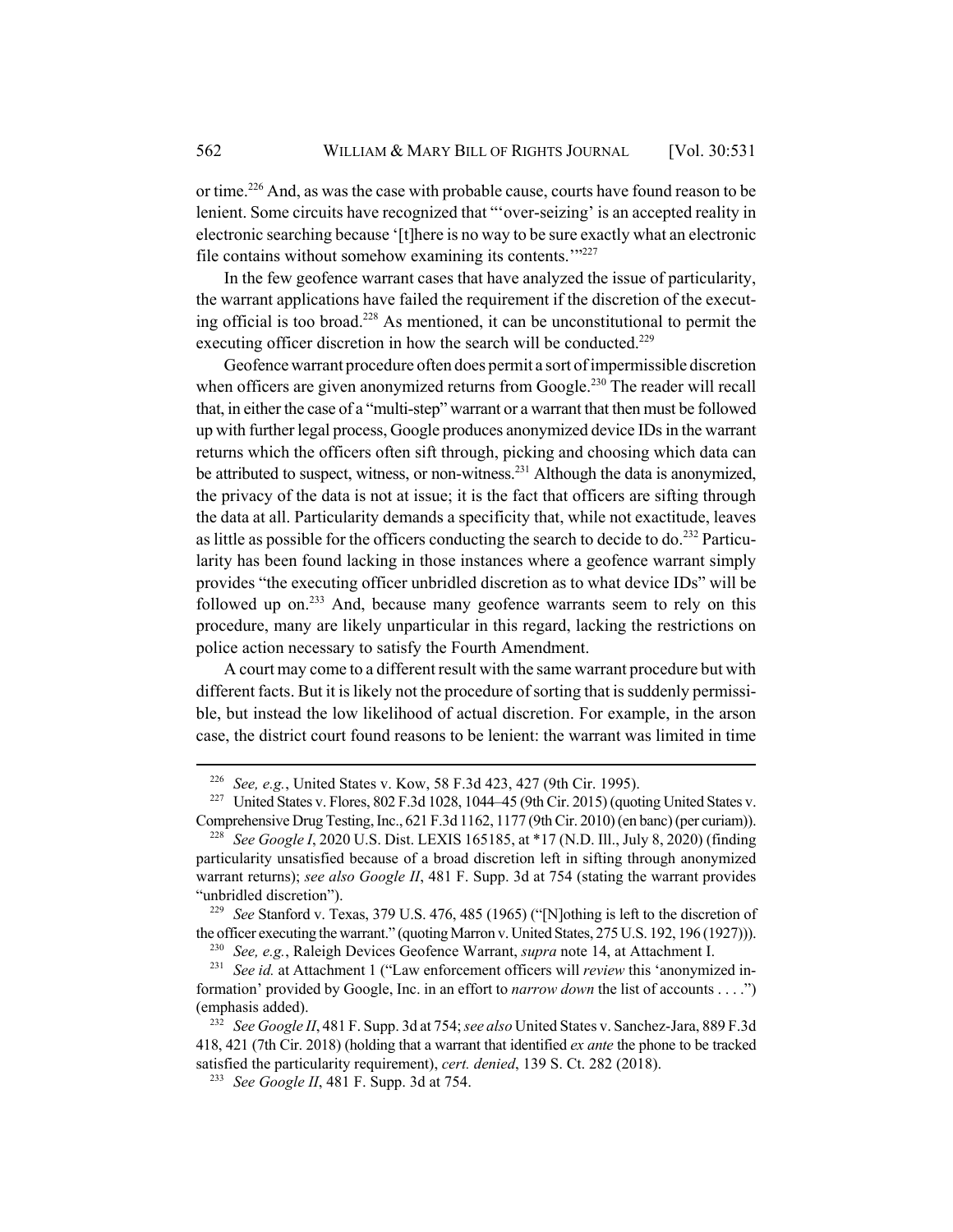and location, $234$  and also, it was limited in scope. $235$  As for time and location, the court noted with satisfaction that the data would return the location patterns of those within the geographic boundaries for no longer than thirty-seven minutes.<sup>236</sup> Those locations themselves were at least implied to be limited, $^{237}$  expecting that there was likely to be few people there at all.<sup>238</sup> The court's discussion on the scope of the warrant arguably implicates the most important aspect as to why this warrant may satisfy the particularity requirement where others would not: "the geofence zones have been constructed to *focus on* the arson sites and the streets leading to and from those sites. Residences and commercial buildings along the streets have been *excluded* from the geofence zones."<sup>239</sup> The sifting procedure is not suddenly permissible; it is not likely to be used at all. Anyone found in these locations is likely a suspect or witness, and the officers will have no true discretion to sift among them.

As the court in the arson case found in relation to probable cause, the investigating agents took care, ex ante, to draw the geofence in a manner that implicated as few potential Google users as possible. Because this is a prospective limitation on the executing officer, it does act as an objective limitation on that officer's discretion, as does both the time and location limitations. But the scope limitation is arguably the most important because it recognizes and prevents what would truly perturb the court and its Fourth Amendment analysis: capturing the data of a wider swath of potential Google users who are almost both unrelated to the crime and who would be sorted. Because the investigating officers provided "support [to] the conclusion that location data from uninvolved individuals will be minimized," the warrant was limited in scope, and satisfied the particularity requirement.<sup>240</sup>

What general principles might satisfy particularity in those cases unlike the arson case, where the capture of other Google users cannot be avoided? One method suggests that the investigating officers draw multiple narrow and specific geofence targets and request Google to return device IDs for only those whose location data is found in all of the targets.<sup>241</sup> The logic here seems to easily conform to particularity

<sup>&</sup>lt;sup>234</sup> *See In re Search Warrant Application for Geofence Location Data Stored at Google* Concerning an Arson Investigation, 497 F.3d at 357–58.

<sup>235</sup> *See id.* at 357–59.

<sup>&</sup>lt;sup>236</sup> *See id.* at 357 (noting the longest period of time for the warrant is a thirty-seven-minute period for one of the target locations).

<sup>&</sup>lt;sup>237</sup> *See id.* at 358 (noting the target areas are "drawn to capture location data from locations at or closely associated with the arson").

<sup>238</sup> *See id.*

<sup>239</sup> *Id.* (emphasis added).

<sup>&</sup>lt;sup>240</sup> In re Search Warrant Application for Geofence Location Data Stored at Google Concerning an Arson Investigation, 497 F.3d at 358.

<sup>&</sup>lt;sup>241</sup> Magistrate Judge Weisman of the Northern District of Illinois developed this potential means of satisfying particularity in response to the denial of a geofence warrant; a favorable analysis of it was included in the pharmaceutical case, *Google II*. *See* 481 F. Supp. 3d at 755–56.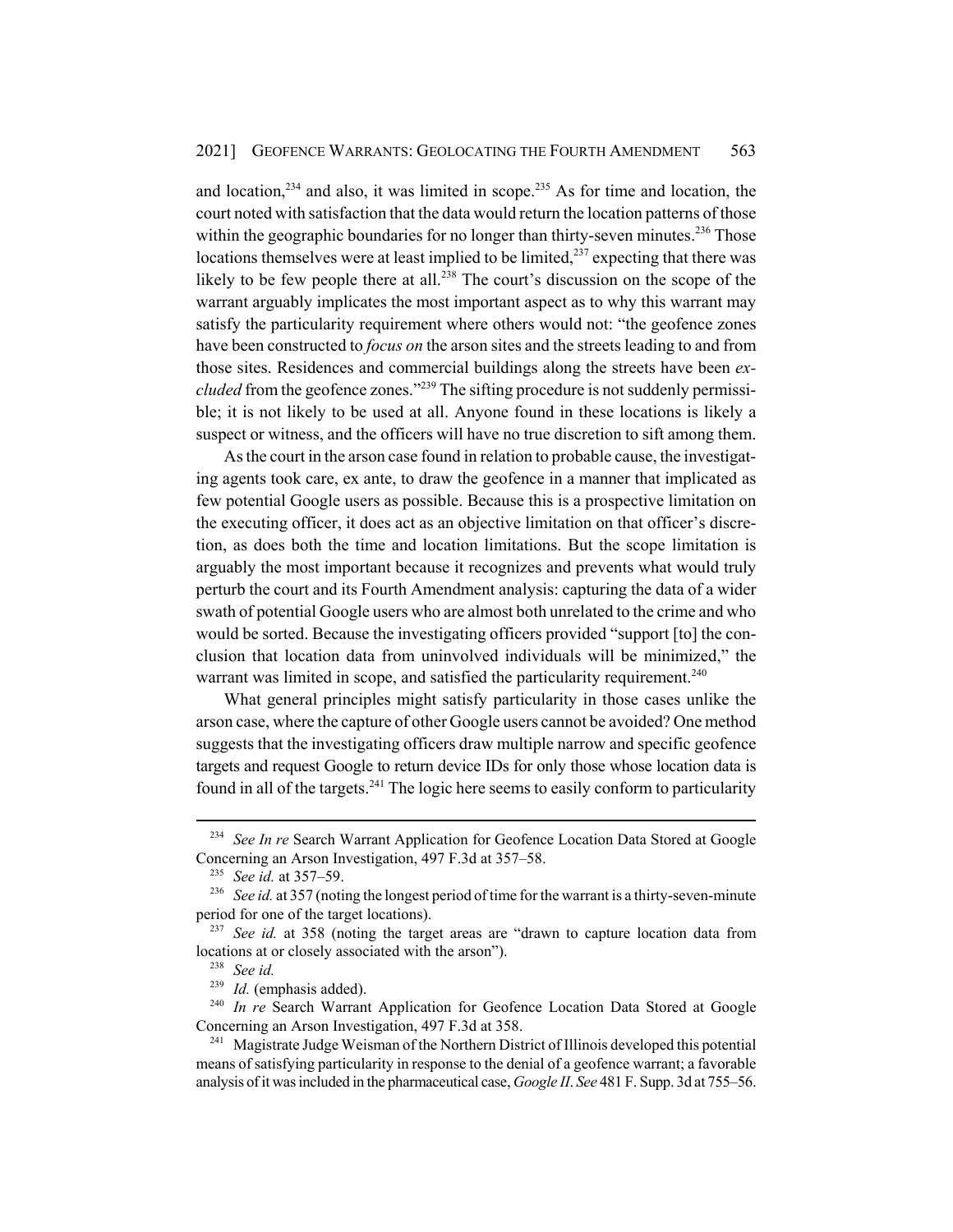principles: these targets would be objective limitations, obtained in advance, for which the executing officers had no true discretion in sifting through. Further, "[t]he likelihood of the same device showing up in more than one of these [] geofences is extremely low . . ." which aids not only the particularity analysis, but the probable cause analysis as well.<sup>242</sup> So, for example, if it is known which route the suspect took and when he likely arrived, where and when the crime likely occurred, and then which route the suspect took and when he made his escape, a geofence warrant that sought location data on only those devices within all of those target locations, which themselves are properly restricted in scope, could likely satisfy particularity principles.

### **CONCLUSION**

Geofence warrants present novel problems for the criminal justice system. These problems will not wait around for more extensive guidance; courts will face them more and more. A few conclusions can be suggested from what is currently known.

First, there are two conclusions regarding whether a warrant is required when executing a geofence warrant for location data. *Jones* and *Carpenter* treated location data as a unique thing which revealed intimate facts about a given individual. A majority in *Jones* and the Court's opinion in *Carpenter* found a reasonable expectation of privacy for location data in their respective cases. Because the location data in a geofence warrant is *more* precise, a similar reasonable expectation is very likely invoked, and a warrant is required. Independently, courts have interpreted that *Carpenter* has foreclosed the ability to obtain location data without a warrant under the Stored Communications Act. To permit otherwise would be incongruous with this Supreme Court precedent.

Second, consistent issues arise with regards to the probable cause and particularity requirements, especially overbreadth and impermissible discretion in the execution of the warrant. This Note ultimately concludes that law enforcement may rely upon usual methods to establish probable cause, using special caution to limit uninvolved users for whom probable cause cannot be obtained by drawing geofence warrants narrowly. Further, law enforcement can establish particularity with multiple geofence target locations, within which there is a high likelihood that the only recurring users are suspects or witnesses. This avoids the use of sorting procedures after the fact. The ideal application for a geofence warrant is one which increases the chances that *only* the suspect's data will be captured by the warrant. Courts view the Fourth Amendment requirements through the lens of reasonableness. Where the government seeks only data for which probable cause is established and limits officer discretion, geofence warrants are likely constitutional.

<sup>242</sup> *See id.* at 756.